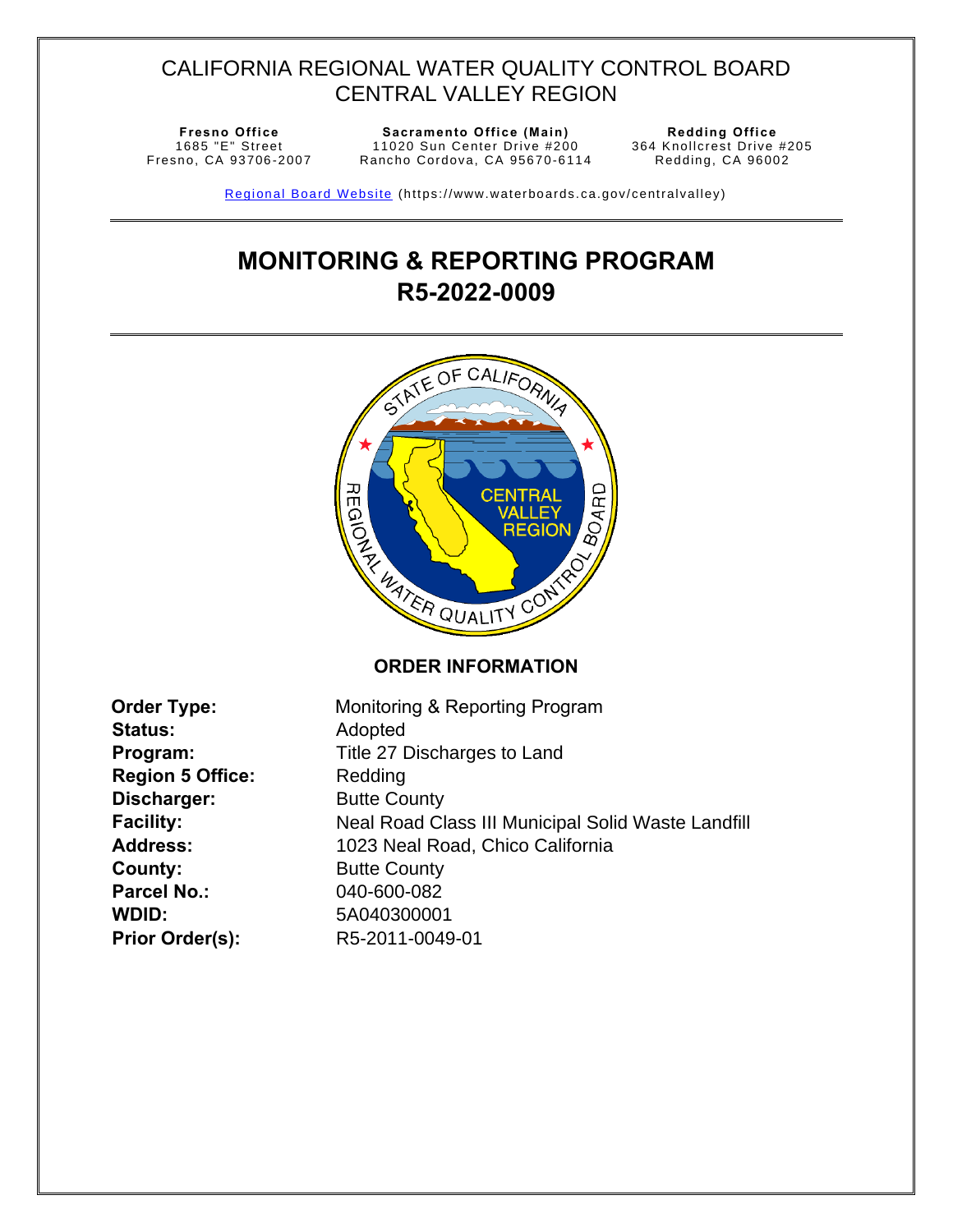#### **CERTIFICATION**

I, PATRICK PULUPA, Executive Officer, hereby certify that the following is a full, true, and correct copy of the order adopted by the California Regional Water Quality Control Board, Central Valley Region, on 17 February 2022.

Date: 2022.03.30 13:03:13 -07'00'

PATRICK PULUPA, Executive Officer

#### **REGIONAL BOARD INFORMATION**

#### **Sacramento Office (Main)**

Rancho Cordova, CA 95670-6114 11020 Sun Center Drive #200 Telephone: (916) 464-3291

#### **Fresno Office**

1685 "E" Street Fresno, CA 93706-2007 Telephone: (559) 445-5116

#### **Redding Office**

364 Knollcrest Drive #205 Redding, CA 96002 Telephone: (530) 224-4845

[Regional Board Website](https://www.waterboards.ca.gov/centralvalley/) https://www.waterboards.ca.gov/centralvalley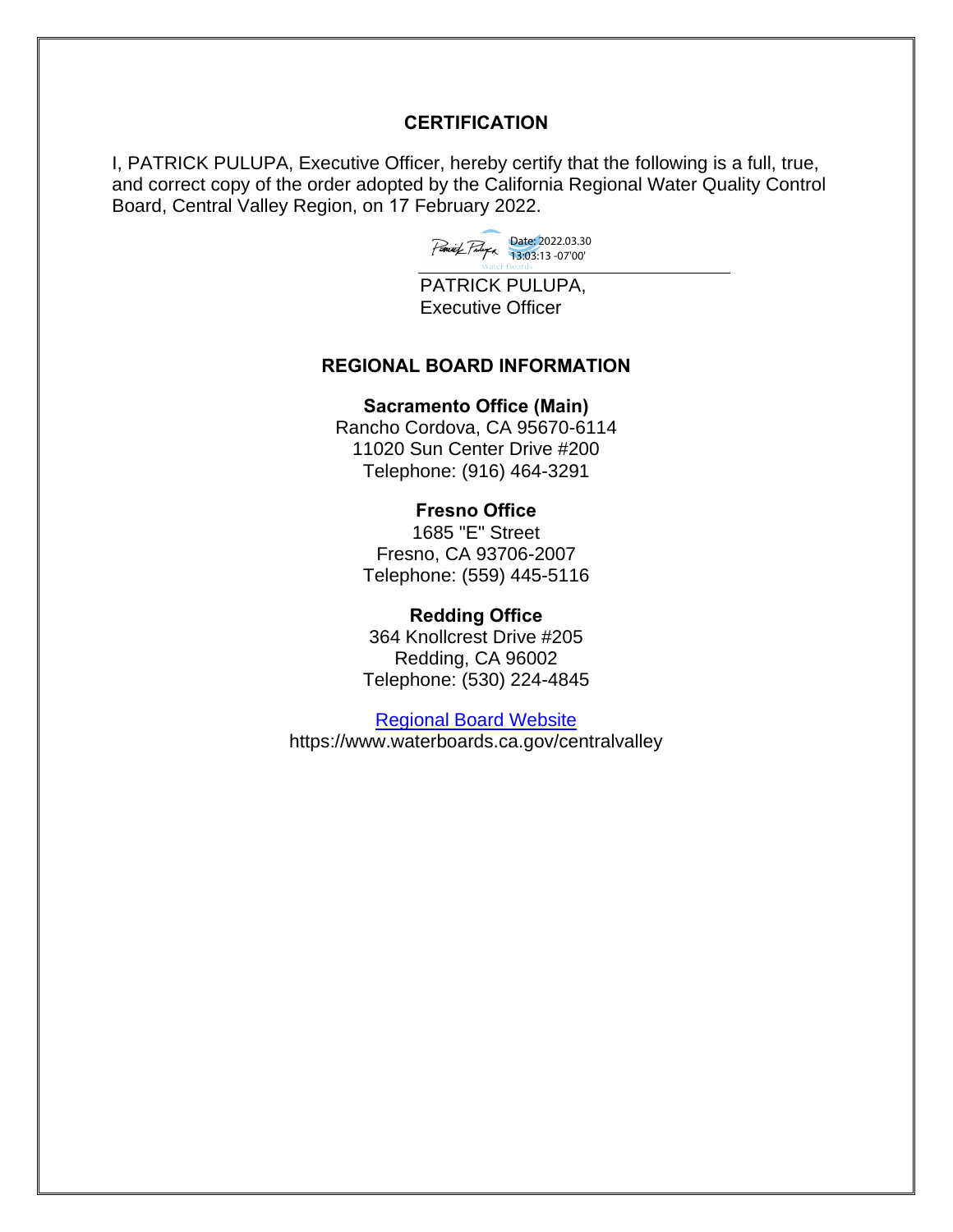# **TABLE OF CONTENTS**

| 1. |         |
|----|---------|
|    |         |
|    |         |
|    |         |
|    |         |
|    |         |
|    |         |
|    |         |
|    | $C_{1}$ |
|    |         |
|    |         |
|    |         |
|    |         |
|    | C.      |
|    |         |
|    |         |
|    |         |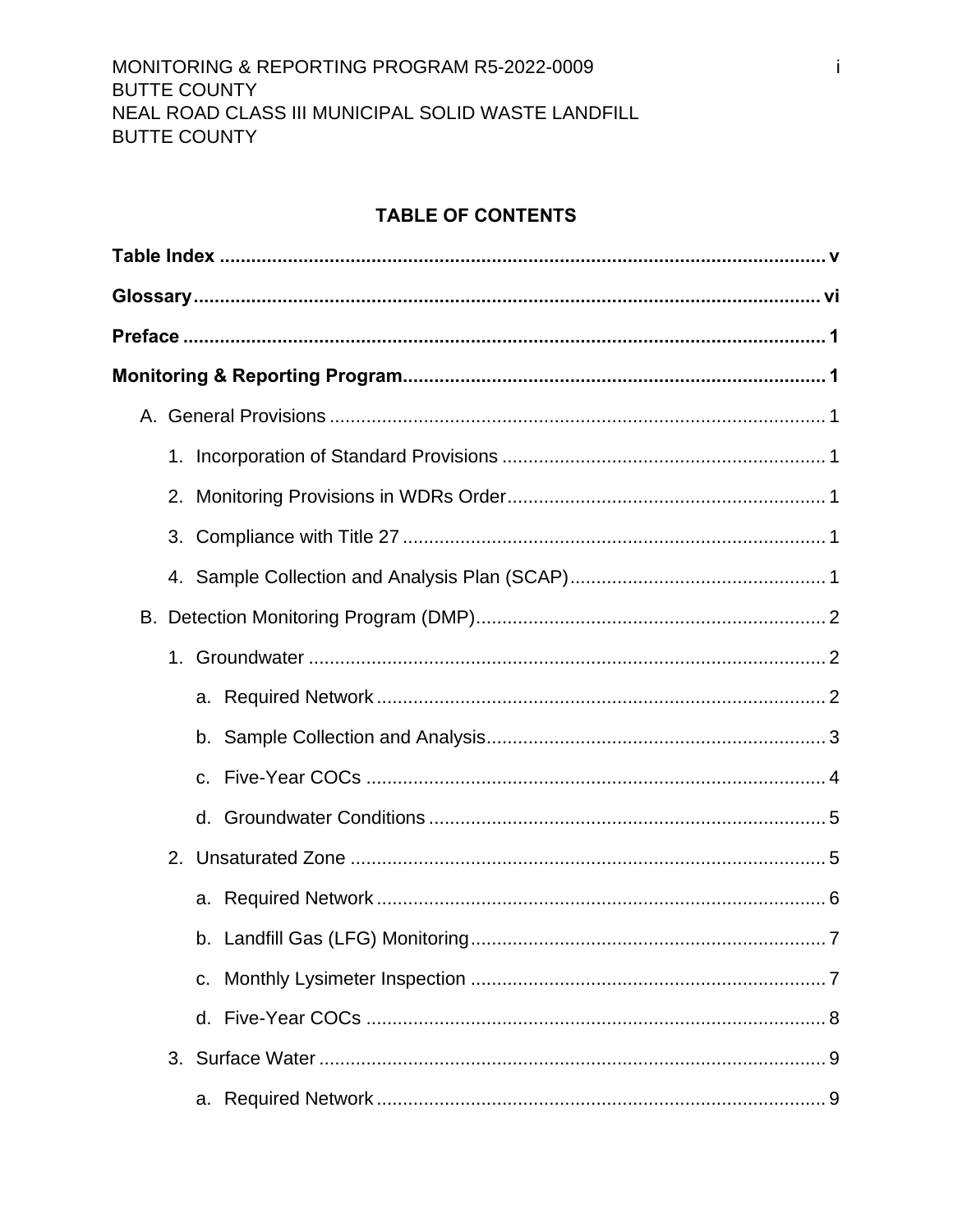|  |    | 4. Summary of Water Quality Protection Standard (WQPS) Components  12 |
|--|----|-----------------------------------------------------------------------|
|  |    |                                                                       |
|  |    |                                                                       |
|  |    |                                                                       |
|  | d. |                                                                       |
|  |    |                                                                       |
|  | f. |                                                                       |
|  | g. |                                                                       |
|  |    |                                                                       |
|  |    |                                                                       |
|  |    |                                                                       |
|  |    |                                                                       |
|  |    |                                                                       |
|  |    |                                                                       |
|  | d. |                                                                       |
|  |    | 2. Summary of Water Quality Protection Standard (WQPS) Components  15 |
|  | а. |                                                                       |
|  |    |                                                                       |
|  | C. |                                                                       |
|  | d. |                                                                       |
|  | е. |                                                                       |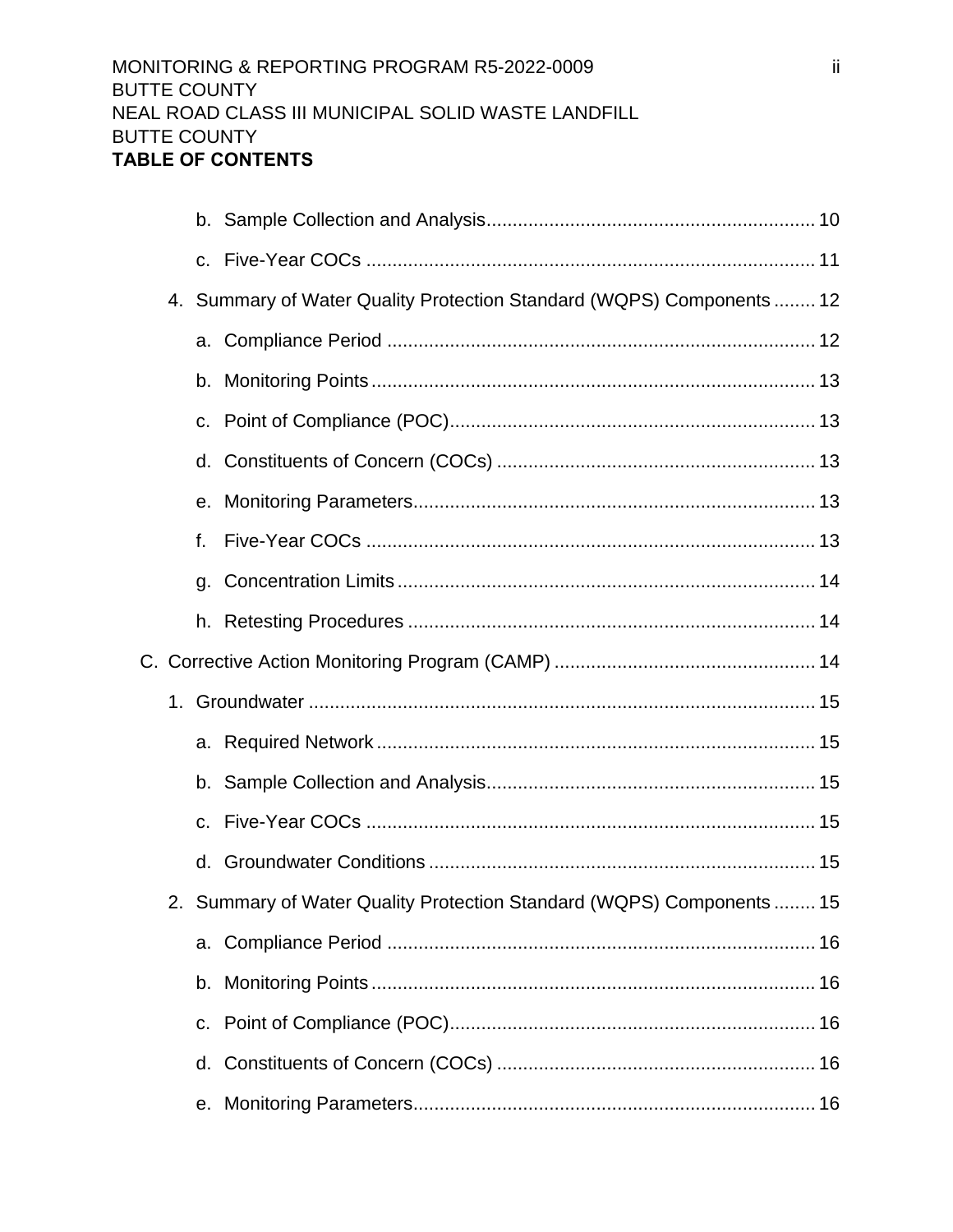|    | f. |  |
|----|----|--|
|    | g. |  |
|    |    |  |
|    |    |  |
|    |    |  |
|    |    |  |
|    |    |  |
|    |    |  |
|    |    |  |
| 3. |    |  |
|    |    |  |
| 5. |    |  |
|    |    |  |
|    |    |  |
| 1. |    |  |
| 2. |    |  |
|    |    |  |
|    |    |  |
| 5. |    |  |
| 6. |    |  |
| 7. |    |  |
| 8. |    |  |
| 9. |    |  |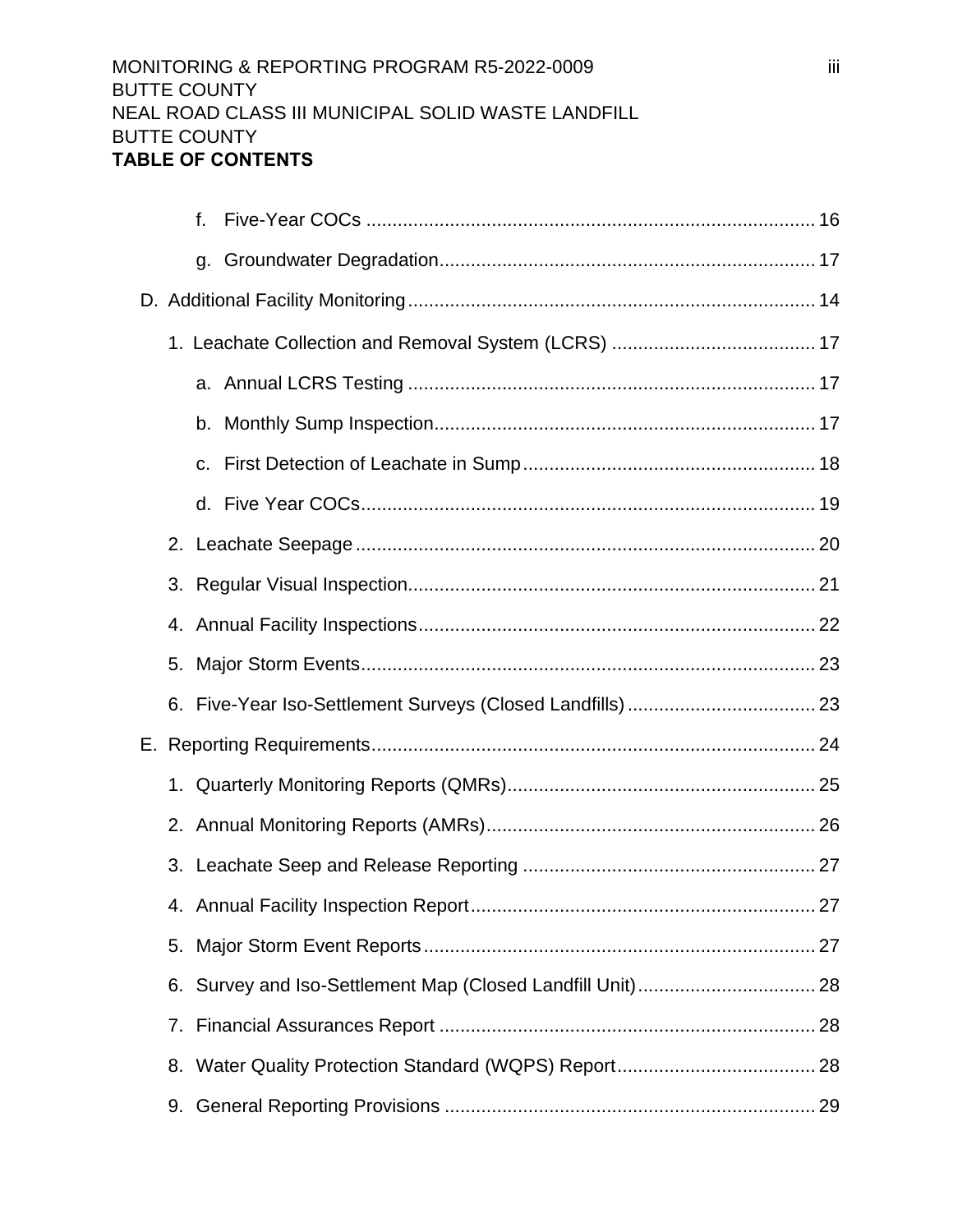| Attachment C—Volatile Organic Compounds, Extended List (Five-Year COCs) 37 |  |
|----------------------------------------------------------------------------|--|
| Attachment D—Semi-Volatile Organic Compounds (Five-Year COCs)  40          |  |
| Attachment E—Chlorophenoxy Herbicides (Five-Year COCs) 45                  |  |
| Attachment F-OrganoPhosphorous Compounds (Five-Year COCs) 46               |  |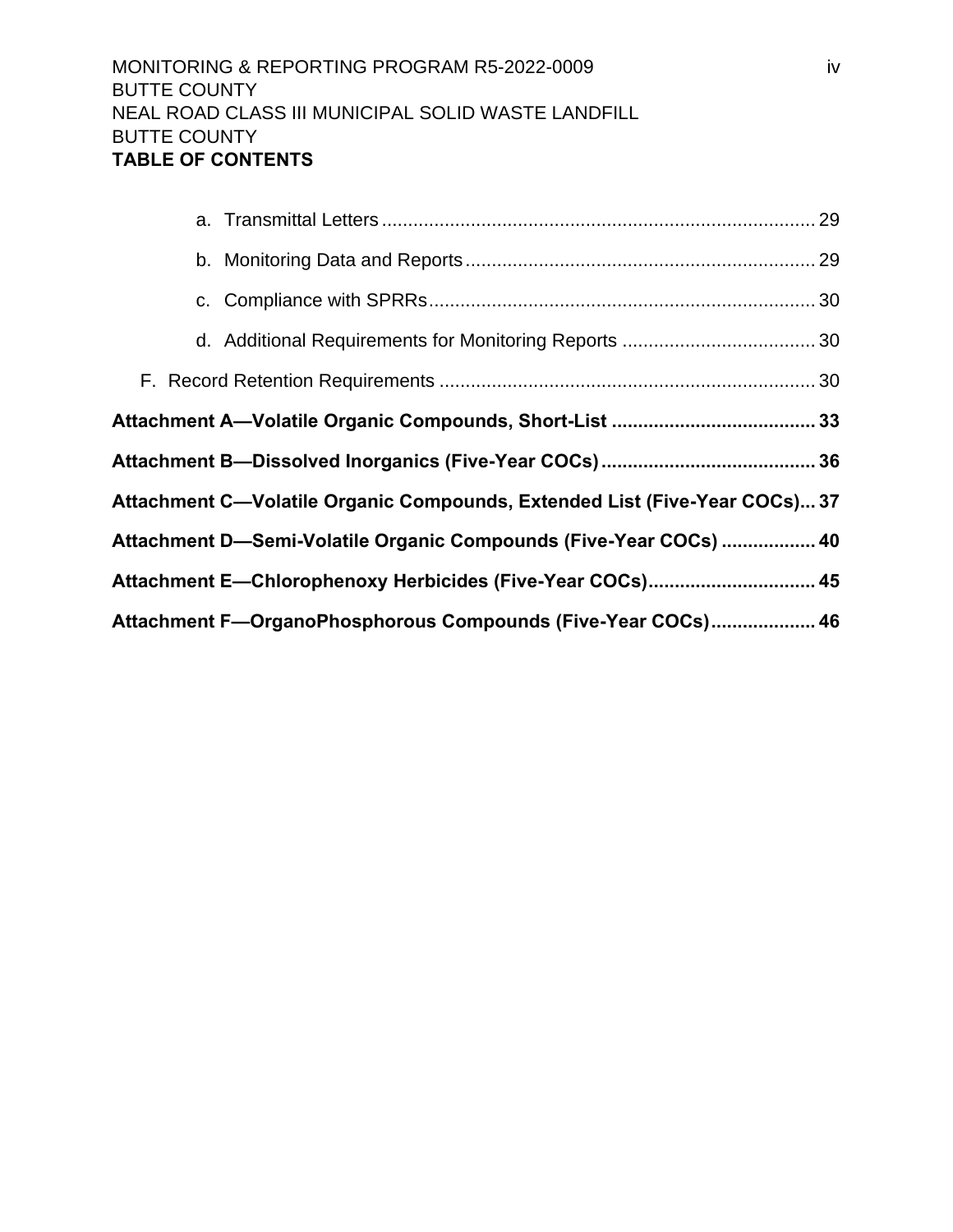#### **TABLE INDEX**

<span id="page-6-0"></span>

| Table 2-Groundwater Detection Monitoring, Physical Parameters 3                     |
|-------------------------------------------------------------------------------------|
| Table 3—Groundwater Detection Monitoring, Constituent Parameters3                   |
|                                                                                     |
| Table 5-Groundwater Detection Monitoring, Groundwater Conditions5                   |
|                                                                                     |
| Table 7-Unsaturated Zone Detection Monitoring (Landfill Gas), Constituent           |
| Table 8—Unsaturated Zone Detection Monitoring (Lysimeter), Physical Parameters 7    |
| Table 9—Unsaturated Zone Detection Monitoring (Lysimeter), Constituent Parameters 8 |
| Table 10—Unsaturated Zone Detection Monitoring (Lysimeter), Five-Year COCs  9       |
|                                                                                     |
| Table 12-Surface Water Detection Monitoring, Physical Parameters  10                |
| Table 13—Surface Water Detection Monitoring, Constituent Parameters 11              |
|                                                                                     |
|                                                                                     |
| Table 16-LCRS Sump Monitoring, Monthly Inspection Parameters 18                     |
| Table 17-LCRS Sump Monitoring, Parameters for Subsequent Monitoring 18              |
|                                                                                     |
| Table 19—Leachate Seep and Release Monitoring, Physical Parameters  20              |
| Table 20—Leachate Seep and Release Monitoring, Constituent Parameters  20           |
|                                                                                     |
|                                                                                     |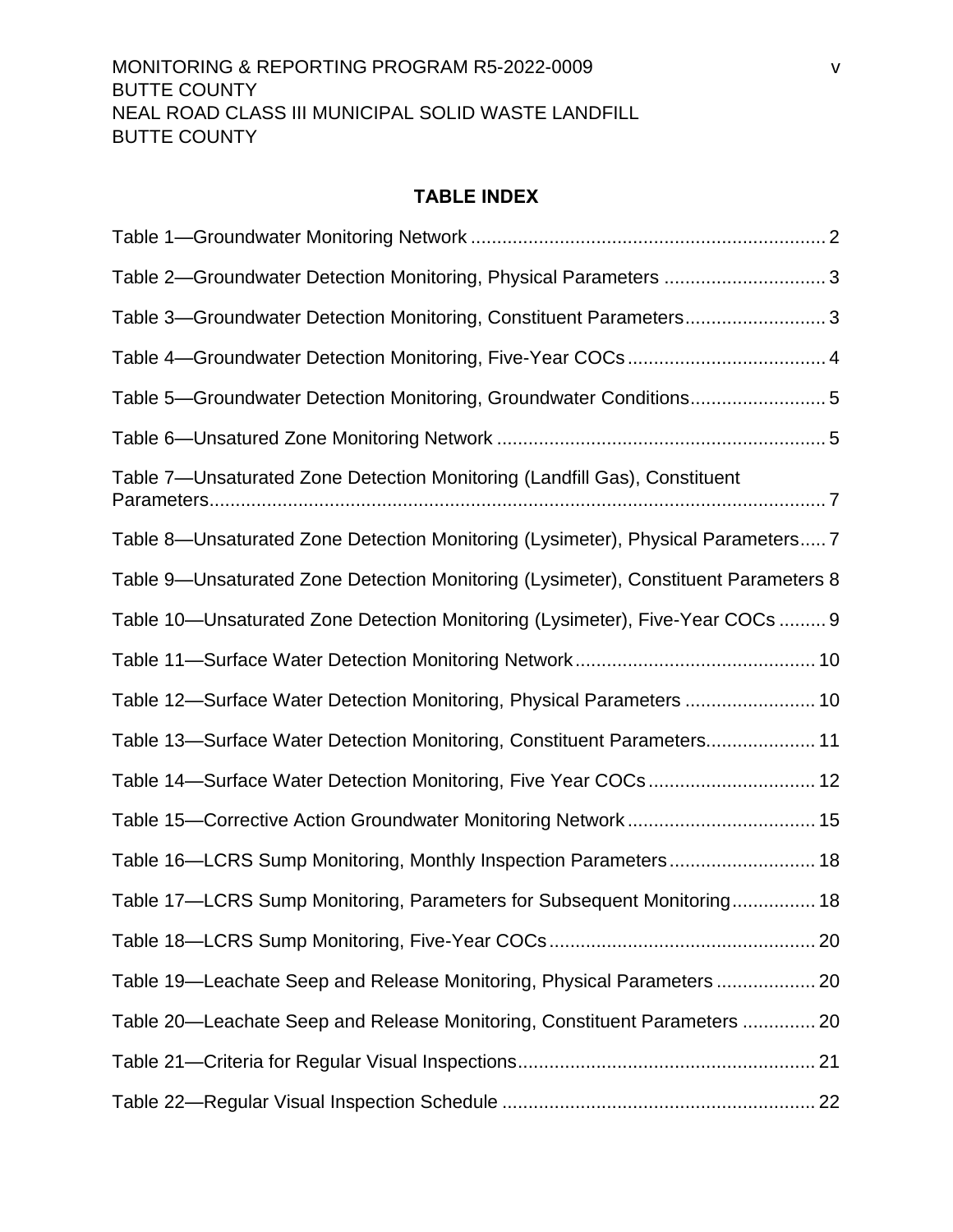|--|

## **GLOSSARY**

<span id="page-7-0"></span>

| Recovery                                                                                             |
|------------------------------------------------------------------------------------------------------|
|                                                                                                      |
|                                                                                                      |
|                                                                                                      |
|                                                                                                      |
|                                                                                                      |
|                                                                                                      |
| Five-Year COCs Five-Year Constituents of Concern                                                     |
| GeoTracker State Water Board's Data Management System for<br>Sites with Potential Groundwater Impact |
|                                                                                                      |
|                                                                                                      |
|                                                                                                      |
| <b>Method TO-15 VOCsVolatile Organic Compounds associated with</b><br><b>USEPA Method TO-15</b>      |
|                                                                                                      |
|                                                                                                      |
|                                                                                                      |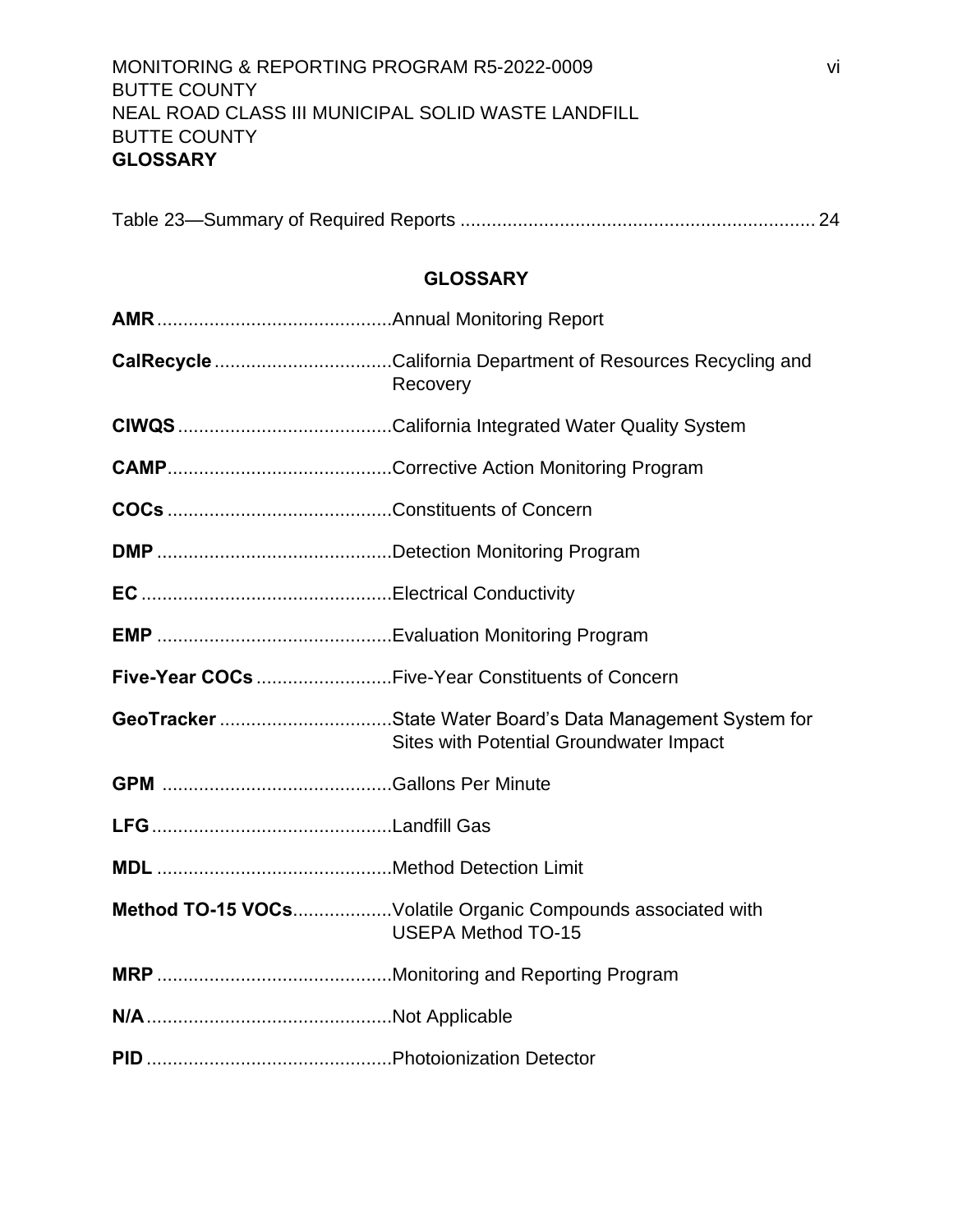## MONITORING & REPORTING PROGRAM R5-2022-0009 vii BUTTE COUNTY NEAL ROAD CLASS III MUNICIPAL SOLID WASTE LANDFILL BUTTE COUNTY **GLOSSARY**

|              | Standard                                                                                                                                                                                                                           |
|--------------|------------------------------------------------------------------------------------------------------------------------------------------------------------------------------------------------------------------------------------|
|              |                                                                                                                                                                                                                                    |
|              | <b>Qualified Professional Professional Civil Engineer or Geologist licensed by</b><br>the State of California                                                                                                                      |
|              |                                                                                                                                                                                                                                    |
|              | 42 U.S.C. § 6901 et seq.                                                                                                                                                                                                           |
|              |                                                                                                                                                                                                                                    |
|              |                                                                                                                                                                                                                                    |
|              | <b>SPRRs / Standard Provisions</b> Standard Provisions and Reporting Requirements for<br>Nonhazardous Solid Waste Discharges Regulated by<br>Subtitle D and/or Title 27 Municipal Solid Waste<br>Facilities, December 2015 Edition |
|              |                                                                                                                                                                                                                                    |
|              |                                                                                                                                                                                                                                    |
|              |                                                                                                                                                                                                                                    |
|              |                                                                                                                                                                                                                                    |
|              |                                                                                                                                                                                                                                    |
| WDRs.        |                                                                                                                                                                                                                                    |
|              |                                                                                                                                                                                                                                    |
|              |                                                                                                                                                                                                                                    |
| <b>UNITS</b> |                                                                                                                                                                                                                                    |
|              |                                                                                                                                                                                                                                    |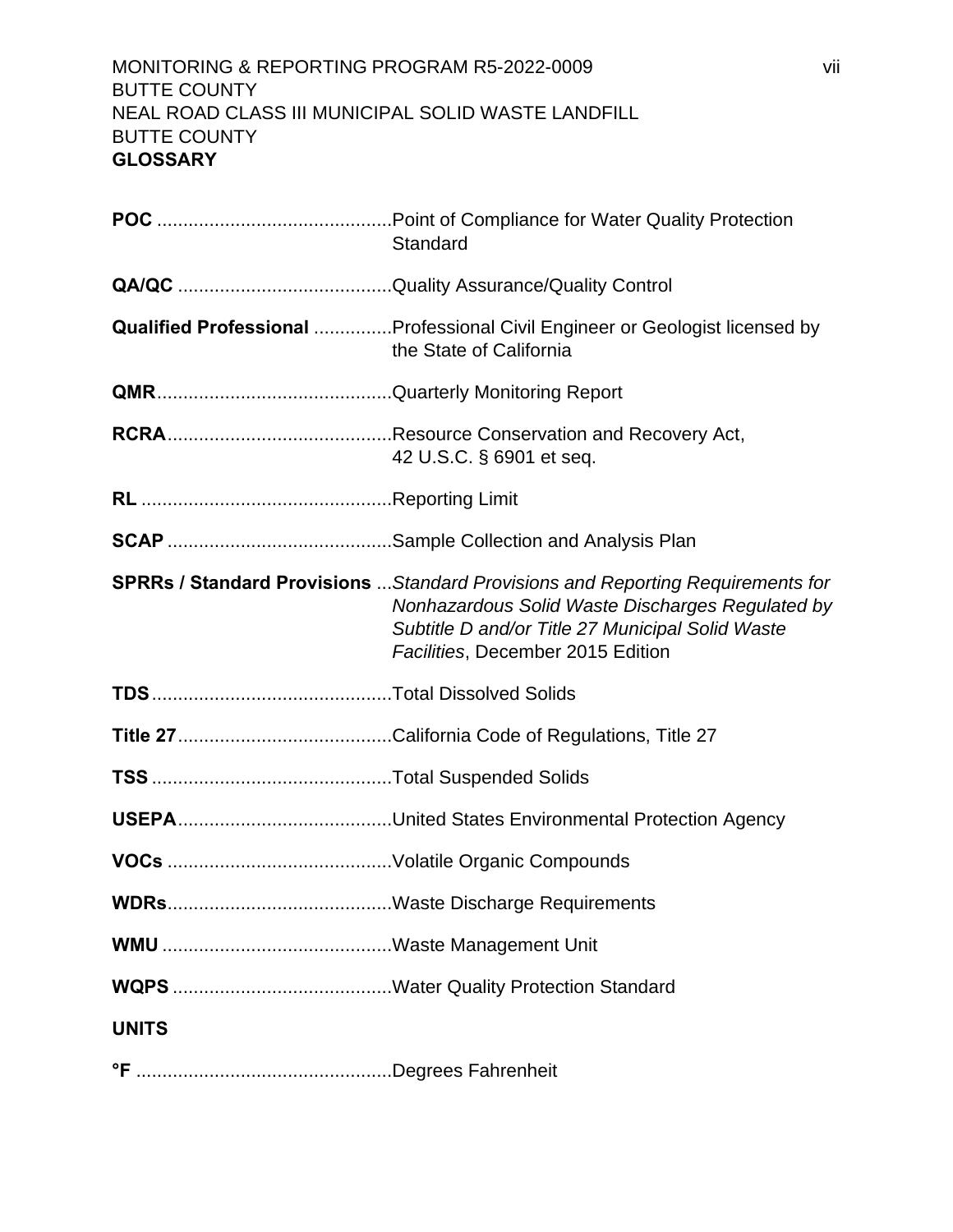MONITORING & REPORTING PROGRAM R5-2022-0009 viii BUTTE COUNTY NEAL ROAD CLASS III MUNICIPAL SOLID WASTE LANDFILL BUTTE COUNTY **GLOSSARY**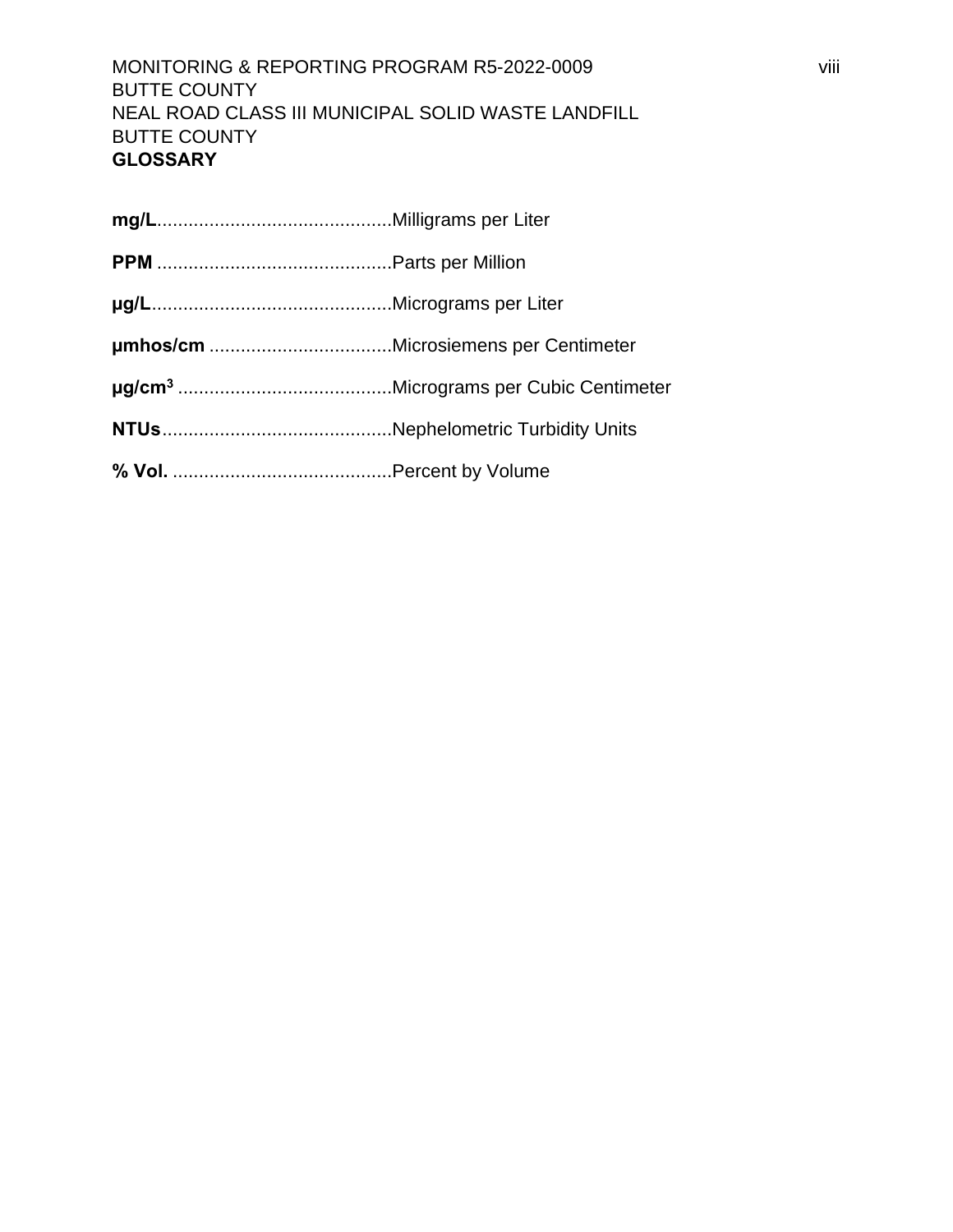#### **PREFACE**

<span id="page-10-0"></span>Adopted by the California Regional Water Quality Control Board, Central Valley Region (Central Valley Water Board) pursuant to Water Code section 13267, subdivision (b)(1), this Order establishes a Monitoring and Reporting Program (MRP) for Butte County (Discharger), which owns and operates the Neal Road Class III Municipal Solid Waste Landfill (Facility) in Butte County. Additional information regarding the Facility is set forth in the enumerated findings of Waste Discharge Requirements Order [R5-2022-](#page-0-0)0009 (WDRs Order). Except as otherwise provided in the following MRP, these findings are incorporated herein.

The MRP also contains supplemental findings related to monitoring and reporting activities, and/or Facility conditions. For the purposes of California Code of Regulations, title 27 (Title 27) (e.g., §§ 21720, 20380-20435), the findings and provisions of this Order are conversely incorporated as part of the WDRs Order as well.

Although adopted with the WDRs Order, this is a separate order subject to subsequent revision by the Executive Officer in accordance with delegated authority per Water Code section 13223. For the purposes of Title 27, such revisions shall be automatically incorporated as part of the WDRs Order.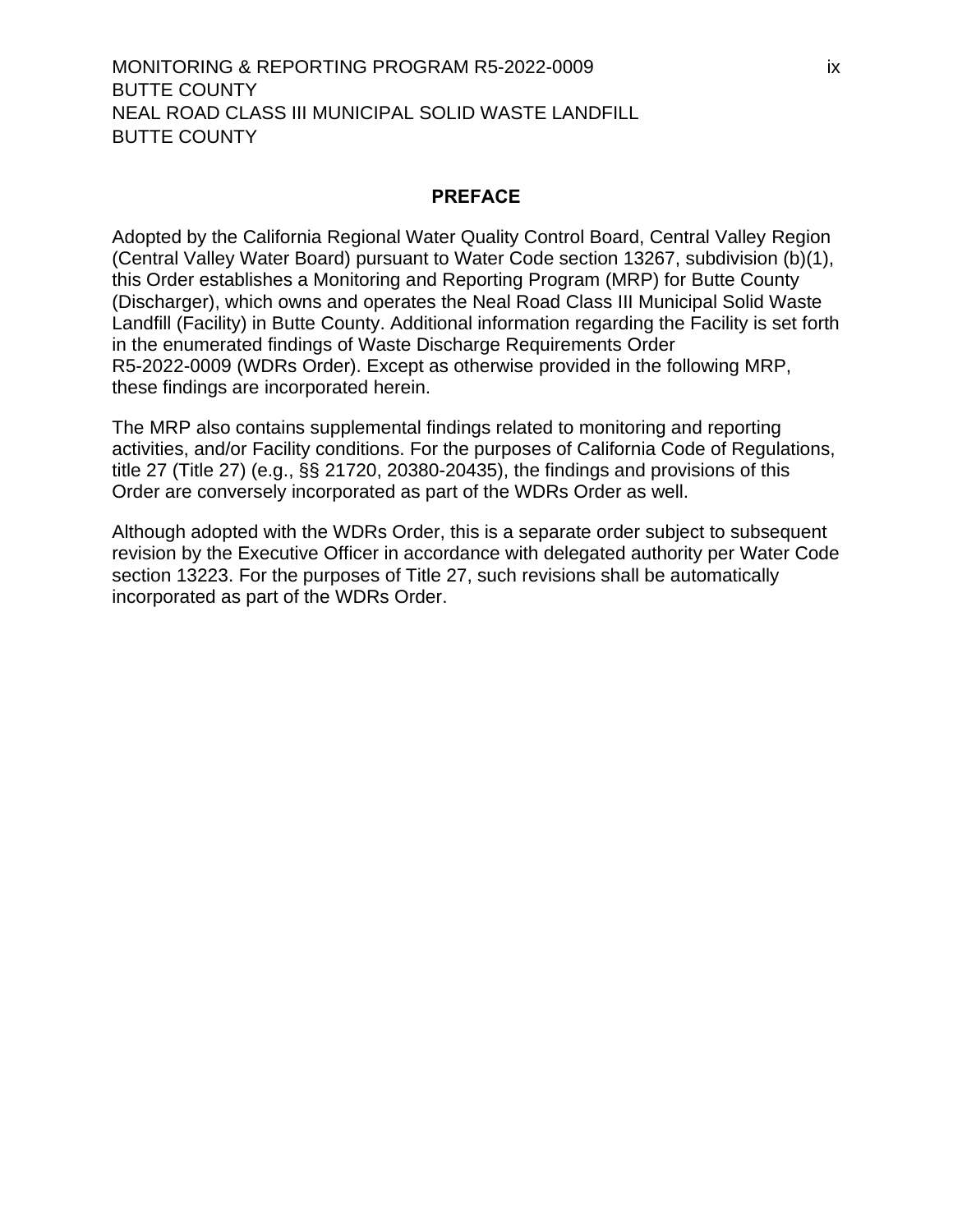## <span id="page-11-6"></span>**MONITORING & REPORTING PROGRAM**

<span id="page-11-0"></span>**IT IS HEREBY ORDERED**, pursuant to Water Code section 13267: that all previously issued Monitoring and Reporting Program(s) for the discharge of solid waste at the Facility are rescinded (except for enforcement purposes); and that the Discharger, their agents, employees and successors shall comply with the following MRP. The [Discharger](#page-11-6) shall not implement any changes until a revised MRP is issued by the Central Valley Water Board or its Executive Officer.

## <span id="page-11-2"></span><span id="page-11-1"></span>**A. General Provisions**

- **1. Incorporation of Standard Provisions**—The [Discharger](#page-11-6) shall comply with all relevant provisions of the *Standard Provisions and Reporting Requirements for Nonhazardous Solid Waste Discharges Regulated by Subtitle D and/or Title 27 Municipal Solid Waste Facilities, December 2015 Edition* (SPRRs or Standard Provisions), which are incorporated herein. See, e.g., SPRRs section I (*Standard Monitoring Specifications*) and section J (*Response to Release*).
- <span id="page-11-3"></span>**2. Monitoring Provisions in WDRs Order**—The [Discharger](#page-11-6) shall comply with all "Monitoring Provisions" in the Facility's operative Title 27 WDRs Order, which are also incorporated herein.
- <span id="page-11-4"></span>**3. Compliance with Title 27**—The [Discharger](#page-11-6) shall comply with all Title 27 provisions as they pertain to activities described in this MRP (including SPRRs).
- <span id="page-11-5"></span>**4. Sample Collection and Analysis Plan (SCAP)**—All samples shall be collected, preserved and transported in accordance with the approved Sample Collection and Analysis Plan (SCAP) and the Quality Assurance/Quality Control (QA/QC) standards specified therein. The [Discharger](#page-11-6) may use alternative analytical test methods (including new USEPA-approved methods), provided that the alternative methods have method detection limits (MDLs) equal to or lower than the analytical methods specified in this MRP and are identified in the approved SCAP.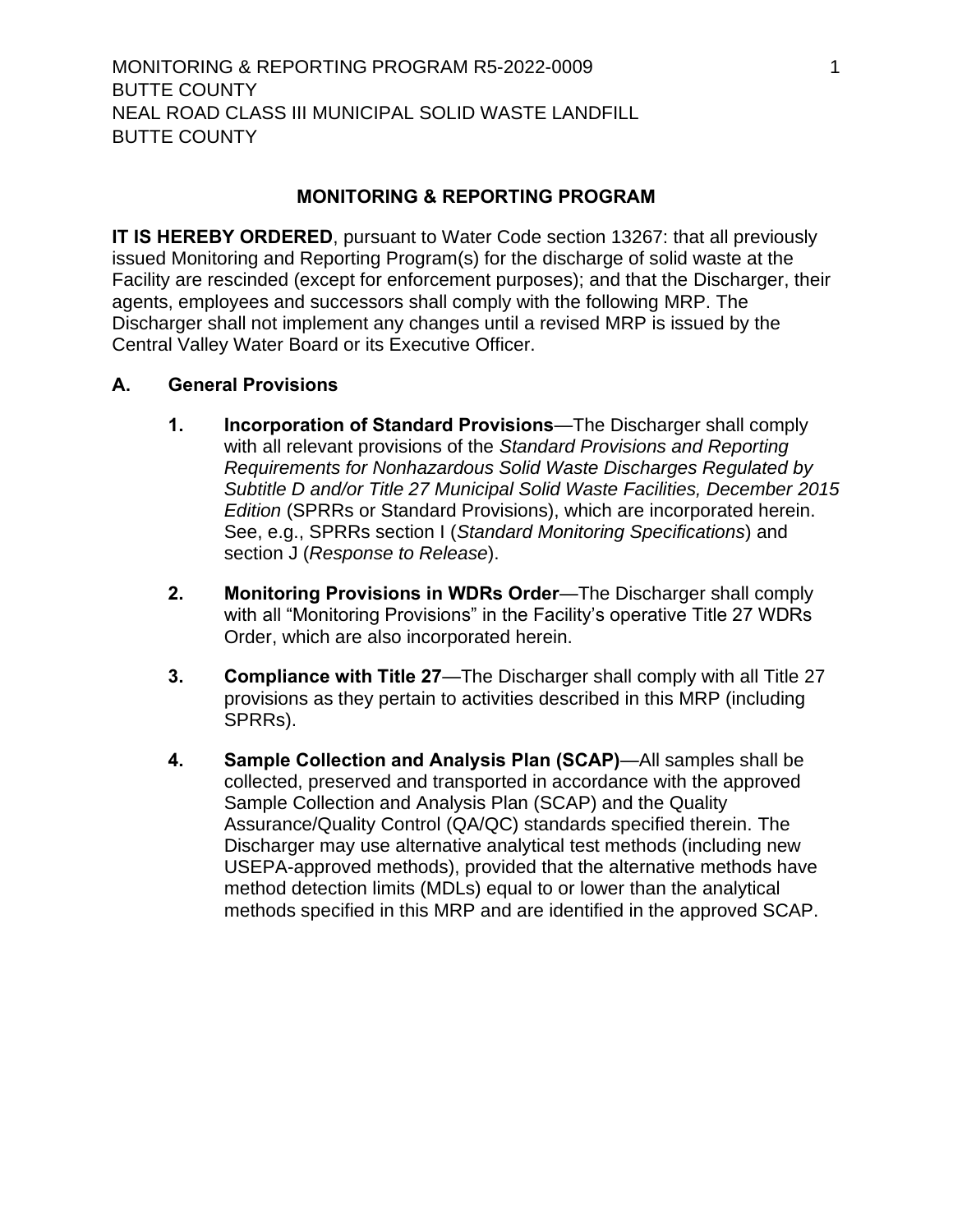<span id="page-12-0"></span>**B. Detection Monitoring Program (DMP)**—To detect a release at the earliest possible time (see Title 27, § 20420, subd. (b)), the [Discharger](#page-11-6) shall implement a DMP for groundwater, surface water and the unsaturated zone in accordance with the provisions of Title 27, particularly sections 20415 and 20420. Groundwater, unsaturated zone and surface water detection monitoring networks shall be revised (as needed) with the construction of each new landfill cell or module.

#### <span id="page-12-2"></span><span id="page-12-1"></span>**1. Groundwater**

**a. Required Network**—The Facility's groundwater detection monitoring well network consists of the wells listed in [Table 1](#page-12-3).<sup>1</sup> As of the date of this Order, the network does not meet the requirements of Title 27. (Title 27, § 20415, subd. (b).) No wells are positioned to monitor downgradient of the Primary Sedimentation Basin and Sedimentation Basin No. 2. WDRs Order R5-2022-0009 requires submittal of a Monitoring Network Augmentation Work Plan to address this deficiency.

<span id="page-12-3"></span>

| Well              | Program          | <b>Monitored Unit</b>             | <b>Point of</b><br><b>Compliance</b> | <b>Status</b> |
|-------------------|------------------|-----------------------------------|--------------------------------------|---------------|
| MW-4A             | Background       | N/A                               | <b>No</b>                            | Operational   |
| $MW-6$            | Detection        | Module 4                          | Yes                                  | Operational   |
| $MW-7$            | Detection        | Module 4                          | Yes                                  | Operational   |
| <b>MW-10A</b>     | <b>Detection</b> | Module 5, Leachate<br>Impoundment | Yes                                  | Operational   |
| $MW-11$           | Detection        | Module 4                          | Yes                                  | Operational   |
| <b>MW-12</b>      | Detection        | Module 5                          | Yes                                  | Operational   |
| MW-13<br>$\sim$ . | Background<br>.  | N/A<br>$\sim$<br>.<br>.           | <b>No</b>                            | Operational   |

#### **Table 1—Groundwater Detection Monitoring Network**

See Glossary for definitions of terms and abbreviations in table.

<sup>&</sup>lt;sup>1</sup> Non-background monitoring wells at the Point of Compliance (POC) constitute "Monitoring Points" for purposes of the Water Quality Protection Standard (WQPS).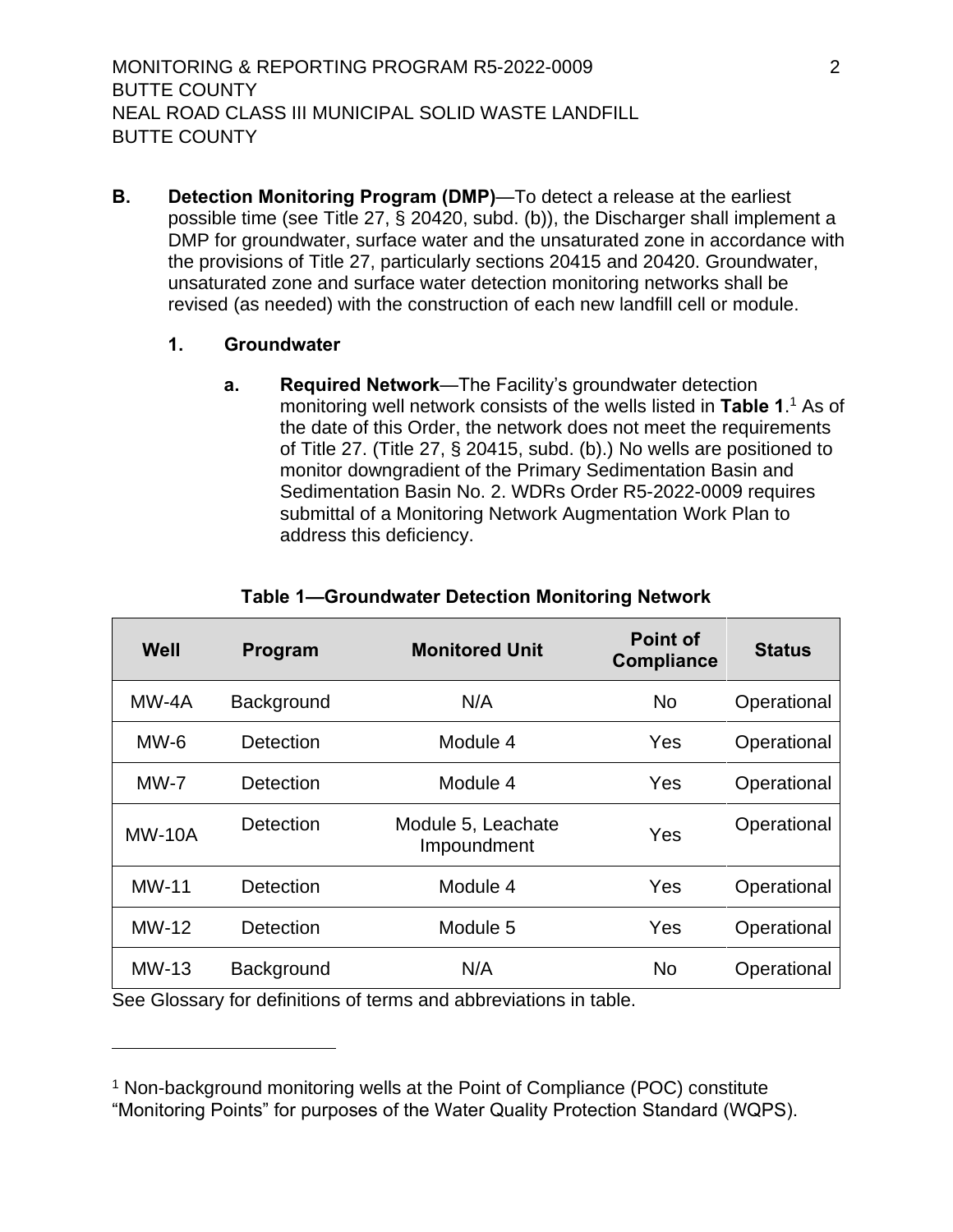<span id="page-13-0"></span>**b. Sample Collection and Analysis**—Groundwater samples shall be collected from each well and analyzed for Monitoring Parameters listed in **[Table 2](#page-13-1)** (*Physical Parameters*) and **[Table 3](#page-13-2)** (*Constituent Parameters*), in accordance with the specified schedule for each parameter. (Title 27, § 20420, subds. (e)-(f).)

#### **Table 2—Groundwater Detection Monitoring, Physical Parameters**

<span id="page-13-1"></span>

| <b>Physical Parameter</b>      | <b>GeoTracker</b><br>Code | <b>Units</b> | <b>Sampling</b><br>Freq. | <b>Reporting Freq.</b> |
|--------------------------------|---------------------------|--------------|--------------------------|------------------------|
| Temperature                    | TEMP                      | °F           | Quarterly                | Quarterly              |
| <b>Electrical Conductivity</b> | <b>SC</b>                 | umhos/cm     | Quarterly                | Quarterly              |
| pH                             | <b>PH</b>                 | pH Units     | Quarterly                | Quarterly              |
| Turbidity                      | TURB                      | <b>NTUs</b>  | Quarterly                | Quarterly              |

<span id="page-13-2"></span>See Glossary for definitions of terms and abbreviations in table.

## **Table 3—Groundwater Detection Monitoring, Constituent Parameters**

| <b>Constituent Parameter</b> | <b>GeoTracker</b><br>Code | <b>Units</b> | <b>Sampling Freq.</b> | <b>Reporting Freq.</b> |
|------------------------------|---------------------------|--------------|-----------------------|------------------------|
| <b>TDS</b>                   | TDS                       | mg/L         | Quarterly             | Quarterly              |
| Chloride                     | CL.                       | mg/L         | Quarterly             | Quarterly              |
| Carbonate                    | CACO <sub>3</sub>         | mg/L         | Quarterly             | Quarterly              |
| <b>Bicarbonate</b>           | BICACO <sub>3</sub>       | mg/L         | Quarterly             | Quarterly              |
| Sulfate                      | SO <sub>4</sub>           | mg/L         | Quarterly             | Quarterly              |
| Calcium                      | CA                        | mg/L         | Quarterly             | Quarterly              |
| Magnesium                    | <b>MG</b>                 | mg/L         | Quarterly             | Quarterly              |
| Potassium                    | K                         | mg/L         | Quarterly             | Quarterly              |
| Sodium                       | NA                        | mg/L         | Quarterly             | Quarterly              |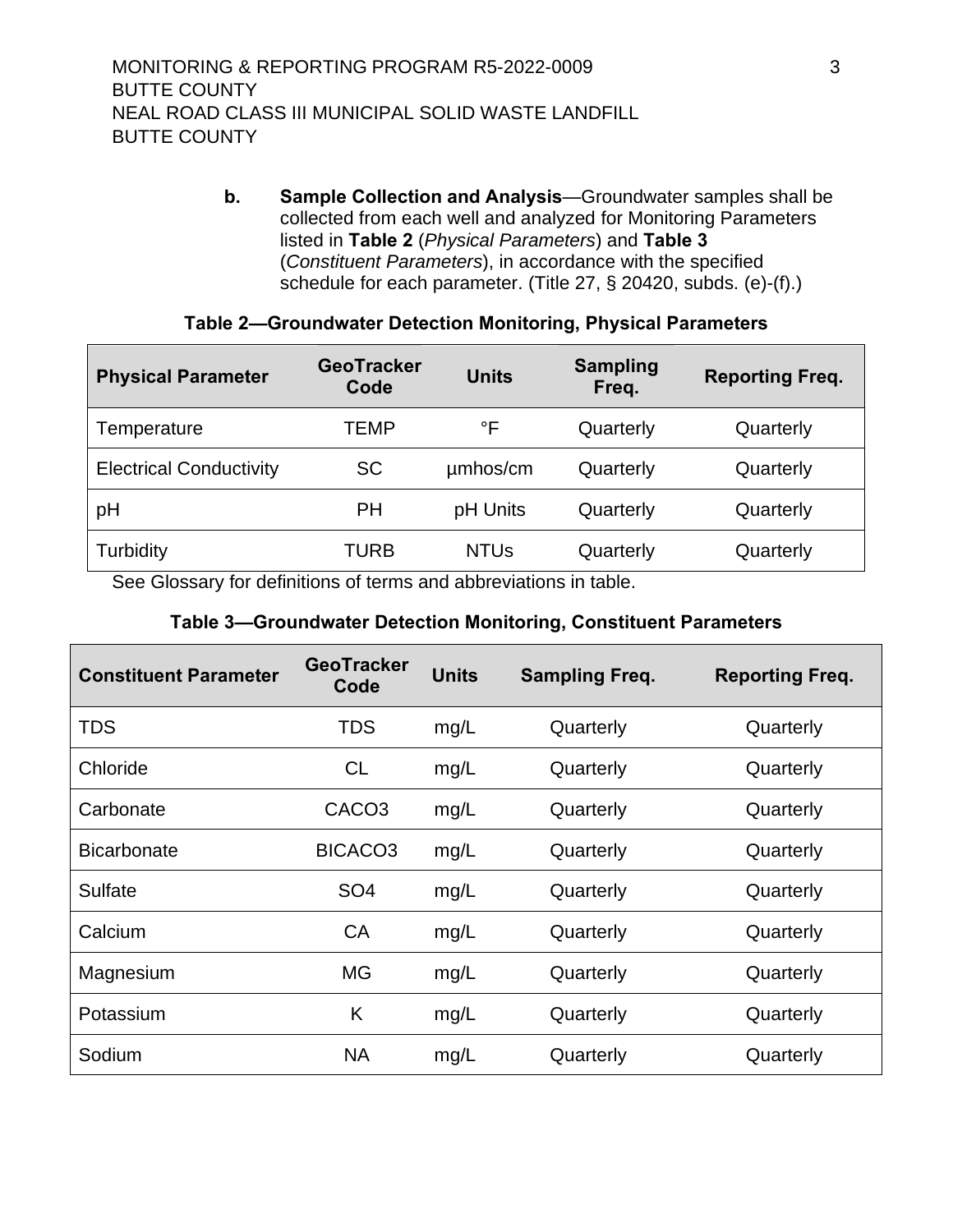| <b>Constituent Parameter</b>                                 | <b>GeoTracker</b><br>Code | <b>Units</b> | <b>Sampling Freq.</b>                                                                               | <b>Reporting Freq.</b>                                                                              |
|--------------------------------------------------------------|---------------------------|--------------|-----------------------------------------------------------------------------------------------------|-----------------------------------------------------------------------------------------------------|
| <b>Short List VOCs</b><br>(Attachment A)                     | <i>various</i> )          | $\mu$ g/L    | Semiannual                                                                                          | Semiannual                                                                                          |
| 1,2,3-Trichloropropane<br>per Method SRL-524M-<br><b>TCP</b> | TCPR123                   | $\mu$ g/L    | Quarterly for four<br>initial sampling<br>events. If undetected,<br>switch to five-year<br>sampling | Quarterly for four<br>initial sampling<br>events. If undetected,<br>switch to five-year<br>sampling |

<span id="page-14-0"></span>See Glossary for definitions of terms and abbreviations in table.

**c. Five-Year COCs**—The [Discharger](#page-11-6) shall analyze groundwater samples from each well for the Five-Year Constituents of Concern (Five-Year COCs) listed in **[Table 4](#page-14-1)**. Five-Year COCs were last monitored in 2019, and shall be analyzed again in 2024. (Title 27, § 20420, subd. (g).)

#### **Table 4—Groundwater Detection Monitoring, Five-Year COCs**

<span id="page-14-1"></span>

| <b>Five-Year Constituent</b>                      | <b>GeoTracker</b><br>Code | <b>Units</b> | <b>Sampling &amp;</b><br><b>Reporting Freq.</b> |
|---------------------------------------------------|---------------------------|--------------|-------------------------------------------------|
| <b>Total Organic Carbon</b>                       | TOC                       | mg/L         | Every 5 Years                                   |
| Dissolved Inorganics<br>(Attachment B)            | (various)                 | $\mu$ g/L    | Every 5 Years                                   |
| <b>Extended List VOCs</b><br>(Attachment C)       | (various)                 | $\mu$ g/L    | Every 5 Years                                   |
| Semi-Volatile Organic Compounds<br>(Attachment D) | (various)                 | $\mu$ g/L    | Every 5 Years                                   |
| <b>Chlorophenoxy Herbicides</b><br>(Attachment E) | (various)                 | $\mu$ g/L    | Every 5 Years                                   |
| Organophosphorus Compounds<br>(Attachment F)      | (various)                 | $\mu$ g/L    | Every 5 Years                                   |

See Glossary for definitions of terms and abbreviations in table.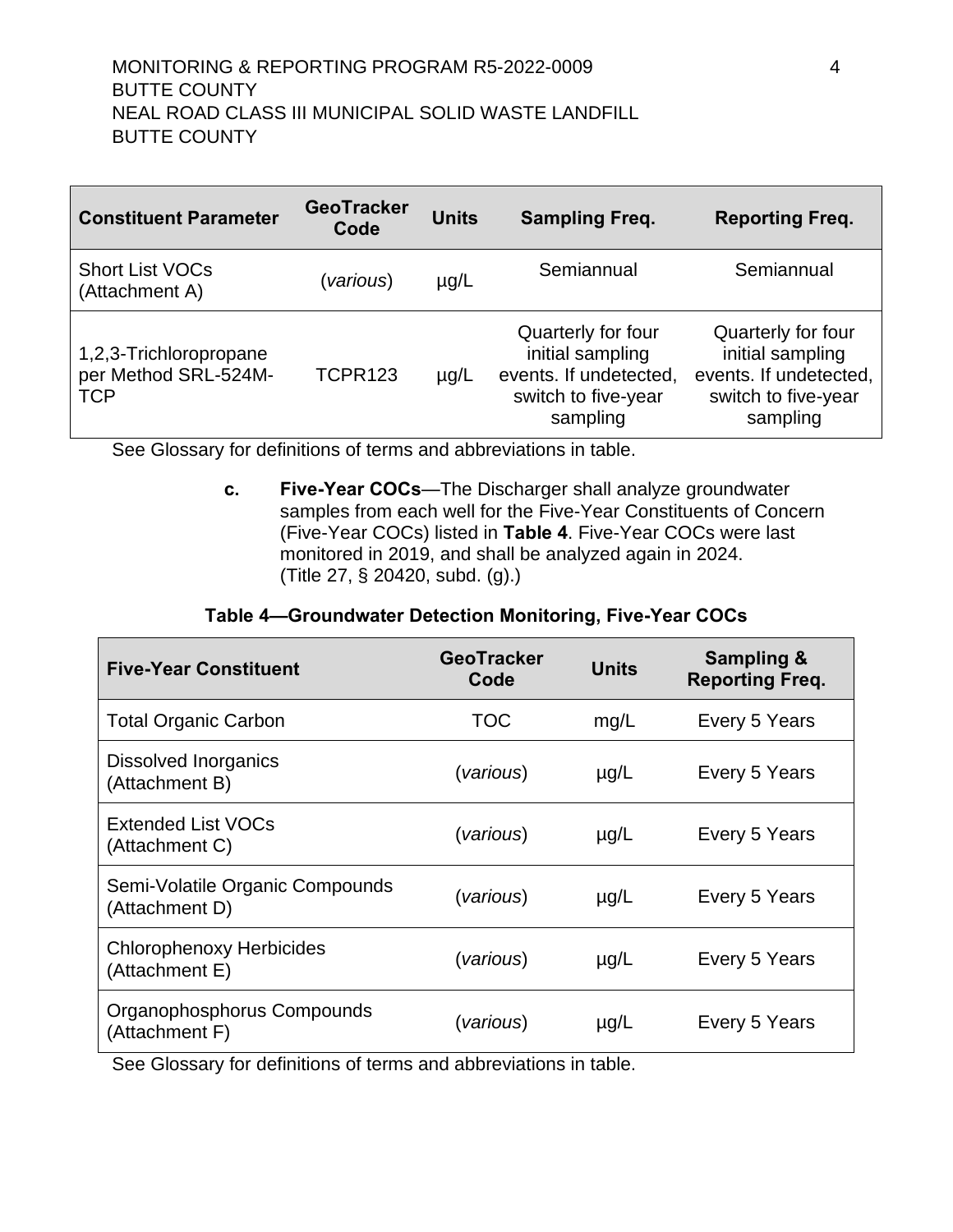<span id="page-15-0"></span>**d. Groundwater Conditions**—Each quarter, the [Discharger](#page-11-6) shall monitor the Groundwater Conditions specified in **[Table 5](#page-15-1)**, with the result of such monitoring being reported quarterly per **Section E.1**. (Title 27, § 20415, subd. (b)(1).)

<span id="page-15-1"></span>

| <b>Groundwater Condition</b> | <b>GeoTracker</b><br>Code | <b>Monitoring</b><br>Freq. | <b>Reporting</b><br>Freq. |  |  |
|------------------------------|---------------------------|----------------------------|---------------------------|--|--|
| Elevation (Well-Specific)    | <b>ELEV</b>               | Quarterly                  | Quarterly                 |  |  |
| Gradient                     | (none)                    | Quarterly                  | Quarterly                 |  |  |
| <b>Flow Rate</b>             | (none)                    | Quarterly                  | Quarterly                 |  |  |

#### **Table 5—Groundwater Detection Monitoring, Groundwater Conditions**

## **2. Unsaturated Zone**

**a. Required Network—**The Facility's unsaturated zone monitoring network consists of the Landfill Gas (LFG) monitoring points and lysimeters specified in **Table 6** (*Unsaturated Zone Detection Monitoring Network)*. As of the date of this Order, the network meets the requirements of Title 27. (Title 27, § 20415, subd. (d).)

# **Table 6—Unsaturated Zone Monitoring Network**

| <b>Monitoring</b><br><b>Point</b> | <b>Device Type</b>   | Program          | <b>Monitored Unit</b>              | <b>Status</b> |
|-----------------------------------|----------------------|------------------|------------------------------------|---------------|
| SP <sub>1</sub>                   | Gas monitoring probe | Detection        | <b>Southern Facility Perimeter</b> | Operational   |
| SP <sub>2</sub>                   | Gas monitoring probe | Detection        | <b>Southern Facility Perimeter</b> | Operational   |
| SP <sub>3</sub>                   | Gas monitoring probe | <b>Detection</b> | <b>Eastern Facility Perimeter</b>  | Operational   |
| SP <sub>4</sub>                   | Gas monitoring probe | Detection        | <b>Northern Facility Perimeter</b> | Operational   |
| SP <sub>5</sub>                   | Gas monitoring probe | Detection        | <b>Northern Facility Perimeter</b> | Operational   |
| SP <sub>6</sub>                   | Gas monitoring probe | Detection        | <b>Northern Facility Perimeter</b> | Operational   |
| SP <sub>7</sub>                   | Gas monitoring probe | <b>Detection</b> | <b>Southern Facility Perimeter</b> | Operational   |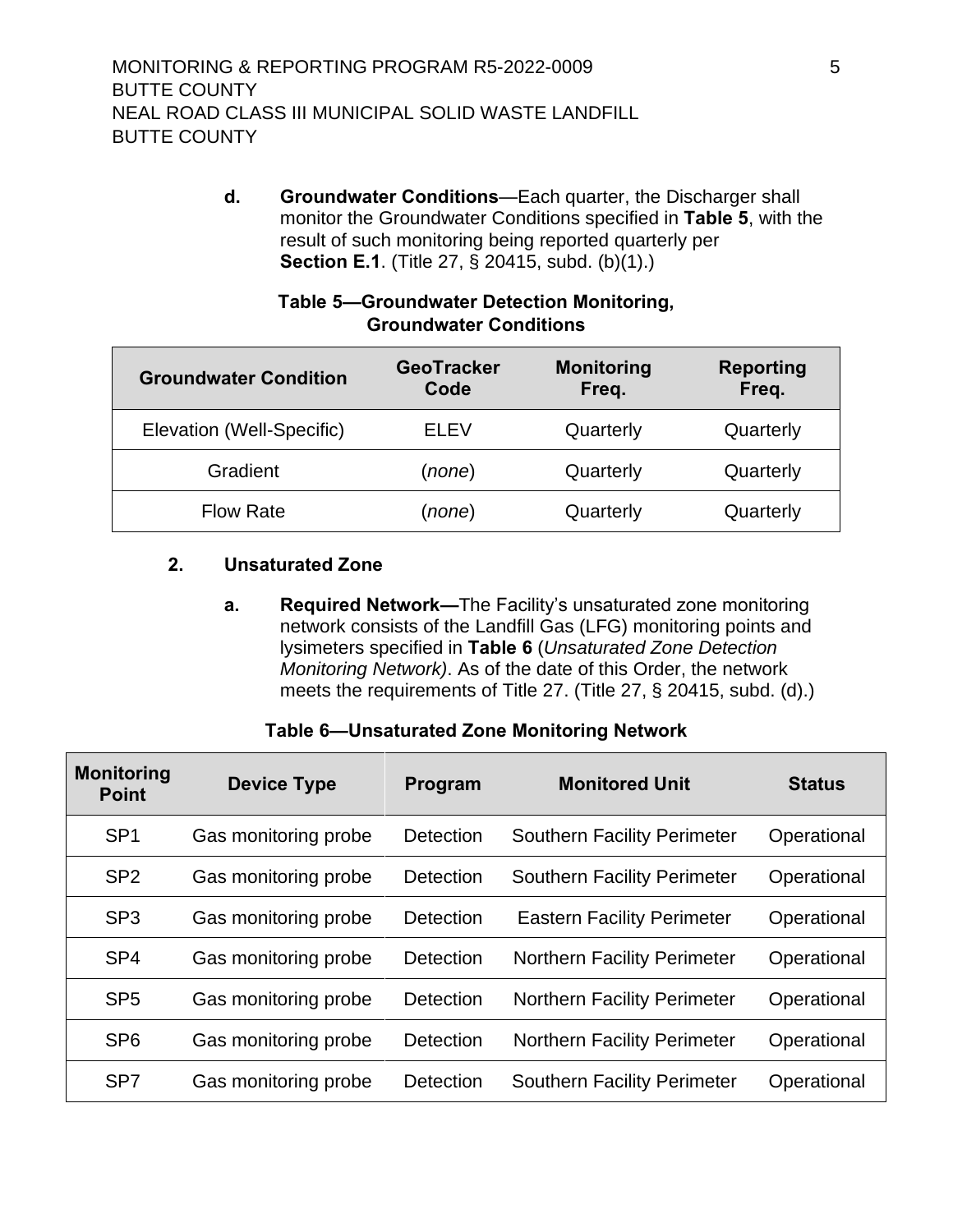# MONITORING & REPORTING PROGRAM R5-2022-0009 6 BUTTE COUNTY NEAL ROAD CLASS III MUNICIPAL SOLID WASTE LANDFILL BUTTE COUNTY

| <b>Monitoring</b><br><b>Point</b> | <b>Device Type</b>       | Program    | <b>Monitored Unit</b>              | <b>Status</b> |
|-----------------------------------|--------------------------|------------|------------------------------------|---------------|
| SP <sub>8</sub>                   | Gas monitoring probe     | Detection  | <b>Southern Facility Perimeter</b> | Operational   |
| SP <sub>9</sub>                   | Gas monitoring probe     | Detection  | <b>Southern Facility Perimeter</b> | Operational   |
| <b>SP10</b>                       | Gas monitoring probe     | Detection  | <b>Southern Facility Perimeter</b> | Operational   |
| <b>SP11</b>                       | Gas monitoring probe     | Detection  | <b>Western Facility Perimeter</b>  | Operational   |
| <b>SP12</b>                       | Gas monitoring probe     | Detection  | <b>Western Facility Perimeter</b>  | Operational   |
| <b>SP13</b>                       | Gas monitoring probe     | Detection  | <b>Western Facility Perimeter</b>  | Operational   |
| <b>SP14</b>                       | Gas monitoring probe     | Detection  | <b>Northern Facility Perimeter</b> | Operational   |
| $U-3$                             | <b>Suction Lysimeter</b> | Detection  | Modules 1,2,3                      | Operational   |
| $U-4B$                            | <b>Suction Lysimeter</b> | Detection  | Modules 1,2,3                      | Operational   |
| $U-5$                             | <b>Suction Lysimeter</b> | Background | N/A                                | Operational   |
| $U-11$                            | <b>Suction Lysimeter</b> | Detection  | Module 5                           | Operational   |
| $U-12$                            | Pan Lysimeter            | Detection  | Module 4                           | Operational   |

See Glossary for definitions of terms and abbreviations in table.

**b. Landfill Gas (LFG) Monitoring**. **—**LFG shall be monitored for Methane and Method TO-15 VOCs<sup>2</sup> in accordance with **Table 7**,

<sup>&</sup>lt;sup>2</sup> Volatile Organic Compounds (VOCs) associated with USEPA Method TO-15.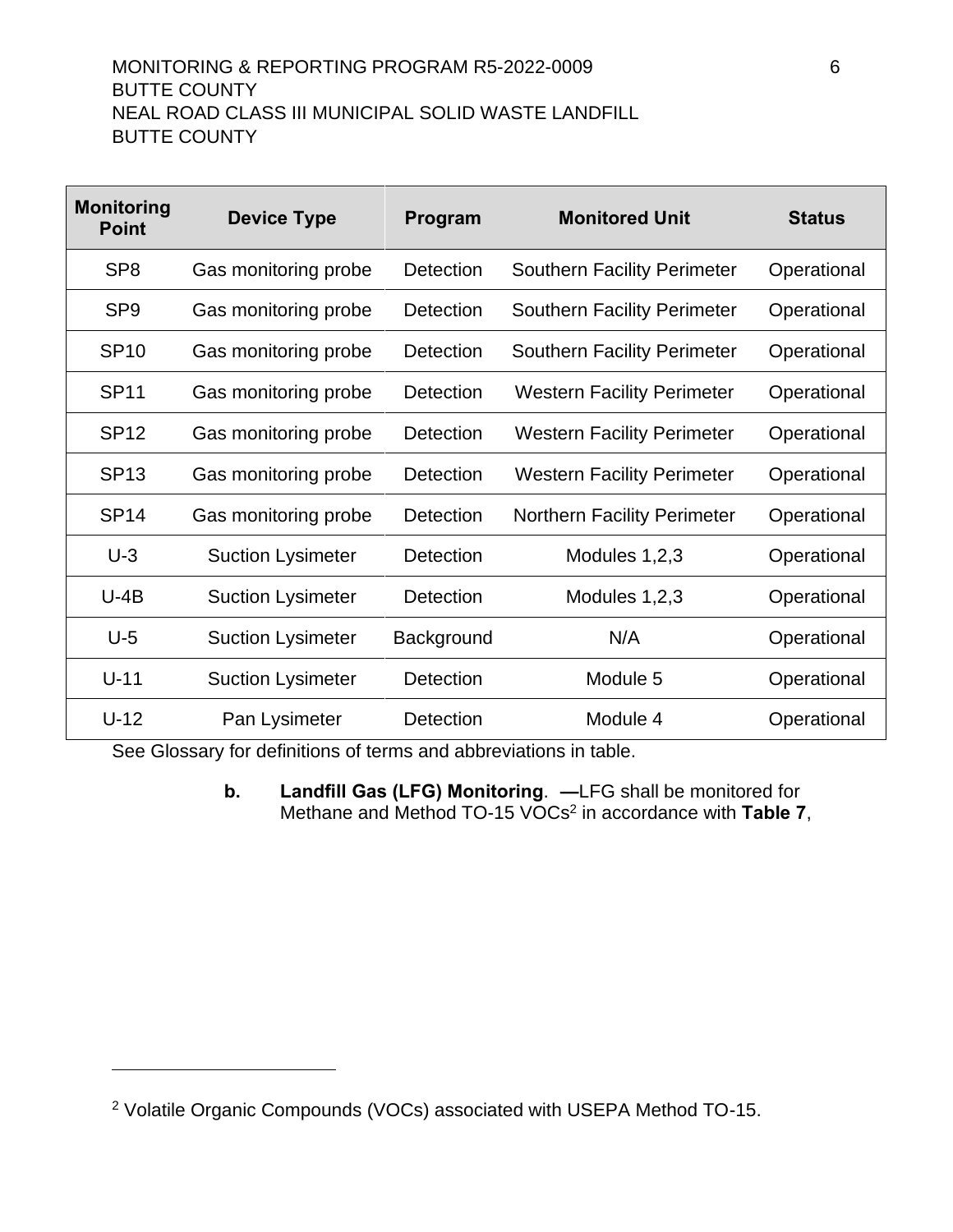provided that samples may be prescreened to determine if such analyses will be required.<sup>3</sup> (Title 27,  $\S$  20420, subds. (e)-(f).)

## **Table 7—Unsaturated Zone Detection Monitoring (Landfill Gas), Constituent Parameters**

| <b>Constituent Parameter</b> | <b>GeoTracker</b><br>Code | <b>Units</b>            | <b>Sampling</b><br>Freq. | Reporting<br>Freq. |
|------------------------------|---------------------------|-------------------------|--------------------------|--------------------|
| Method TO-15 VOCs            | (various)                 | $\mu$ g/cm <sup>3</sup> | Semiannual Semiannual    |                    |
| Methane                      | CH4                       | ℅                       | Semiannual Semiannual    |                    |

<span id="page-17-0"></span>See Glossary for definitions of terms and abbreviations in table.

**c. Monthly Lysimeter Inspection**—Pan lysimeters shall be inspected **monthly** for the presence of liquid, which shall then be analyzed for the Monitoring Parameters in **Table 7** (*Physical Parameters*) and **[Table 8](#page-18-1)** (*Constituent Parameters*). (Title 27, § 20420, subds. (e)-(f).) If liquid is detected in a *previously dry* pan lysimeter, the [Discharger](#page-11-6) shall notify Central Valley Water Board staff **within seven days** of the detection.

## **Table 8—Unsaturated Zone Detection Monitoring (Lysimeters), Physical Parameters**

| <b>Physical Parameter</b>      | <b>GeoTracker</b><br>Code | <b>Units</b> | <b>Sampling</b><br>Freq. | <b>Reporting</b><br>Freq. |
|--------------------------------|---------------------------|--------------|--------------------------|---------------------------|
| <b>Electrical Conductivity</b> | <b>SC</b>                 |              | umhos/cm Semiannual      | Semiannual                |
| pH                             | PH                        | pH Units     | Semiannual               | Semiannual                |
| Volume of Removed Liquid       | (none)                    | Gallons      | Semiannual               | Semiannual                |

See Glossary for definitions of terms and abbreviations in table.

<sup>&</sup>lt;sup>3</sup> A gas analyzer for methane concentrations or a Photoionization Detector (PID) for total VOCs concentrations may be used. If methane concentrations exceed 1 percent by volume OR organic vapors (total VOCs) exceed 1 parts per million (ppm), a gas sample shall be obtained and analyzed for VOCs using Method TO-15. Both the screening results and lab analysis results shall be reported. Otherwise, the methane or total VOC screening results shall be reported, and no further lab analysis will be required.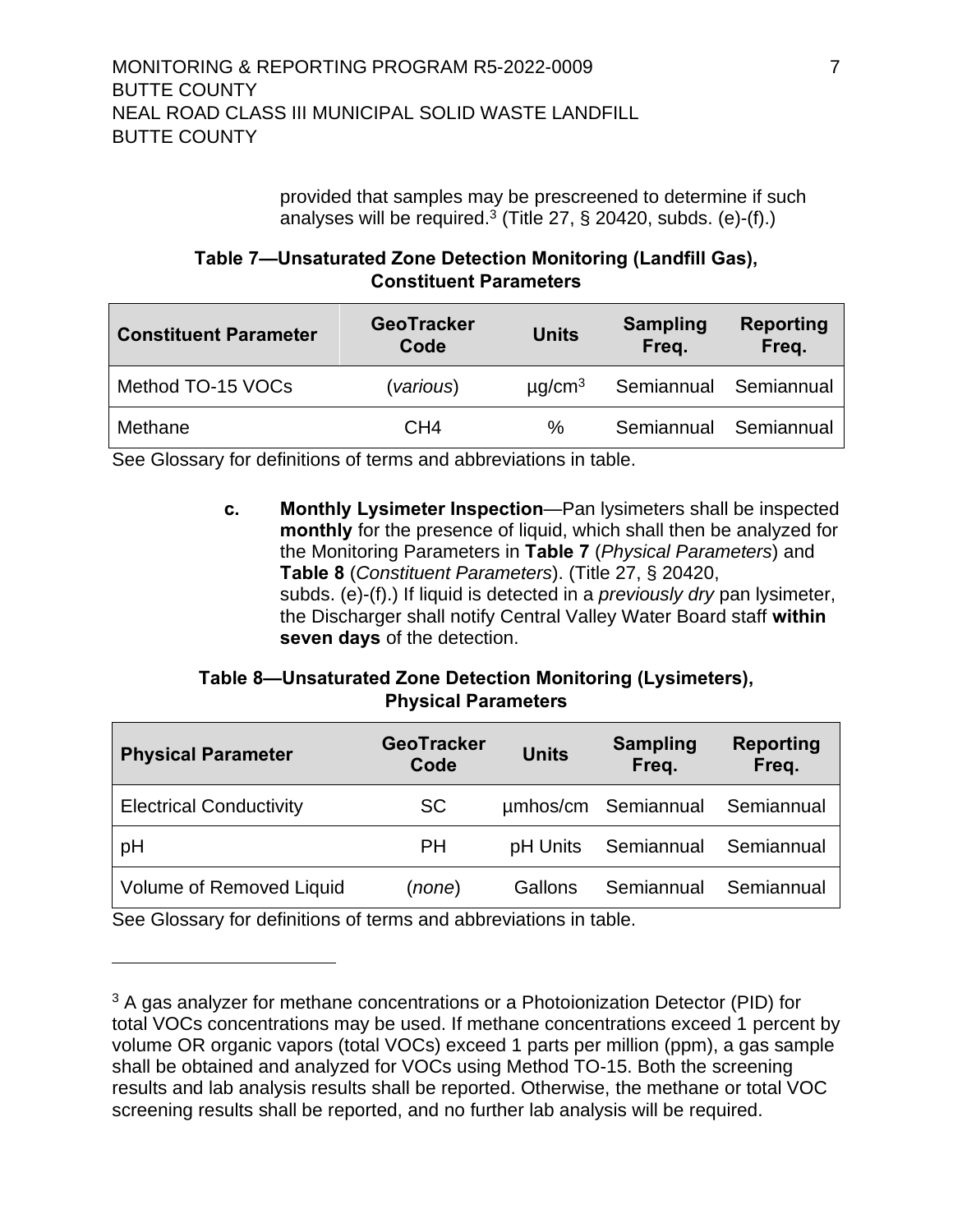<span id="page-18-1"></span>

| <b>Constituent Parameter</b>                      | <b>GeoTracker</b><br>Code | <b>Units</b> | <b>Sampling</b><br>Freq.                                                                                    | Reporting<br>Freq.                                                                                          |
|---------------------------------------------------|---------------------------|--------------|-------------------------------------------------------------------------------------------------------------|-------------------------------------------------------------------------------------------------------------|
| <b>TDS</b>                                        | <b>TDS</b>                | mg/L         | Semiannual                                                                                                  | Semiannual                                                                                                  |
| Chloride                                          | <b>CL</b>                 | mg/L         | Semiannual                                                                                                  | Semiannual                                                                                                  |
| Carbonate                                         | CACO <sub>3</sub>         | mg/L         | Semiannual                                                                                                  | Semiannual                                                                                                  |
| <b>Bicarbonate</b>                                | BICACO <sub>3</sub>       | mg/L         | Semiannual                                                                                                  | Semiannual                                                                                                  |
| Sulfate                                           | SO <sub>4</sub>           | mg/L         | Semiannual                                                                                                  | Semiannual                                                                                                  |
| Calcium                                           | <b>CA</b>                 | mg/L         | Semiannual                                                                                                  | Semiannual                                                                                                  |
| Magnesium                                         | <b>MG</b>                 | mg/L         | Semiannual                                                                                                  | Semiannual                                                                                                  |
| Potassium                                         | K                         | mg/L         | Semiannual                                                                                                  | Semiannual                                                                                                  |
| Sodium                                            | <b>NA</b>                 | mg/L         | Semiannual                                                                                                  | Semiannual                                                                                                  |
| <b>Short List VOCs</b><br>(Attachment A)          | (various)                 | $\mu$ g/L    | Semiannual                                                                                                  | Semiannual                                                                                                  |
| 1,2,3-Trichloropropane<br>per Method SRL-524M-TCP | <b>TCPR123</b>            | $\mu$ g/L    | Semiannual for<br>four initial<br>sampling<br>events. If<br>undetected,<br>switch to five-<br>year sampling | Semiannual<br>for four initial<br>sampling<br>events. If<br>undetected,<br>switch to five-<br>year sampling |

#### **Table 9—Unsaturated Zone Detection Monitoring (Lysimeters), Constituent Parameters**

<span id="page-18-0"></span>See Glossary for definitions of terms and abbreviations in table.

**d. Five-Year COCs**—Every five years, liquid from each pan lysimeter shall be analyzed for the Five-Year COCs listed below in **Table 10**. Five-Year COCs were last monitored in 2019, and shall be analyzed again in 2024. (Title 27, § 20420, subd. (g).)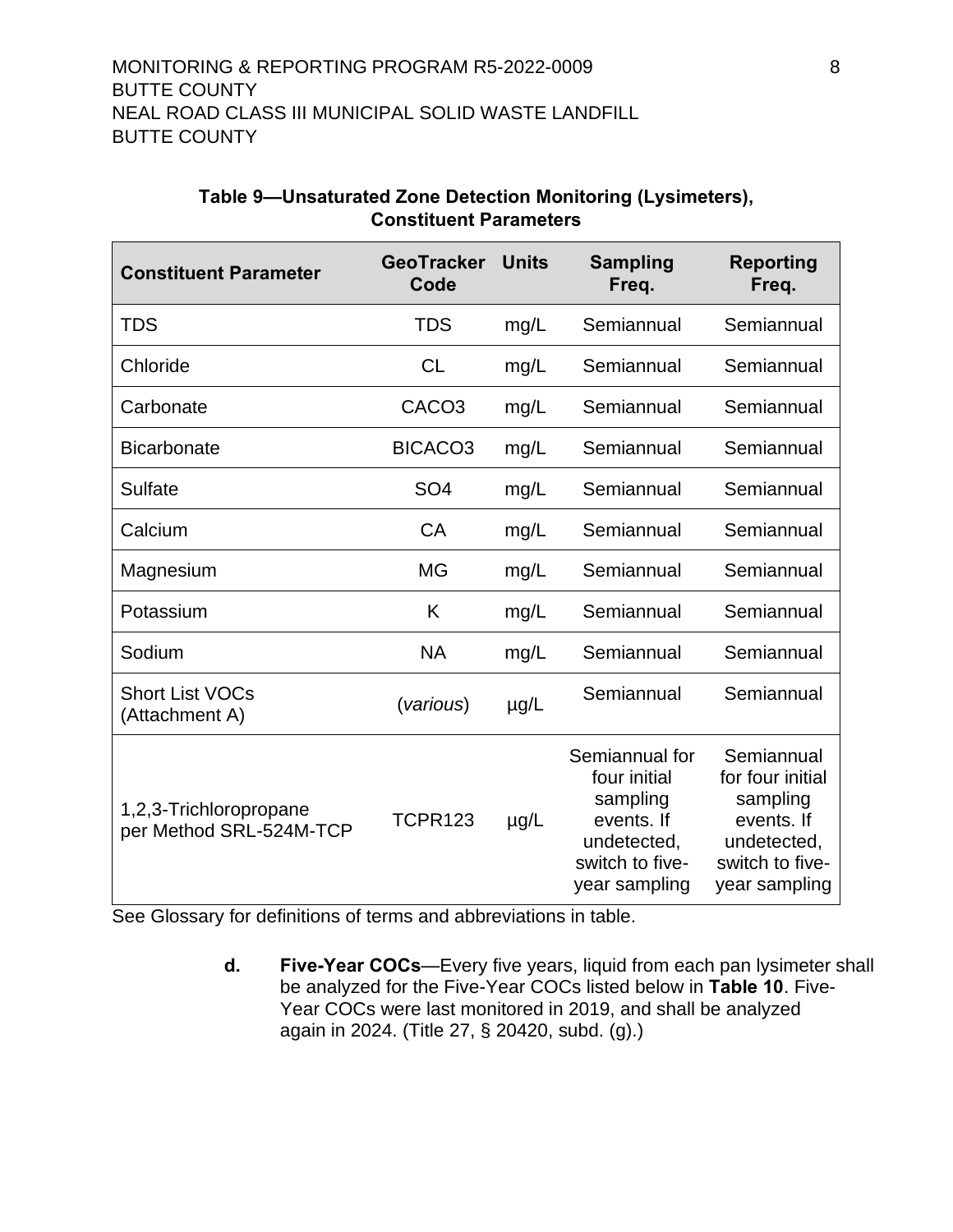| Table 10-Unsaturated Zone Detection Monitoring (Lysimeters), Five-Year COCs |  |  |
|-----------------------------------------------------------------------------|--|--|
|-----------------------------------------------------------------------------|--|--|

| <b>Five-Year Constituent</b>                      | <b>GeoTracker</b><br>Code | <b>Units</b> | Sampling &<br>Reporting Freq. |
|---------------------------------------------------|---------------------------|--------------|-------------------------------|
| <b>Total Organic Carbon</b>                       | <b>TOC</b>                | mg/L         | Every 5 Years                 |
| <b>Dissolved Inorganics</b><br>(Attachment B)     | (various)                 | $\mu$ g/L    | Every 5 Years                 |
| <b>Extended List VOCs</b><br>(Attachment C)       | (various)                 | $\mu$ g/L    | Every 5 Years                 |
| Semi-Volatile Organic Compounds<br>(Attachment D) | (various)                 | $\mu$ g/L    | Every 5 Years                 |
| <b>Chlorophenoxy Herbicides</b><br>(Attachment E) | (various)                 | $\mu$ g/L    | Every 5 Years                 |
| Organophosphorus Compounds<br>(Attachment F)      | (various)                 | $\mu$ g/L    | Every 5 Years                 |

<span id="page-19-0"></span>See Glossary for definitions of terms and abbreviations in table

- <span id="page-19-1"></span>**3. Surface Water**—Run-on from upgradient of the Facility is collected at monitoring point SW-2. Runoff from the Facility is collected in three interior basins, Basins No. 2, 3, and 4 and can also flow to the Primary Sedimentation Basin. The Primary Sedimentation Basin may potentially discharge through spillway SW-1 at the western edge of the basin and flow to Hamlin Slough, which may be affected by a release. (See Title 27, § 20415, subd. (c)(1).)
	- **a. Required Network**—The Facility's surface water monitoring network consists of the monitoring points listed in **Table 11**. As of the date of this Order, the network meets the requirements of Title 27. (See § 20415, subd. (c).)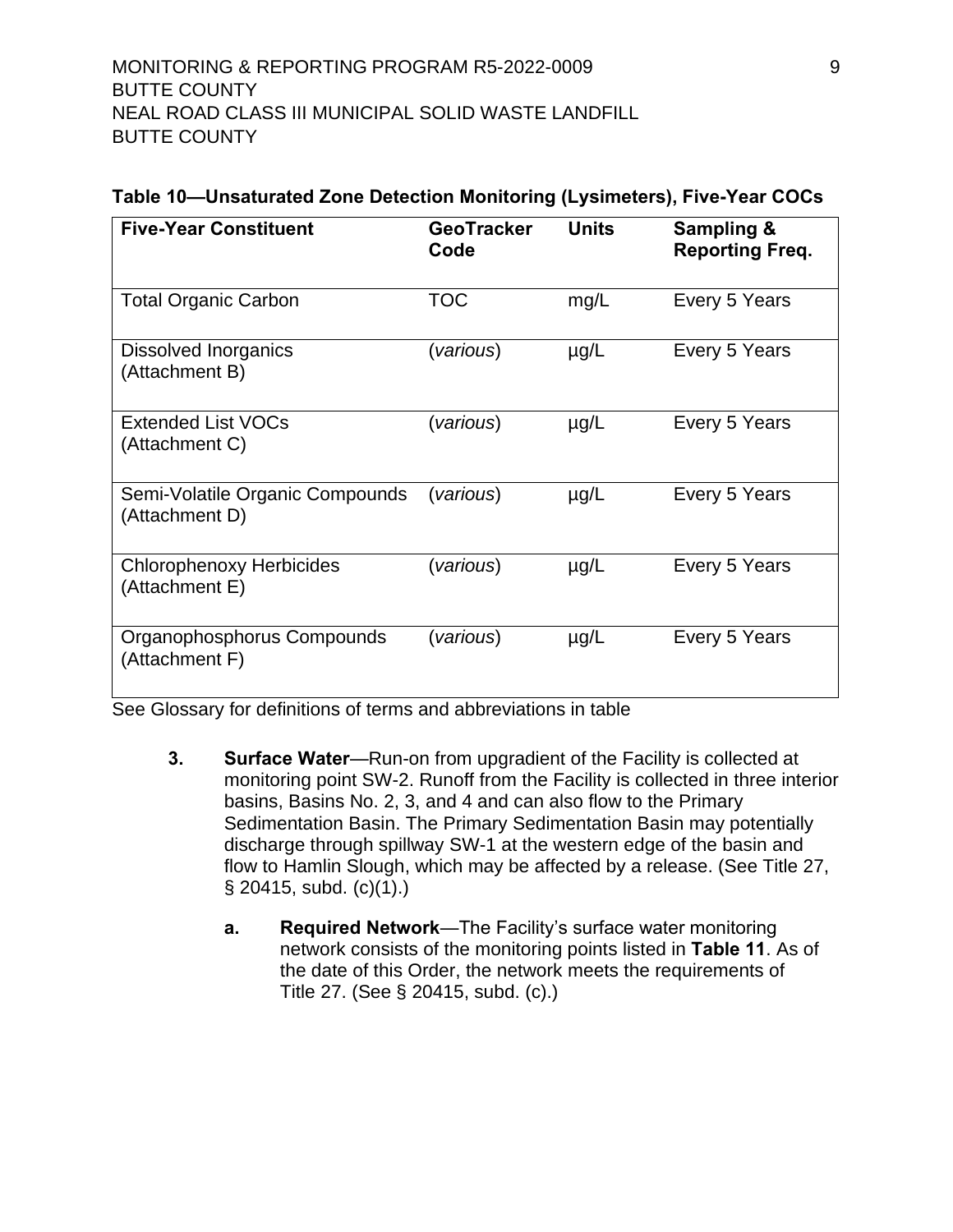<span id="page-20-2"></span>

| <b>Monitoring</b><br><b>Point</b> | <b>Program or</b><br><b>Function</b> | <b>Monitored</b><br>Unit | <b>Location / Notes</b> |
|-----------------------------------|--------------------------------------|--------------------------|-------------------------|
| <b>SW-1</b>                       | Downstream                           | <b>Entire Facility</b>   | <b>West of Facility</b> |
| $SW-2$                            | Background                           | ΝA                       | East of Facility        |

#### **Table 11—Surface Water Detection Monitoring Network**

<span id="page-20-0"></span>See Glossary for definitions of terms and abbreviations in table.

**b. Sample Collection and Analysis**—When surface water is present at the monitoring points in **[Table](#page-20-2) 11** (*Surface Water Detection Monitoring Network*) at any point during the monitoring period, samples shall be collected from the monitoring points and analyzed for the Monitoring Parameters in **Table 12** (*Physical Parameters*) and **Table 13** (*Constituent Parameters*), in accordance with the specified schedule. (Title 27, § 20420, subds. (e)-(f).)

#### **Table 12—Surface Water Detection Monitoring, Physical Parameters**

<span id="page-20-1"></span>

| <b>Physical Parameter</b>                            | <b>GeoTracker</b><br>Code | <b>Units</b> | <b>Sampling</b><br>Freq. | Reporting<br>Freq. |
|------------------------------------------------------|---------------------------|--------------|--------------------------|--------------------|
| <b>Electrical Conductivity</b>                       | <b>SC</b>                 | umhos/cm     | When present             | Quarterly          |
| pH                                                   | PH                        | Std. Units   | When present             | Quarterly          |
| Turbidity                                            | TURB                      | <b>NTUs</b>  | When present             | Quarterly          |
| <b>Hardness</b>                                      | <b>HARD</b>               | mg/L         | When present             | Quarterly          |
| Presence of Oil &<br>Grease                          | (none)                    | Yes / No     | When present             | Quarterly          |
| <b>Flow Rate</b>                                     | (none)                    | gpm          | When present             | Quarterly          |
| <b>Flow to Surface Waters</b><br>at Time of Sampling | (none)                    | Yes / No     | When present             | Quarterly          |

See Glossary for definitions of terms and abbreviations in table.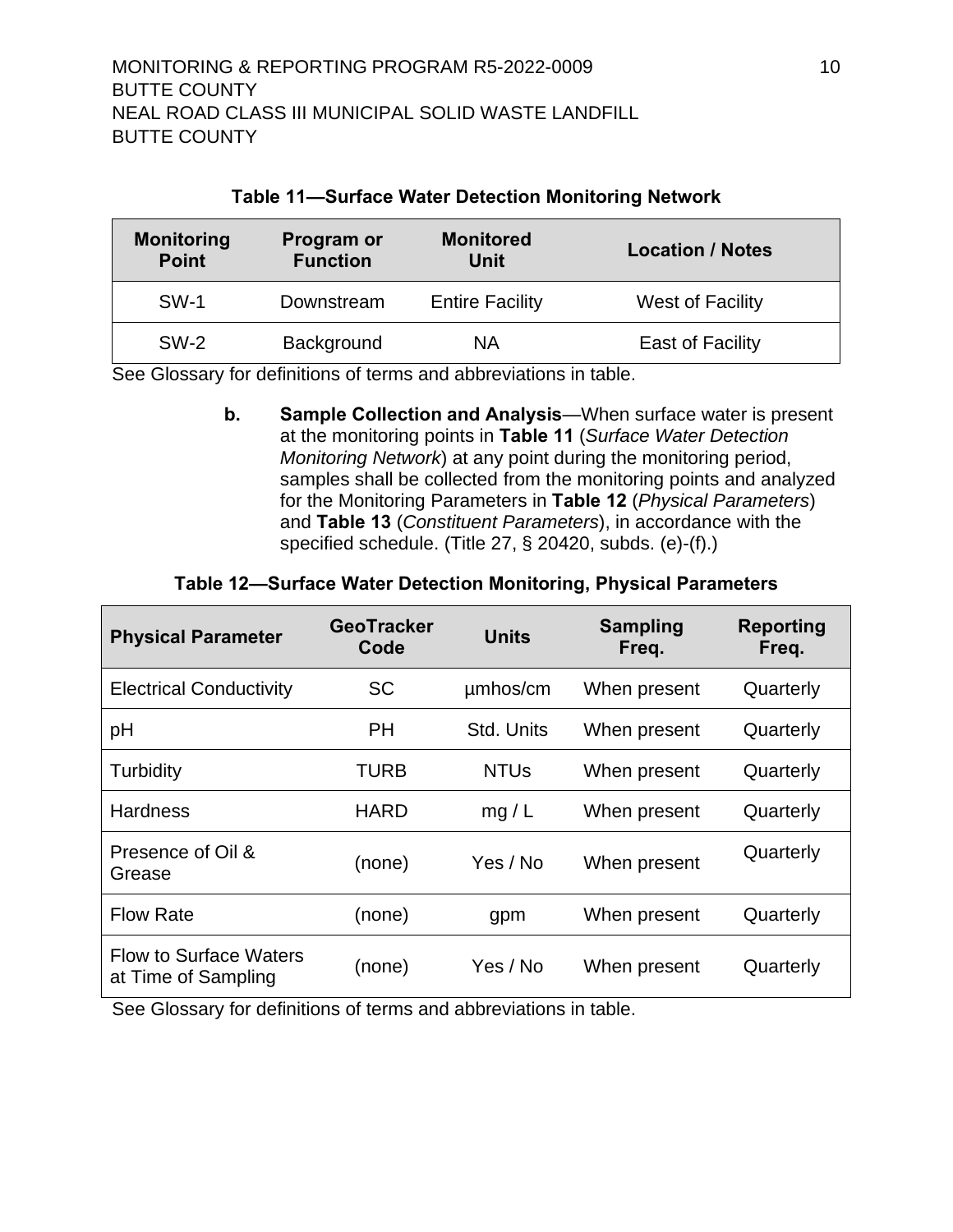| <b>Constituent Parameter</b>             | <b>GeoTracker</b><br>Code | <b>Units</b> | <b>Sampling</b><br>Freq. | <b>Reporting</b><br>Freq. |
|------------------------------------------|---------------------------|--------------|--------------------------|---------------------------|
| <b>TSS</b>                               | <b>TSS</b>                | mg/L         | When present             | Quarterly                 |
| Chloride                                 | <b>CL</b>                 | mg/L         | When present             | Quarterly                 |
| Carbonate                                | CACO <sub>3</sub>         | mg/L         | When present             | Quarterly                 |
| <b>Bicarbonate</b>                       | BICACO <sub>3</sub>       | mg/L         | When present             | Quarterly                 |
| Nitrate as Nitrogen                      | NO <sub>3</sub> N         | mg/L         | When present             | Quarterly                 |
| <b>Sulfate</b>                           | SO <sub>4</sub>           | mg/L         | When present             | Quarterly                 |
| Iron                                     | <b>FE</b>                 | Mg/L         | When present             | Quarterly                 |
| Calcium                                  | CA                        | mg/L         | When present             | Quarterly                 |
| Magnesium                                | <b>MG</b>                 | mg/L         | When present             | Quarterly                 |
| Potassium                                | K                         | mg/L         | When present             | Quarterly                 |
| Sodium                                   | <b>NA</b>                 | mg/L         | When present             | Quarterly                 |
| Chemical Oxygen<br>Demand                | COD                       | mg/L         | When present             | Quarterly                 |
| Aluminum                                 | AI                        | mg/L         | When present             | Quarterly                 |
| <b>Short List VOCs</b><br>(Attachment A) | (various)                 | $\mu$ g/L    | When present             | Quarterly                 |

#### **Table 13—Surface Water Detection Monitoring, Constituent Parameters**

<span id="page-21-0"></span>See Glossary for definitions of terms and abbreviations in table.

**c. Five-Year COCs**—The [Discharger](#page-11-6) shall analyze surface water samples for the Five-Year COCs listed in **Table 14.** Five-Year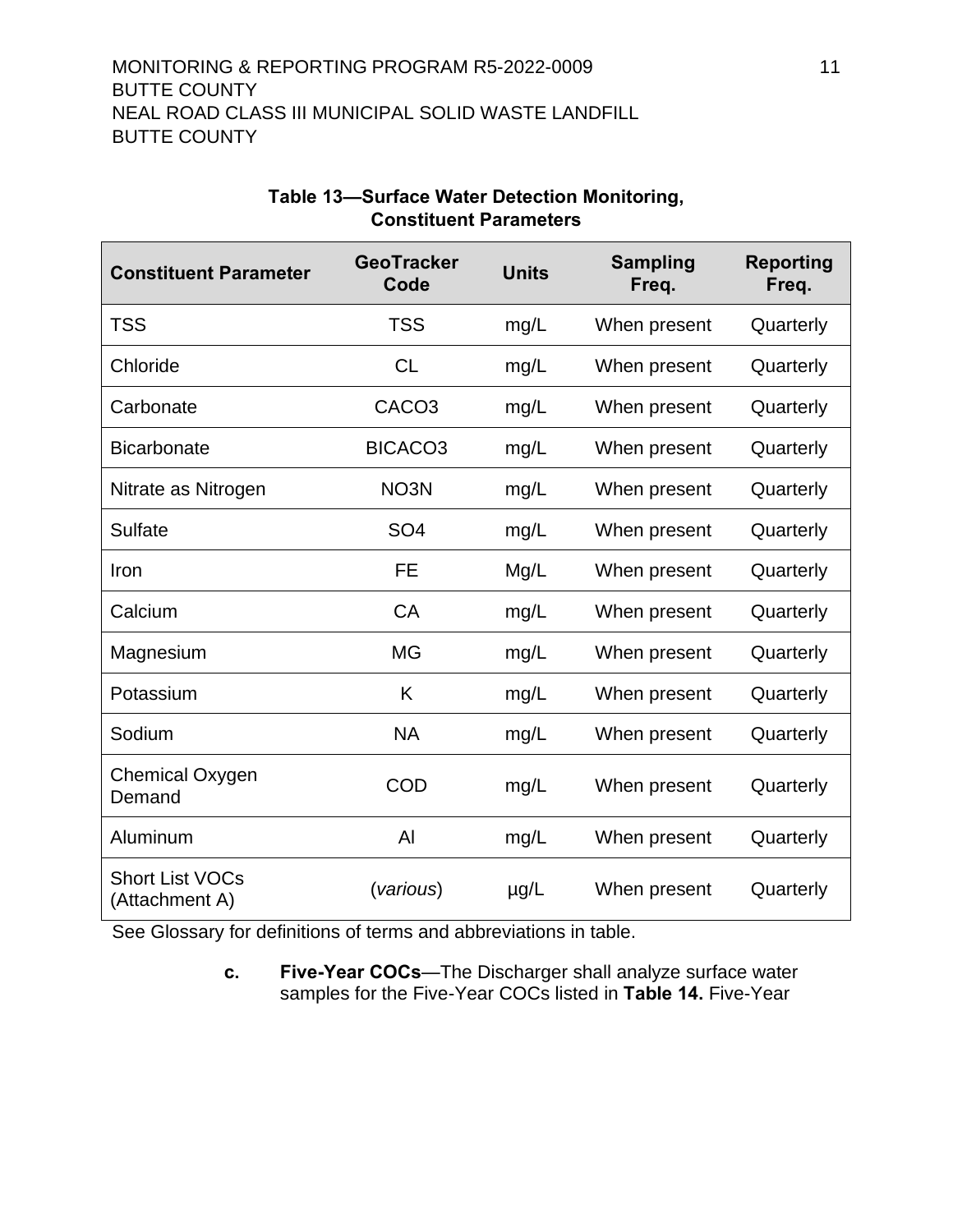COCs were last monitored in 2019, and shall be analyzed again in 2024. (Title 27, § 20420, subd. (g).)

| Table 14-Surface Water Detection Monitoring, Five-Year COCs |  |  |  |
|-------------------------------------------------------------|--|--|--|
|-------------------------------------------------------------|--|--|--|

| <b>Five-Year Constituent</b>                      | <b>GeoTracker</b><br>Code | <b>Units</b> | <b>Sampling &amp;</b><br><b>Reporting Freq.</b> |
|---------------------------------------------------|---------------------------|--------------|-------------------------------------------------|
| <b>Total Organic Carbon</b>                       | TOC                       | mg/L         | Every 5 Years                                   |
| <b>Dissolved Inorganics</b><br>(Attachment B)     | (various)                 | $\mu$ g/L    | Every 5 Years                                   |
| <b>Extended List VOCs</b><br>(Attachment C)       | (various)                 | $\mu$ g/L    | Every 5 Years                                   |
| Semi-Volatile Organic Compounds<br>(Attachment D) | (various)                 | $\mu$ g/L    | Every 5 Years                                   |
| <b>Chlorophenoxy Herbicides</b><br>(Attachment E) | (various)                 | $\mu$ g/L    | Every 5 Years                                   |
| Organophosphorus Compounds<br>(Attachment F)      | (various)                 | $\mu$ g/L    | Every 5 Years                                   |

<span id="page-22-0"></span>See Glossary for definitions of terms and abbreviations in table.

- <span id="page-22-1"></span>**4. Summary of Water Quality Protection Standard (WQPS) Components**—The WQPS is the Title 27 analytical framework through which an individual WMU is monitored for releases and impacts to water quality, i.e., the DMP. (See Title 27, § 20390, subd. (a).) As explained in further detail below, for the duration of the *Compliance Period*, the *Monitoring Points* situated at the WMUs' *Point of Compliance* (POC) are sampled and analyzed for *Monitoring Parameters* indicative of a release. If concentrations of *Constituents of Concern* (COCs) exceed *Concentration Limits*, the results are confirmed through *Retesting Procedures*.
	- **a. Compliance Period**—The "compliance period" is the minimum time for which a water quality monitoring will be required i.e., equal to the sum of active years and the closure period. (Title 27, § 20410.) The period restarts each time an Evaluation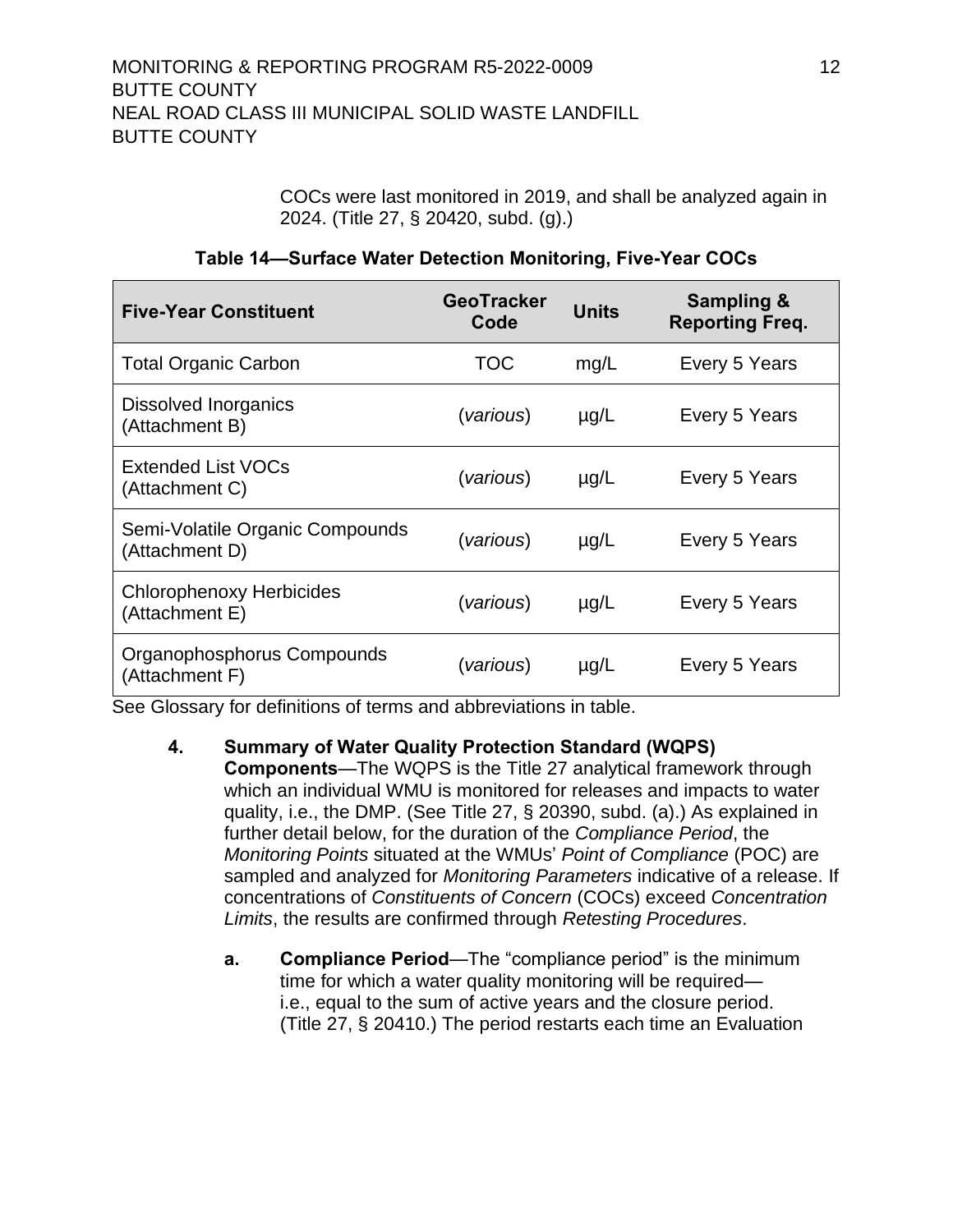Monitoring Program (EMP) is initiated for the WMU. (*Id*., §§ 20410, subd. (a), 20415, 20425.)

- <span id="page-23-0"></span>**b. Monitoring Points**—For WQPS purposes, a "monitoring point" is any well, device, or location where monitoring is conducted, and is specified in the Facility's WDRs and subject to the WQPS. (Title 27, § 20164.) Monitoring Points are listed in **Section B** (*Detection Monitoring Program*)—specifically **[Table 1](#page-12-3)** (*Groundwater*), **Table 6** (*Unsaturated Zone*) and **Table 11** (*Surface Water*).
- <span id="page-23-1"></span>**c. Point of Compliance (POC)**—The POC is a vertical plane at the WMU's hydraulically downgradient limit, extending through the uppermost underlying aquifer. (Title 27, §§ 10164, 20405, subd. (a).) The Facility's POC monitoring wells are listed in **[Table 1](#page-12-3)**.
- <span id="page-23-2"></span>**d. Constituents of Concern (COCs)**—COCs are waste constituents, reaction products, and hazardous constituents that are reasonably expected to be in or derived from waste contained in the WMU. (Title 27, §§ 20164, 20395.)
- <span id="page-23-3"></span>**e. Monitoring Parameters**—Monitoring Parameters are a predetermined set of COCs and measurable physical characteristics (e.g., temp., electrical conductivity, pH), which serve as reliable indicators of a WMU release, and for which samples will therefore be routinely analyzed. (Title 27, §§ 20164, 20395, subd. (a), 20420, subd. (e)-(f).) For the purposes of this MRP, the Monitoring Parameters are:
	- i. For **Surface Water**, those in Table 12 and Table 13;
	- ii. For **Groundwater**, those in [Table 2](#page-13-1) and [Table 3;](#page-13-2) and
	- iii. For the **Unsaturated Zone**, those in Table 7, Table 8 and Table 9.
- <span id="page-23-4"></span>**f. Five-Year COCs**—In addition to the Monitoring Parameters described above, this Order requires the *quinquennial analysis* of samples for a larger range of constituents that are reasonably expected to be found in, or derived from, the waste contained within the WMU at the Facility. (Title 27, §§ 20395, 20420, subd. (g).) Analytical results for Five-Year COCs were last submitted to the Central Valley Water Board as part of the 2019 Annual Monitoring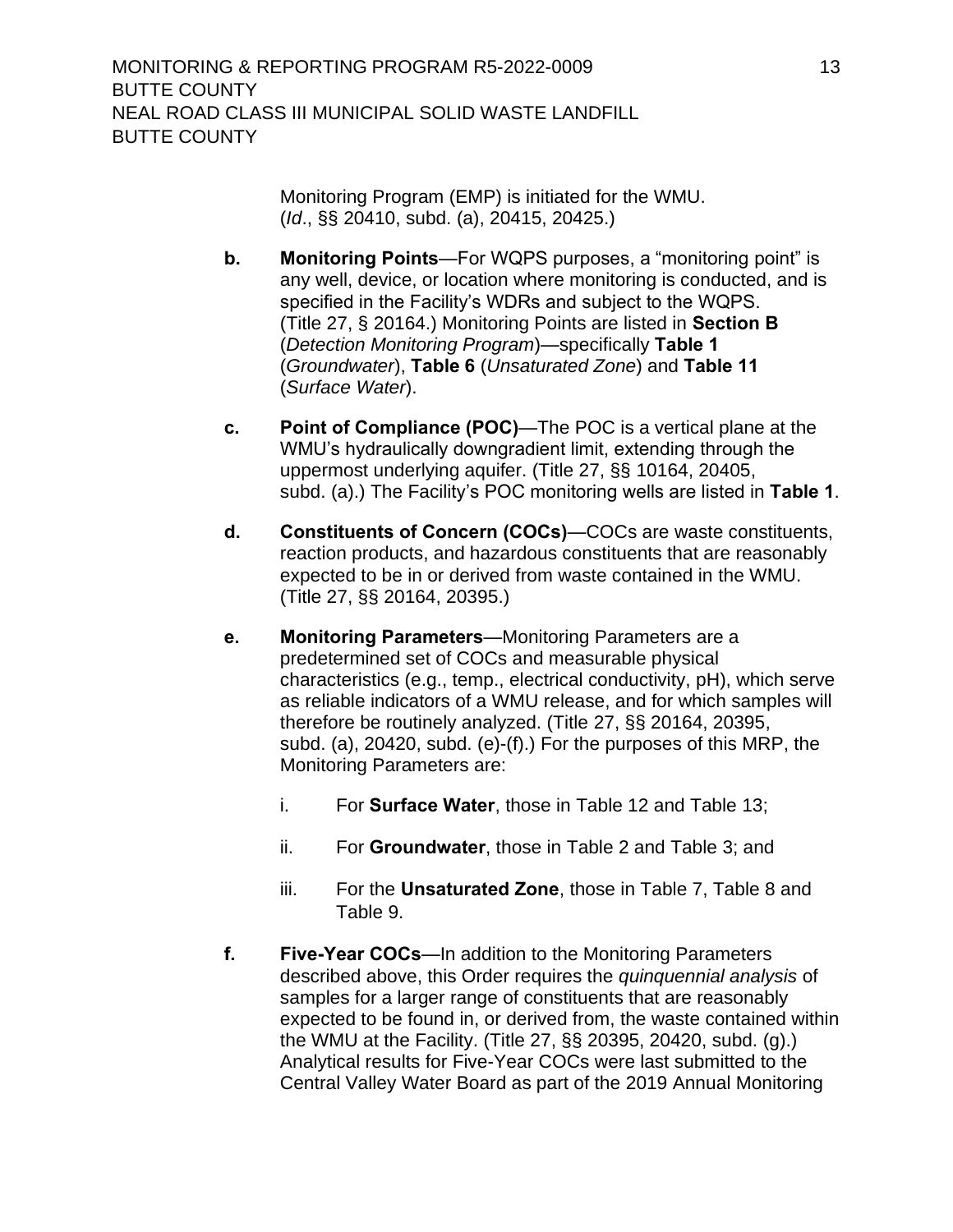Report and are due again in 2024. For the purposes of this MRP, the Five-Year COCs are listed in:

- i. **Attachment B** (*Dissolved Inorganics*);
- ii. **Attachment C** (*Extended List VOCs*);
- iii. **Attachment D** (*Semi-Volatile Organic Compounds*);
- iv. **Attachment E** (*Chlorophenoxy Herbicides*);
- v. **Attachment F** (*Organophosphorus Compounds*); and
- vi. Any other COCs listed in **Table 14** (*Surface Water*), **Table 4** (*Groundwater*) and **Table 10** (Unsaturated Zone).
- <span id="page-24-0"></span>**g. Concentration Limits**—The Concentration Limit for each COC is the "background concentration," as determined by the statistical methods outlined in subdivision (e)(8) of Title 27, section 20415. (Title 27, § 20400, subds. (a), (b).) Concentration Limits are initially proposed by the Discharger, then reviewed and approved by the Central Valley Water Board (subject to any necessary revisions). The limits specified herein are approved and incorporated as part of the Facility's WDRs. Methods for calculating Concentration Limits were proposed in the 2017 WQPS Report. The approved methods use parametric and non-parametric interwell tolerance limits at a 95 percent confidence interval and 95 percent coverage interval.
- <span id="page-24-1"></span>**h. Retesting Procedures**—If monitoring results indicate measurably significant evidence of a release, as described in Section I.45 of the SPRRs (*Standard Monitoring Specifications*), the [Discharger](#page-11-6) shall apply the following:
	- i. **Non-Statistical Retesting Procedures (SPRRs, § I.46)** for analytes detected in less than 10 percent of background samples (e.g., non-naturally occurring COCs); and
	- ii. **Statistical Retesting Procedures (SPRRs, § I.46)** for analytes detected in at least 10 percent of background samples (e.g., naturally-occurring COCs).
- <span id="page-24-2"></span>**C. Corrective Action Monitoring Program (CAMP) –**To demonstrate the effectiveness of ongoing corrective action at the Facility, the Discharger shall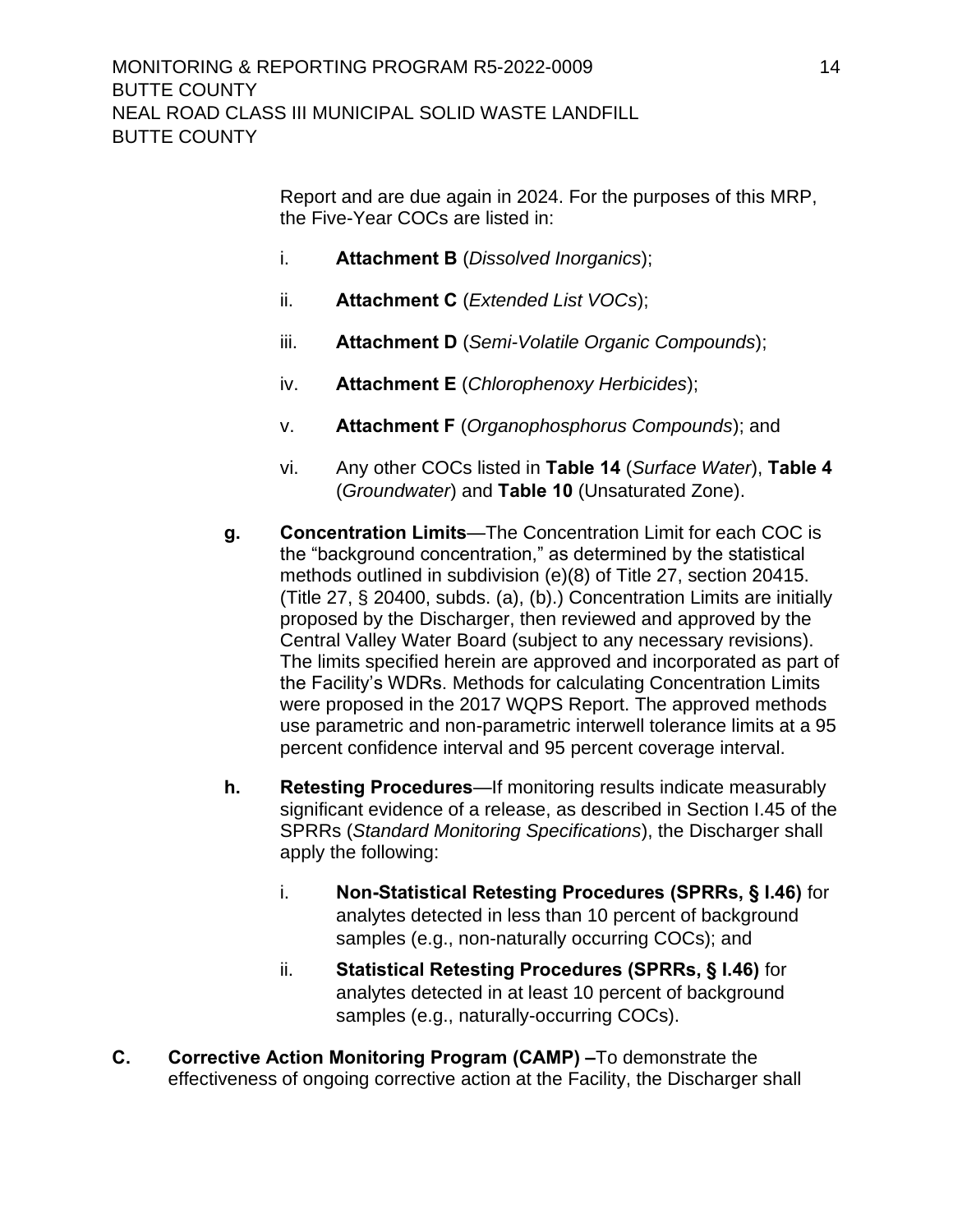perform the following additional monitoring in accordance with subdivision (d) of Title 27, section 20430.

## **1. Groundwater**

**a. Required Network**—The Facility's corrective action groundwater monitoring well network consists of the wells listed in **[Table 1](#page-12-3)**. At this time, the corrective action monitoring network downgradient of Modules 1, 2 and 3 is inadequate to assess the nature and extent of impacted groundwater. WDRs Order R5-2022-0009 requires submittal of a Monitoring Network Augmentation Work Plan to address this deficiency.

#### **Table 15—Corrective Action Groundwater Monitoring Network**

| Well   | Program              | <b>Monitored Unit</b> | <b>Point of</b><br><b>Compliance</b> | <b>Status</b> |
|--------|----------------------|-----------------------|--------------------------------------|---------------|
| $MW-3$ | Corrective<br>Action | Modules 1,2,3         | Yes                                  | Operational   |
| MW-8B  | Corrective<br>Action | Modules 1,2,3         | Yes                                  | Operational   |
| MW-9B  | Corrective<br>Action | Modules 1,2,3         | Yes                                  | Operational   |

- **b. Sample Collection and Analysis**—Groundwater samples shall be collected from each well and analyzed for Monitoring Parameters listed in [Table](#page-13-1) **2** (*Physical Parameters*) and [Table](#page-13-2) **3** (*Constituent Parameters*), in accordance with the specified schedule for each parameter.
- **c. Five-Year COCs**—The [Discharger](#page-11-6) shall analyze for groundwater samples from each well for the Five-Year COCs listed in **[Table 4](#page-14-1)**. Five-Year COCs were last monitored in 2019, and shall be analyzed again in 2024
- **d**. **Groundwater Conditions**—Each quarter, the [Discharger](#page-11-6) shall monitor the Groundwater Conditions specified in **[Table 5](#page-15-1)**, with the result of such monitoring being reported quarterly per **Section E.1**.
- **2. Summary of Water Quality Protection Standard Components—**The WQPS is the Title 27 analytical framework through which an individual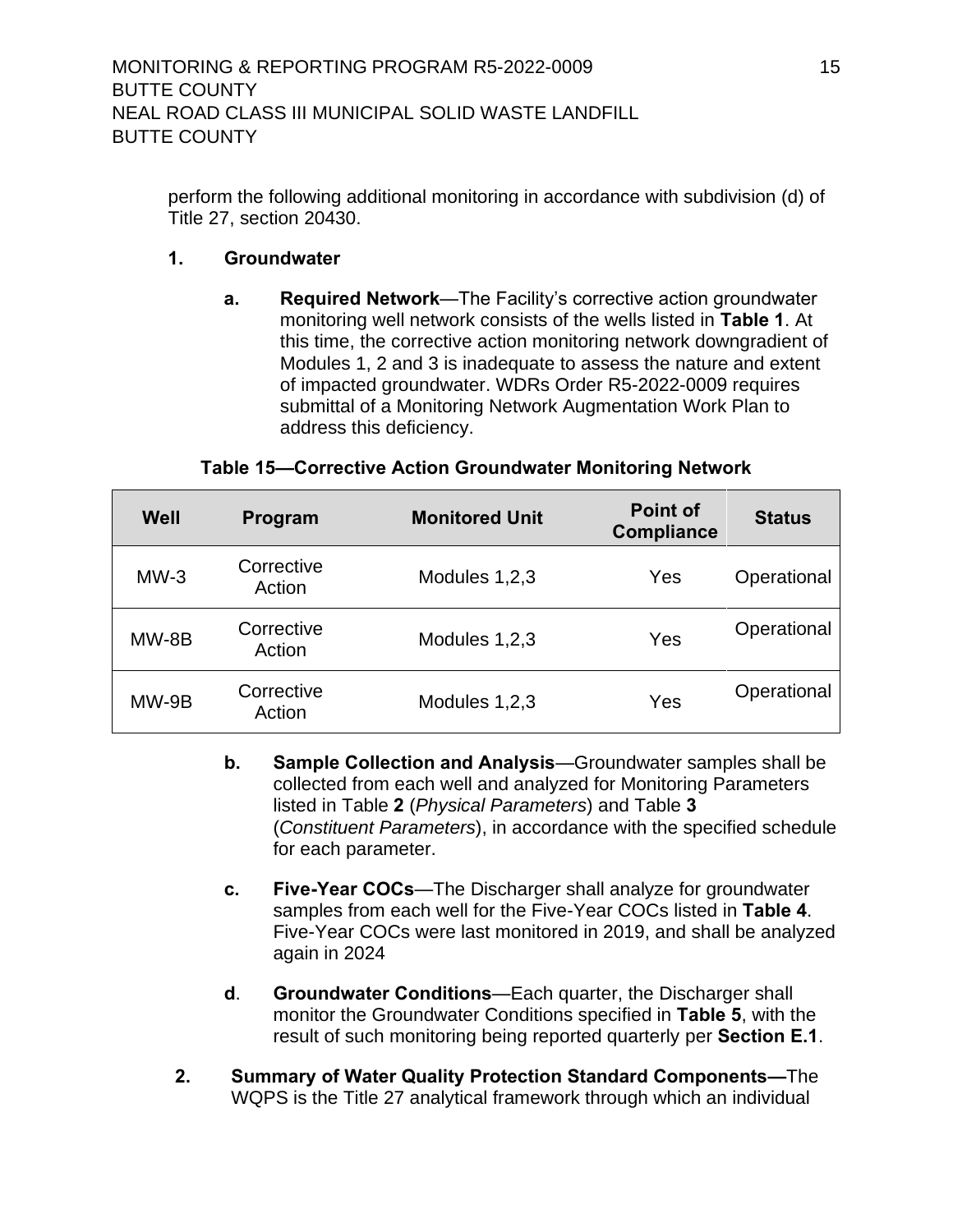WMU is monitored for releases and impacts to water quality, i.e., the DMP. (See Title 27, § 20390, subd. (a).) As explained in further detail below, for the duration of the *Compliance Period*, the *Monitoring Points* situated at the WMUs' *Point of Compliance* (POC) are sampled and analyzed for *Monitoring Parameters* indicative of a release.

- **a. Compliance Period—**For WMUs in corrective action, the compliance period continues until it is demonstrated that the WMU has been in continuous compliance with its WQPS for at least three years. (*Id*., § 20410, subd. (c).)
- **b. Monitoring Points—**For WQPS purposes, a "monitoring point" is any well, device, or location where monitoring is conducted, and is specified in the Facility's WDRs and subject to the WQPS. (Title 27, § 20164.) Monitoring Points are listed in **Section C** (*Corrective Action Monitoring Program*)—specifically **[Table 15](#page-12-3)** (*Groundwater*).
- **c. Point of Compliance (POC)—**The POC is a vertical plane at the WMU's hydraulically downgradient limit, extending through the uppermost underlying aquifer. (Title 27, §§ 10164, 20405, subd. (a).) The Facility's POC monitoring wells are listed in **Table 15.**
- **d. Constituents of Concern (COCs)—**COCs are waste constituents, reaction products, and hazardous constituents that are reasonably expected to be in or derived from waste contained in the WMU. (Title 27, §§ 20164, 20395.)
- **e. Monitoring Parameters**—Monitoring Parameters are a predetermined set of COCs and measurable physical characteristics (e.g., temp., electrical conductivity, pH), which serve as reliable indicators of a WMU release, and for which samples will therefore be routinely analyzed. (Title 27, §§ 20164, 20395, subd. (a), 20420, subd. (e)-(f).) For the purposes of this MRP, the Monitoring Parameters are for **Groundwater**, those in **Table 2** and **Table 3**.
- **f. Five-Year COCs—**In addition to the Monitoring Parameters described above, this Order requires the *quinquennial analysis* of samples for a larger range of constituents that are reasonably expected to be found in, or derived from, the waste contained within the WMU at the Facility. (Title 27, §§ 20395, 20420, subd. (g).) Analytical results for Five-Year COCs were last submitted to the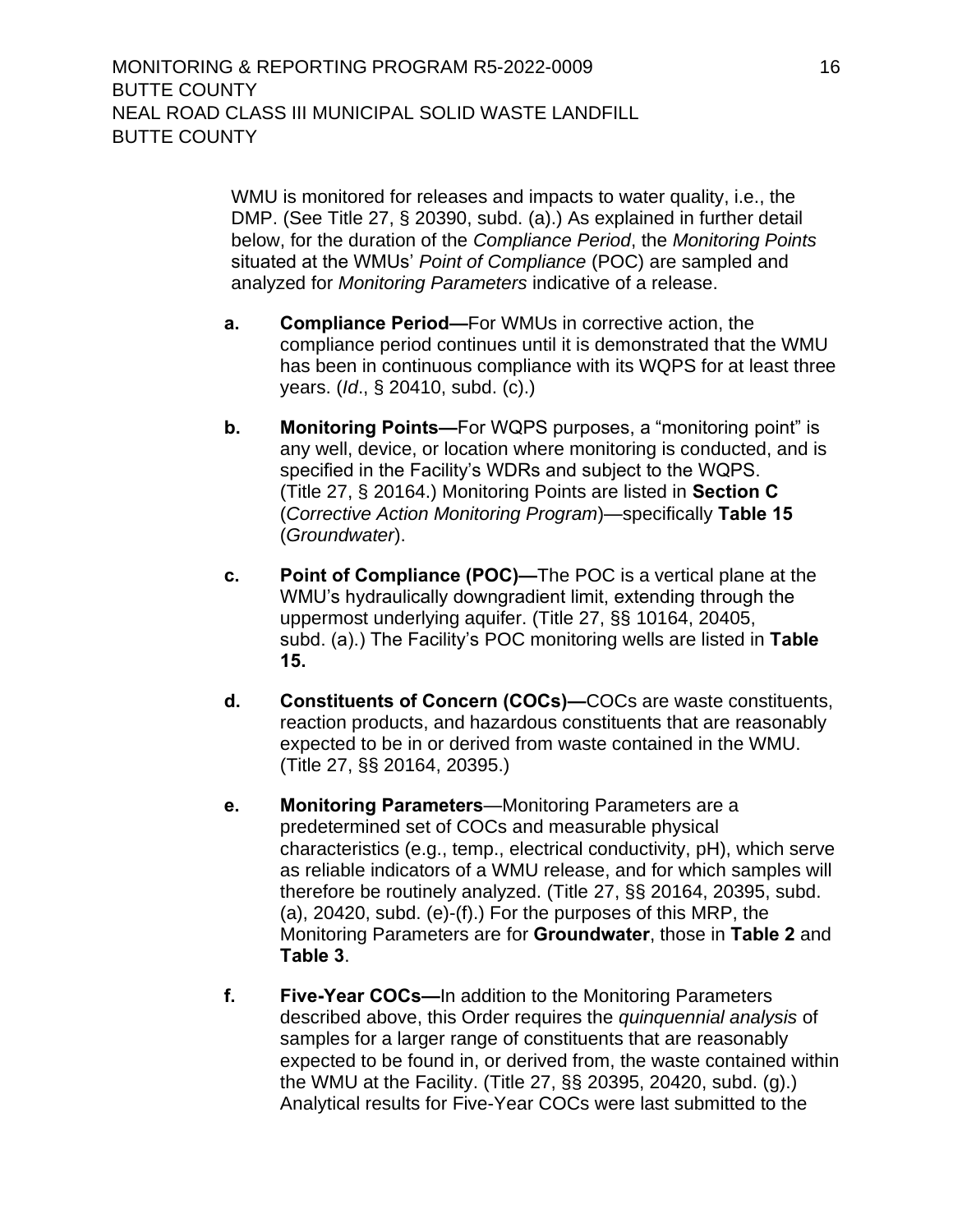Central Valley Water Board as part of the 2019 Annual Monitoring Report and are due again in 2024. For the purposes of this MRP, the Five-Year COCs are listed in:

- i. Attachment B (Dissolved*Inorganics*);
- ii. **Attachment C** (*Extended List VOCs*);
- iii. **Attachment D** (*Semi-Volatile Organic Compounds*);
- iv. **Attachment E** (*Chlorophenoxy Herbicides*);
- v. **Attachment F** (*Organophosphorus Compounds*); and
- vi. Any other COCs listed in **Table 4** (*Groundwater*).
- **g. Groundwater degradation—**In conjunction with corrective action measures, the Discharger shall establish and implement a water quality monitoring program to demonstrate the effectiveness of the corrective action program, and shall be effective in determining the success of the corrective action measures. (Title 27, §§ 20430, subd. (d).)

## **D. Additional Facility Monitoring**

- **1. Leachate Collection & Removal System (LCRS)**[—The](#page-11-6) Discharger shall operate and maintain leachate collection and removal system (LCRS) sumps, and conduct monitoring of any detected leachate seeps in accordance with Title 27 and the following provisions.
	- **a. Annual LCRS Testing**—All Leachate Collection and Removal Systems (LCRS) shall be tested annually to demonstrate proper operation, with the results of each test being compared to the results of prior testing. (See Title 27, § 20340, subd. (d).)
	- **b. Monthly Sump Inspection**—All LCRS sumps shall be inspected monthly for the presence of leachate. As provided in **Table 16**, the total flow and flow rate for leachate in each sump shall be recorded after each inspection and reported Quarterly per **Section D**.

| <b>Physical</b>   | <b>GeoTracker</b> | <b>Units</b> | <b>Sampling</b> | <b>Reporting</b> |
|-------------------|-------------------|--------------|-----------------|------------------|
| <b>Parameter</b>  | Code              |              | Freq.           | Freq.            |
| <b>Total Flow</b> | (none)            | Gallons      | Monthly         | Quarterly        |

#### **Table 16—LCRS Sump Monitoring, Monthly Inspection Parameters**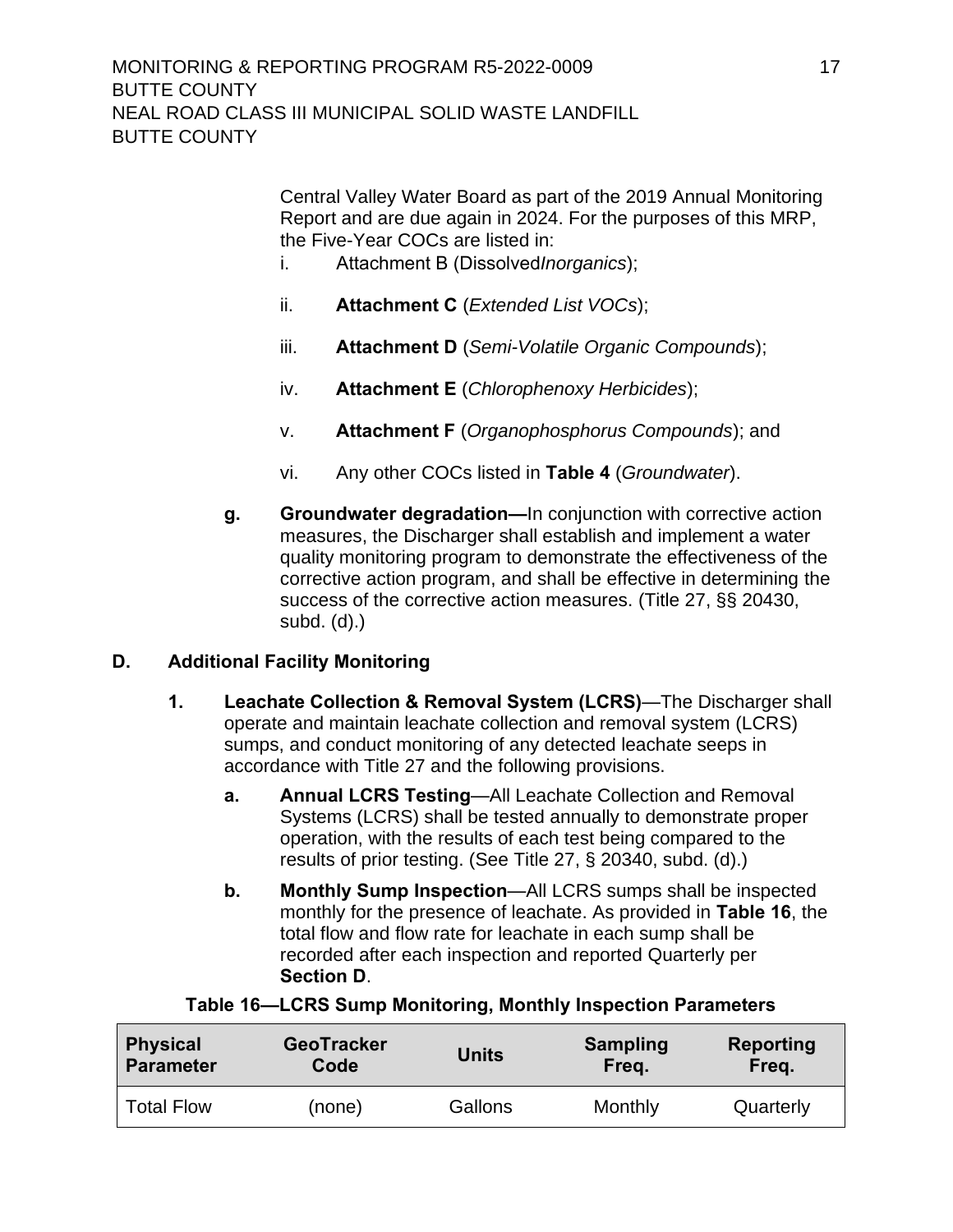# MONITORING & REPORTING PROGRAM R5-2022-0009 18 BUTTE COUNTY NEAL ROAD CLASS III MUNICIPAL SOLID WASTE LANDFILL BUTTE COUNTY

| <b>Physical</b>  | <b>GeoTracker</b> | <b>Units</b> | <b>Sampling</b> | <b>Reporting</b> |
|------------------|-------------------|--------------|-----------------|------------------|
| <b>Parameter</b> | Code              |              | Freq.           | Freq.            |
| <b>Flow Rate</b> | <b>FLOW</b>       | Gallons/Day  | Monthly         | Quarterly        |

See Glossary for definitions of terms and abbreviations in table.

**c. First Detection of Leachate in Sump**—Upon detecting leachate in a previously dry sump, the [Discharger](#page-11-6) shall notify Central Valley Water Board staff **within seven days**, and immediately sample and analyze leachate for the parameters in **Table 17**. <sup>4</sup> Thereafter, whenever leachate is present in the same sump, the leachate shall be sampled and analyzed for the same parameters, and in accordance with the specified sampling and reporting schedule in **Table 17**.

| <b>Constituent Parameter</b>   | <b>GeoTracker</b><br>Code | <b>Units</b> | <b>Sampling</b><br>Freq. | <b>Reporting</b><br>Freq. |
|--------------------------------|---------------------------|--------------|--------------------------|---------------------------|
| <b>Electrical Conductivity</b> | <b>SC</b>                 | umhos/cm     | Monthly                  | Annual                    |
| pH                             | <b>PH</b>                 | pH Units     | Monthly                  | Annual                    |
| <b>TDS</b>                     | <b>TDS</b>                | mg/L         | Annual                   | Annual                    |
| Chloride                       | <b>CL</b>                 | mg/L         | Annual                   | Annual                    |
| Carbonate                      | CACO <sub>3</sub>         | mg/L         | Annual                   | Annual                    |
| <b>Bicarbonate</b>             | BICACO <sub>3</sub>       | mg/L         | Annual                   | Annual                    |
| Nitrate (as Nitrogen)          | NO <sub>3</sub> N         | mg/L         | Annual                   | Annual                    |
| Sulfate                        | SO <sub>4</sub>           | mg/L         | Annual                   | Annual                    |
| Calcium                        | CA                        | mg/L         | Annual                   | Annual                    |

#### <span id="page-28-0"></span>**Table 17—LCRS Sump Monitoring, Parameters for Subsequent Monitoring**

<sup>4</sup>The sampling and reporting schedules in

[Table](#page-28-0) are applicable for subsequent monitoring only.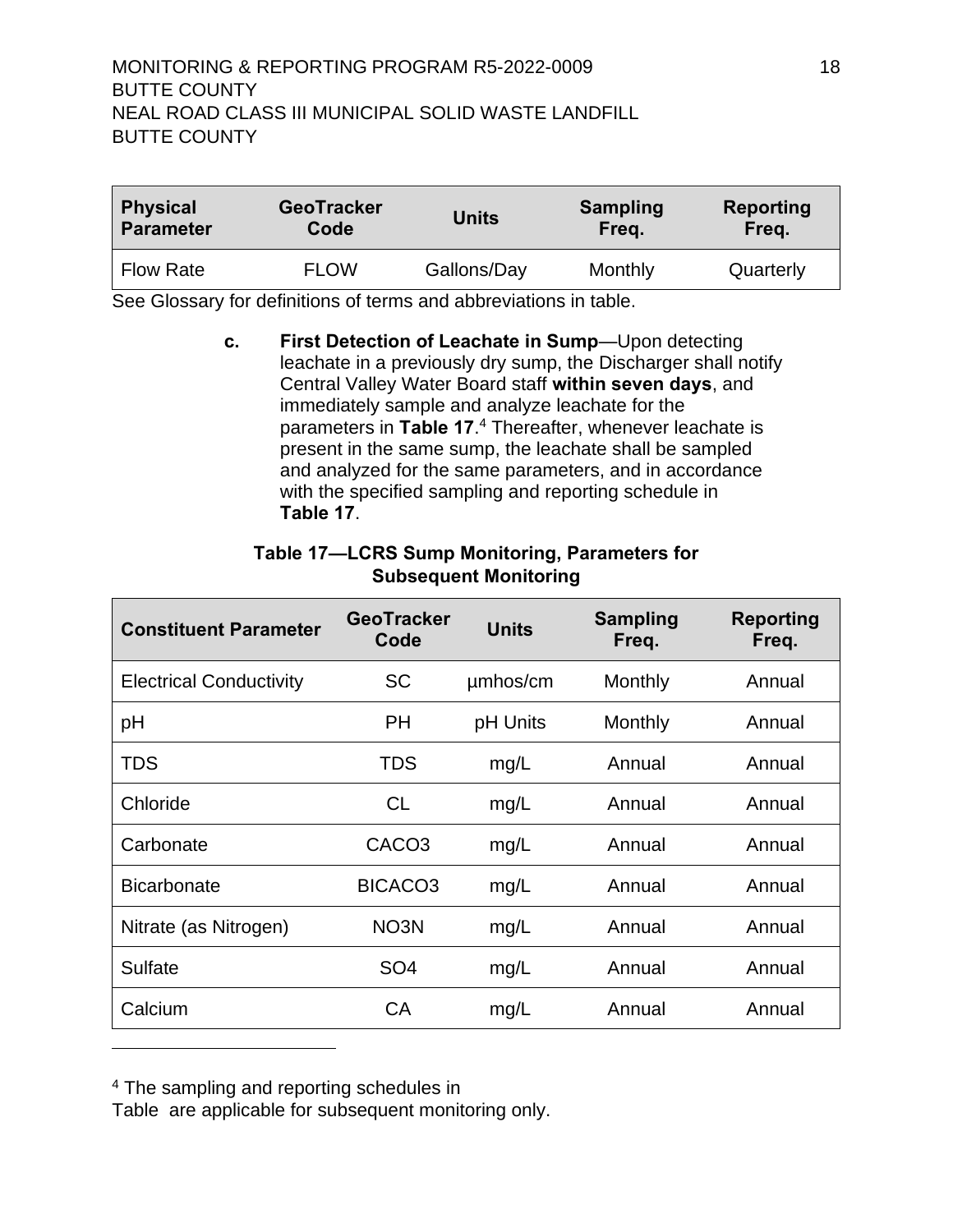# MONITORING & REPORTING PROGRAM R5-2022-0009 19 BUTTE COUNTY NEAL ROAD CLASS III MUNICIPAL SOLID WASTE LANDFILL BUTTE COUNTY

| <b>Constituent Parameter</b>                                 | <b>GeoTracker</b><br>Code | <b>Units</b> | <b>Sampling</b><br>Freq.                                                                                   | <b>Reporting</b><br>Freq.                                                                                    |
|--------------------------------------------------------------|---------------------------|--------------|------------------------------------------------------------------------------------------------------------|--------------------------------------------------------------------------------------------------------------|
| Magnesium                                                    | MG                        | mg/L         | Annual                                                                                                     | Annual                                                                                                       |
| Potassium                                                    | K                         | mg/L         | Annual                                                                                                     | Annual                                                                                                       |
| Sodium                                                       | <b>NA</b>                 | mg/L         | Annual                                                                                                     | Annual                                                                                                       |
| <b>Short List VOCs</b><br>(Attachment A)                     | (various)                 | $\mu$ g/L    | Annual                                                                                                     | Annual                                                                                                       |
| 1,2,3-Trichloropropane<br>per Method SRL-524M-<br><b>TCP</b> | TCPR123                   | $\mu$ g/L    | Quarterly for<br>four initial<br>sampling<br>events. If<br>undetected,<br>switch to five-<br>year sampling | Quarterly for<br>four initial<br>sampling<br>events. If<br>undetected,<br>switch to<br>five-year<br>sampling |

See Glossary for definitions of terms and abbreviations in table.

**d. Five-Year COCs**—At least once every five ye[ars, the](#page-11-6) Discharger shall sample and analyze any leachate present in the sump for the Five-Year COCs listed in **Table 18**. Five-Year COCs were last monitored in 2019, and shall be analyzed again in 2024.

| Table 18—LCRS Sump Monitoring, Five-Year COCs |  |  |
|-----------------------------------------------|--|--|
|-----------------------------------------------|--|--|

| <b>Parameter</b>                                  | <b>GeoTracker</b><br>Code | <b>Units</b> | <b>Sampling &amp;</b><br><b>Reporting Freq.</b> |
|---------------------------------------------------|---------------------------|--------------|-------------------------------------------------|
| <b>Total Organic Carbon</b>                       | <b>TOC</b>                | mg/L         | Every 5 Years                                   |
| <b>Dissolved Inorganics</b><br>(Attachment B)     | (various)                 | $\mu$ g/L    | Every 5 Years                                   |
| <b>Extended List VOCs</b><br>(Attachment C)       | (various)                 | $\mu$ g/L    | Every 5 Years                                   |
| Semi-Volatile Organic Compounds<br>(Attachment D) | (various)                 | $\mu$ g/L    | Every 5 Years                                   |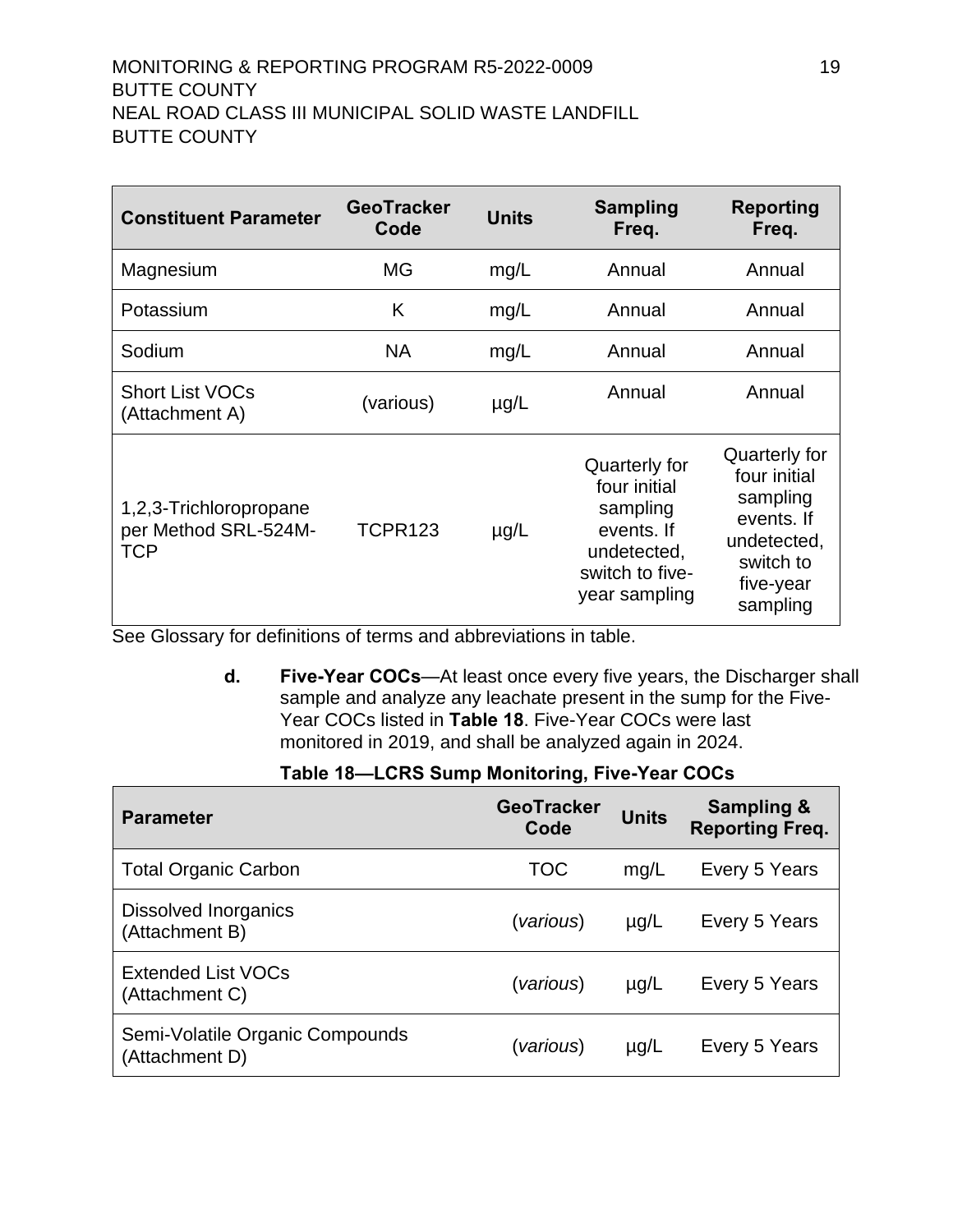## MONITORING & REPORTING PROGRAM R5-2022-0009 20 BUTTE COUNTY NEAL ROAD CLASS III MUNICIPAL SOLID WASTE LANDFILL BUTTE COUNTY

| <b>Parameter</b>                                  | <b>GeoTracker</b><br>Code | <b>Units</b> | <b>Sampling &amp;</b><br><b>Reporting Freq.</b> |
|---------------------------------------------------|---------------------------|--------------|-------------------------------------------------|
| <b>Chlorophenoxy Herbicides</b><br>(Attachment E) | (various)                 | $\mu$ g/L    | Every 5 Years                                   |
| Organophosphorus Compounds<br>(Attachment F)      | (various)                 | $\mu$ g/L    | Every 5 Years                                   |

<span id="page-30-0"></span>See Glossary for definitions of terms and abbreviations in table.

**2. Leachate Seepage**—Leachate that seeps to the surface, or that is released, from any WMUs shall, immediately upon detection, be sampled and analyzed for the Monitoring Parameters in **Table 19** (*Physical Parameters*) and **Table 20** (*Constituent Parameters*). See **Section E.3** for Reporting Requirements.) In the event of a reported leachate seep or release, Central Valley Water Board staff may direct additional sampling and analysis pursuant to Water Code section 13267, subdivision (b)(1).

## **Table 19—Leachate Seep and Release Monitoring, Physical Parameters**

<span id="page-30-1"></span>

| <b>Physical Parameter</b>      | <b>GeoTracker</b><br>Code | <b>Units</b> | <b>Sampling</b><br>Freq. | <b>Reporting Freq.</b> |
|--------------------------------|---------------------------|--------------|--------------------------|------------------------|
| <b>Total Flow</b>              | (none)                    | Gallons      | Upon<br>Detection        | See MRP, § D.3         |
| <b>Flow Rate</b>               | <b>FLOW</b>               | Gallons/Day  | (same)                   | same)                  |
| <b>Electrical Conductivity</b> | <b>SC</b>                 | umhos/cm     | (same)                   | same)                  |
| pH                             | PH                        | pH Units     | (same)                   | same)                  |

<span id="page-30-2"></span>See Glossary for definitions of terms and abbreviations in table.

#### **Table 20—Leachate Seep and Release Monitoring, Constituent Parameters**

| <b>Constituent Parameter</b> | <b>GeoTracker</b><br>Code | <b>Units</b> | <b>Sampling</b><br>Freq. | Reporting<br>Freq. |
|------------------------------|---------------------------|--------------|--------------------------|--------------------|
| l TDS                        | <b>TDS</b>                | mq/L         | Upon<br>Detection        | See MRP, $\S$ D.3  |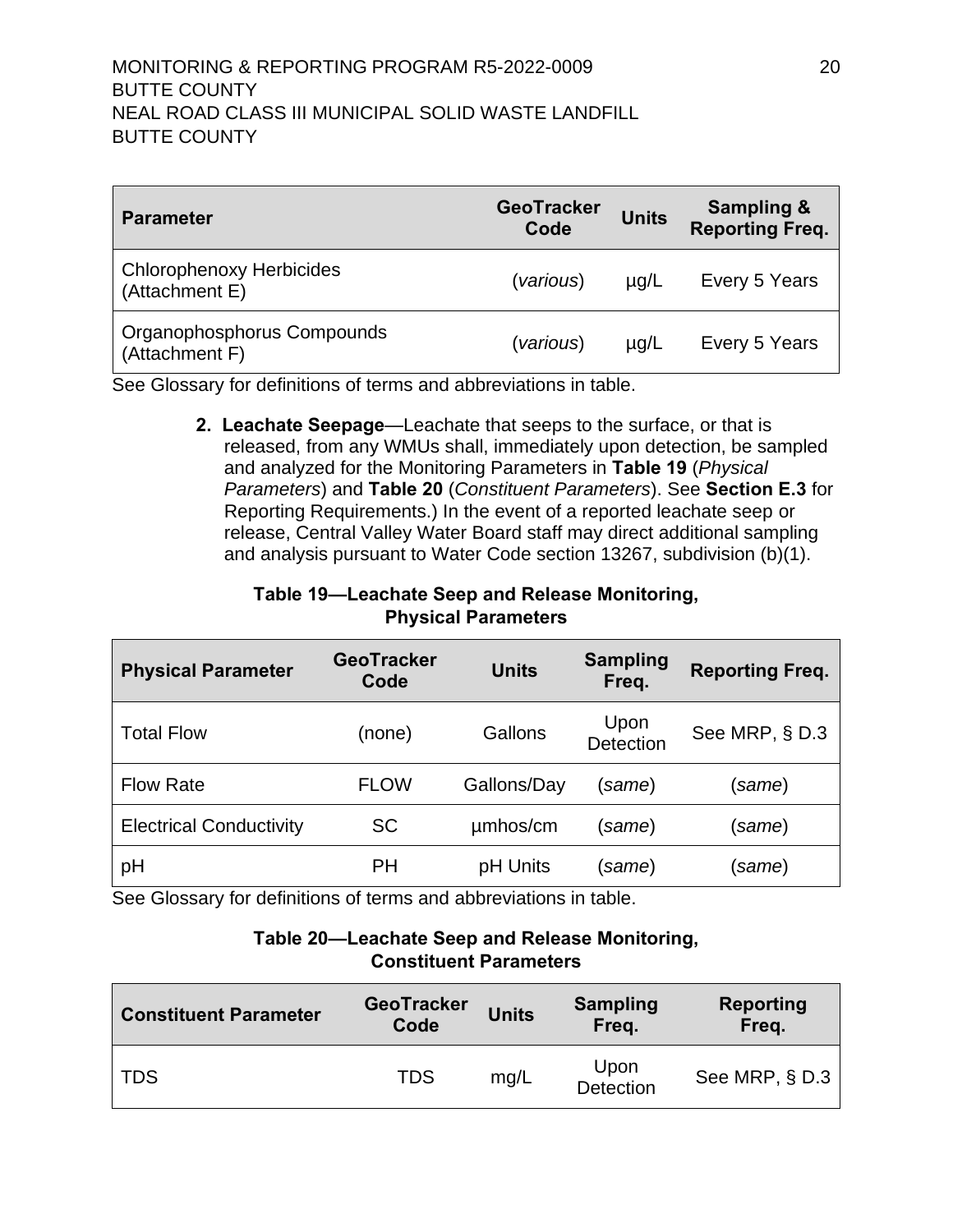# MONITORING & REPORTING PROGRAM R5-2022-0009 21 BUTTE COUNTY NEAL ROAD CLASS III MUNICIPAL SOLID WASTE LANDFILL BUTTE COUNTY

| <b>Constituent Parameter</b>             | <b>GeoTracker</b><br>Code | <b>Units</b> | <b>Sampling</b><br>Freq. | <b>Reporting</b><br>Freq. |
|------------------------------------------|---------------------------|--------------|--------------------------|---------------------------|
| Chloride                                 | <b>CL</b>                 | mg/L         | (same)                   | (same)                    |
| Carbonate                                | CACO <sub>3</sub>         | mg/L         | (same)                   | (same)                    |
| <b>Bicarbonate</b>                       | BICACO <sub>3</sub>       | mg/L         | (same)                   | (same)                    |
| Nitrate as N                             | NO <sub>3</sub> N         | mg/L         | (same)                   | (same)                    |
| <b>Sulfate</b>                           | SO <sub>4</sub>           | mg/L         | (same)                   | (same)                    |
| Calcium                                  | <b>CA</b>                 | mg/L         | (same)                   | (same)                    |
| Magnesium                                | МG                        | mg/L         | (same)                   | (same)                    |
| Potassium                                | K                         | mg/L         | (same)                   | (same)                    |
| Sodium                                   | <b>NA</b>                 | mg/L         | (same)                   | (same)                    |
| <b>Short List VOCs</b><br>(Attachment A) | (various)                 | $\mu$ g/L    | (same)                   | (same)                    |

<span id="page-31-0"></span>See Glossary for definitions of terms and abbreviations in table.

**3. Regular Visual Inspection**—The [Discharger](#page-11-6) shall perform regular visual inspections at the Facility in accordance with **[Table 2](#page-31-1)1** (*Criteria*) and **[Table 2](#page-32-2)2** (*Schedule*). Results of these regular visual inspections shall be included in Quarterly Monitoring Reports per **Section E.1**.

# **Table 21—Criteria for Regular Visual Inspections**

<span id="page-31-1"></span>

| Category              | <b>Criteria</b>                                                                                                                                                                                                                      |
|-----------------------|--------------------------------------------------------------------------------------------------------------------------------------------------------------------------------------------------------------------------------------|
| Within<br><b>WMUs</b> | Evidence of ponded water at any point on WMU outside of any<br>contact storm water/leachate diversions structures on the active<br>face of unit (record affected areas on map).<br>Evidence of erosion and/or of day-lighted refuse. |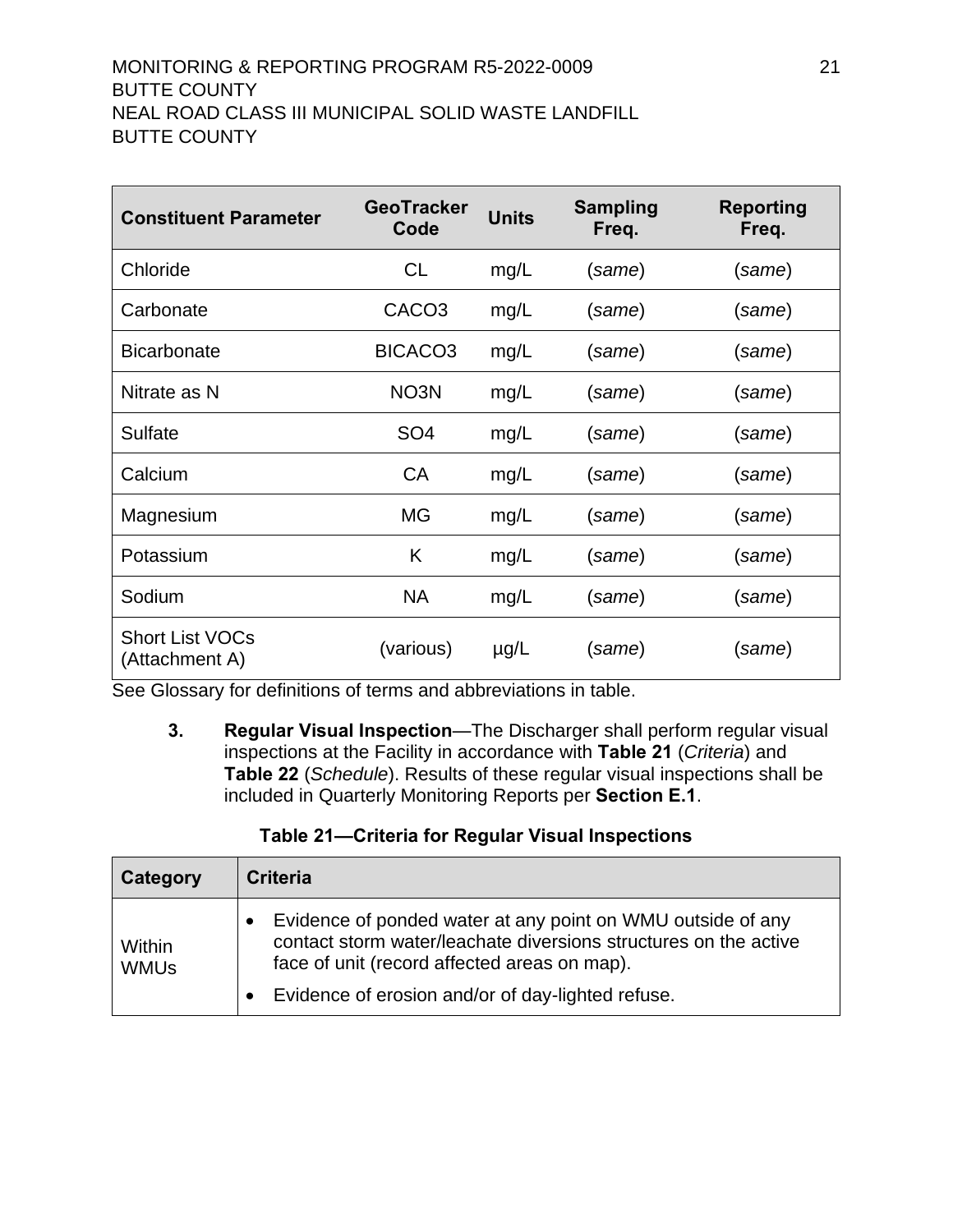## MONITORING & REPORTING PROGRAM R5-2022-0009 22 BUTTE COUNTY NEAL ROAD CLASS III MUNICIPAL SOLID WASTE LANDFILL BUTTE COUNTY

| Category                        | <b>Criteria</b>                                                                                                                                                                                                                                |
|---------------------------------|------------------------------------------------------------------------------------------------------------------------------------------------------------------------------------------------------------------------------------------------|
| <b>WMU</b><br><b>Perimeters</b> | Evidence of leachate seep or release.<br>$\bullet$<br>Estimated size of affected area (record on map) and flow rate.<br>Evidence of erosion and/or of day-lighted refuse.                                                                      |
| Receiving<br><b>Waters</b>      | Floating and suspended materials of waste origin-presence or<br>٠<br>absence, source and size of affected areas.<br>Evidence of a leachate release.<br>Discoloration and turbidity—description of color, source and size of<br>affected areas. |

#### **Table 22—Regular Visual Inspection Schedule**

<span id="page-32-2"></span>

| Category                | <b>Wet Season</b><br>$(1$ Oct. to 30 April) | <b>Dry Season</b><br>(1 May to 30 Sept.) |
|-------------------------|---------------------------------------------|------------------------------------------|
| <b>Active WMUs</b>      | Weekly                                      | Monthly                                  |
| Inactive or Closed WMUs | Monthly                                     | Quarterly                                |

- <span id="page-32-0"></span>**4. Annual Facility Inspections**—Prior to **30 September** of each year, the [Discharger](#page-11-6) shall inspect the Facility to assess repair and maintenance needs for drainage control systems, cover systems, landfill gas wells and groundwater monitoring wells; and preparedness for winter conditions (e.g., erosion and sedimentation control). If repairs are made as a result of the annual inspection, problem areas shall be photographed before and after repairs. Any necessary construction, maintenance, or repairs shall be completed by 31 October. See **Section E.4** for Reporting Requirements.
- <span id="page-32-1"></span>**5. Major Storm Events**—Within **seven days** of any storm event capable of causing damage or significant erosion, the [Discharger](#page-11-6) shall inspect the Facility for damage to any precipitation, diversion and drainage facilities, and all WMU side slopes. The Facility's Operations Plan requires inspections after rainfall events greater than or equal to 1-inch in a 24 hour period. Necessary repairs shall be completed within 30 days of the inspection. the [Discharger](#page-11-6) shall take photos of any problem areas before and after repairs. See **Section E.5** for Reporting Requirements.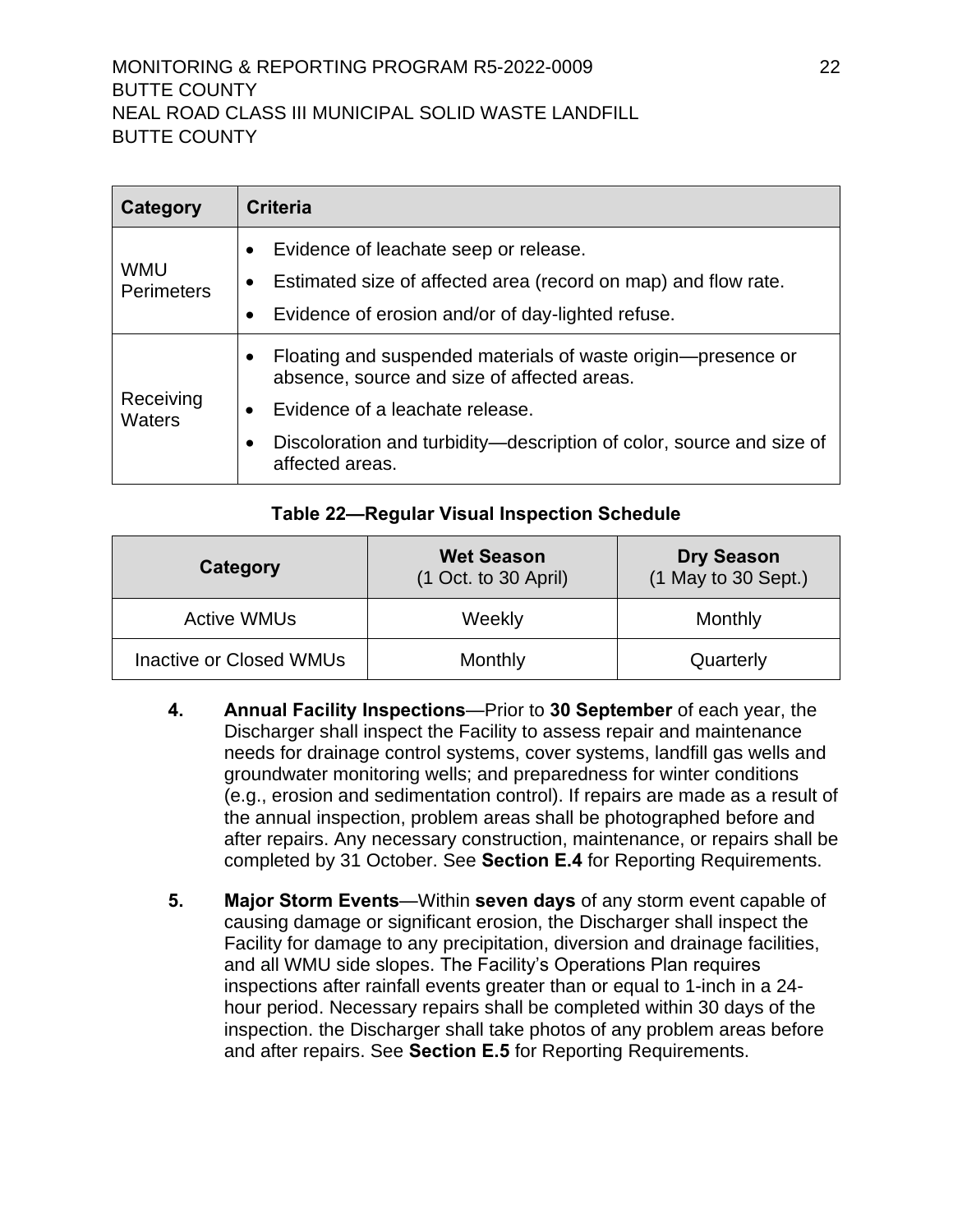MONITORING & REPORTING PROGRAM R5-2022-0009 23 BUTTE COUNTY NEAL ROAD CLASS III MUNICIPAL SOLID WASTE LANDFILL BUTTE COUNTY

<span id="page-33-0"></span>**6. Five-Year Iso-Settlement Surveys (Closed WMUs)**—Every five years following closure of a WMU, the [Discharger](#page-11-6) shall conduct an isosettlement survey of the closed WMU and produce an iso-settlement map accurately depicting the estimated total change in elevation of each portion of the final cover's low-hydraulic-conductivity layer. Currently Modules 1, 2, and 3 are closed and require iso-settlement surveys every five years. The next survey is due in 2022. For each portion of the WMU, this map shall show the total lowering of the surface elevation of the final cover, relative to the baseline topographic map. (Title 27, § 21090, subd. (e)(1)-(2).) See **Section E.6** for Reporting Requirements.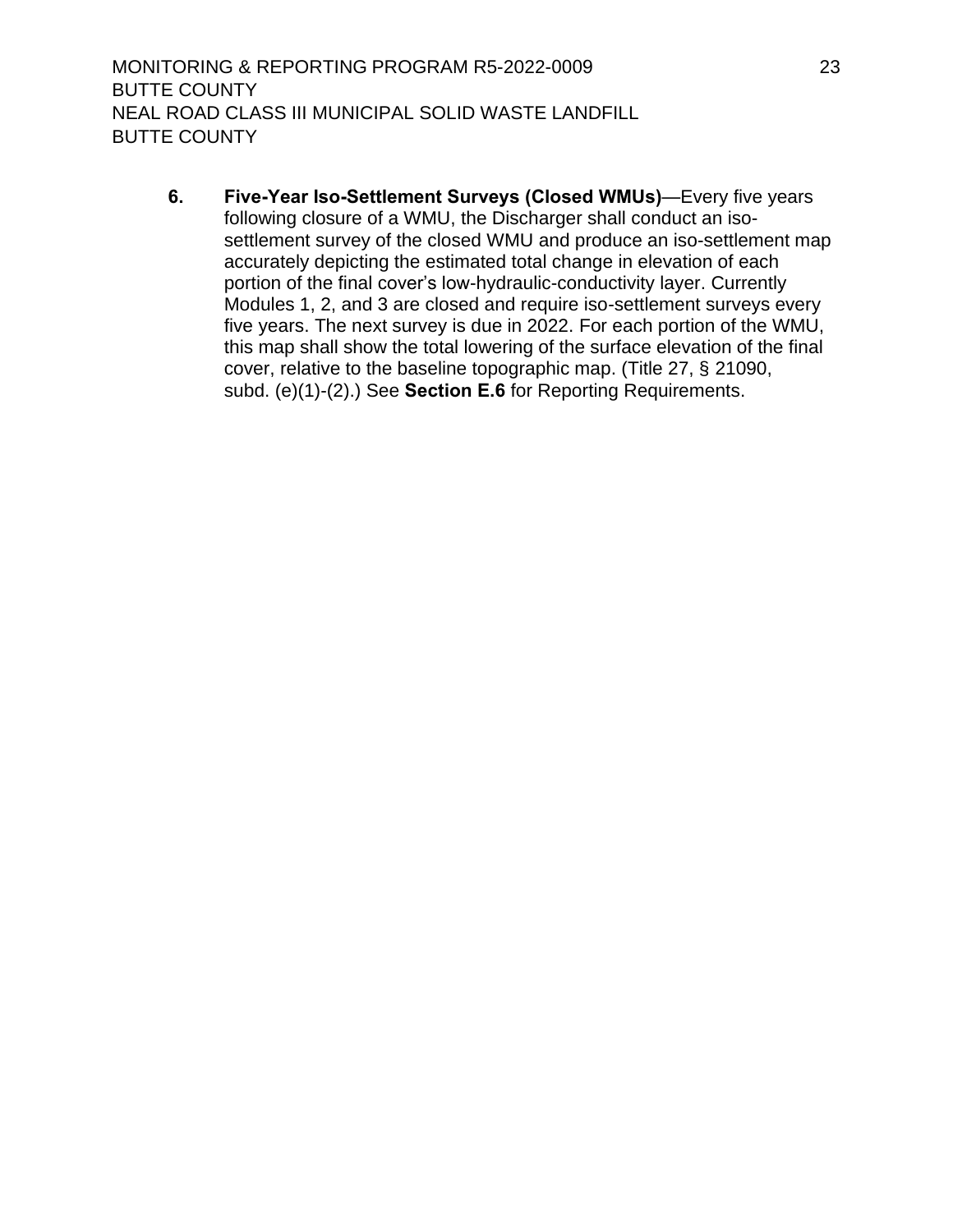## <span id="page-34-0"></span>**E.** Reporting Requirements

<span id="page-34-1"></span>

| <b>Section</b> | <b>Report</b>                                              | <b>Deadline</b>                                                                           |
|----------------|------------------------------------------------------------|-------------------------------------------------------------------------------------------|
| $\S$ E.1       | <b>Quarterly Monitoring Reports (QMRs)</b>                 | 31 January<br>(1 October to 31 December)                                                  |
|                |                                                            | 30 April<br>(1 January to 31 March)                                                       |
|                |                                                            | 31 July<br>(1 April to 30 June)                                                           |
|                |                                                            | 31 October<br>(1 July to 30 September)                                                    |
| $\S E.2$       | <b>Annual Monitoring Reports (AMRs)</b>                    | 31 January                                                                                |
| $\S E.3$       | Leachate Seep and Release Reporting                        | <b>Immediately upon Discovery of</b><br><b>Seepage or Release</b><br>(staff notification) |
|                |                                                            | <b>Within 7 Days</b><br>(written report)                                                  |
| $\S E.4$       | <b>Annual Facility Inspection Reports</b>                  | <b>15 November</b>                                                                        |
| $\S E.5$       | <b>Major Storm Reporting</b>                               | <b>Immediately after Damage Discovery</b><br>(staff notification)                         |
|                |                                                            | <b>Within 14 Days of</b><br><b>Completing Repairs</b><br>(written report, photos)         |
| $\S E.6$       | <b>Survey and Iso-Settlement Mapping</b>                   | <b>Every Five Years</b><br>(Due Five Years After WMU Closure)                             |
| $\S E.7$       | <b>Financial Assurances Reports</b>                        | 1 October                                                                                 |
| $\S E.8$       | <b>Water Quality Protection</b><br><b>Standard Reports</b> | <b>Proposed Revisions</b><br>(excluding Concentration Limits)                             |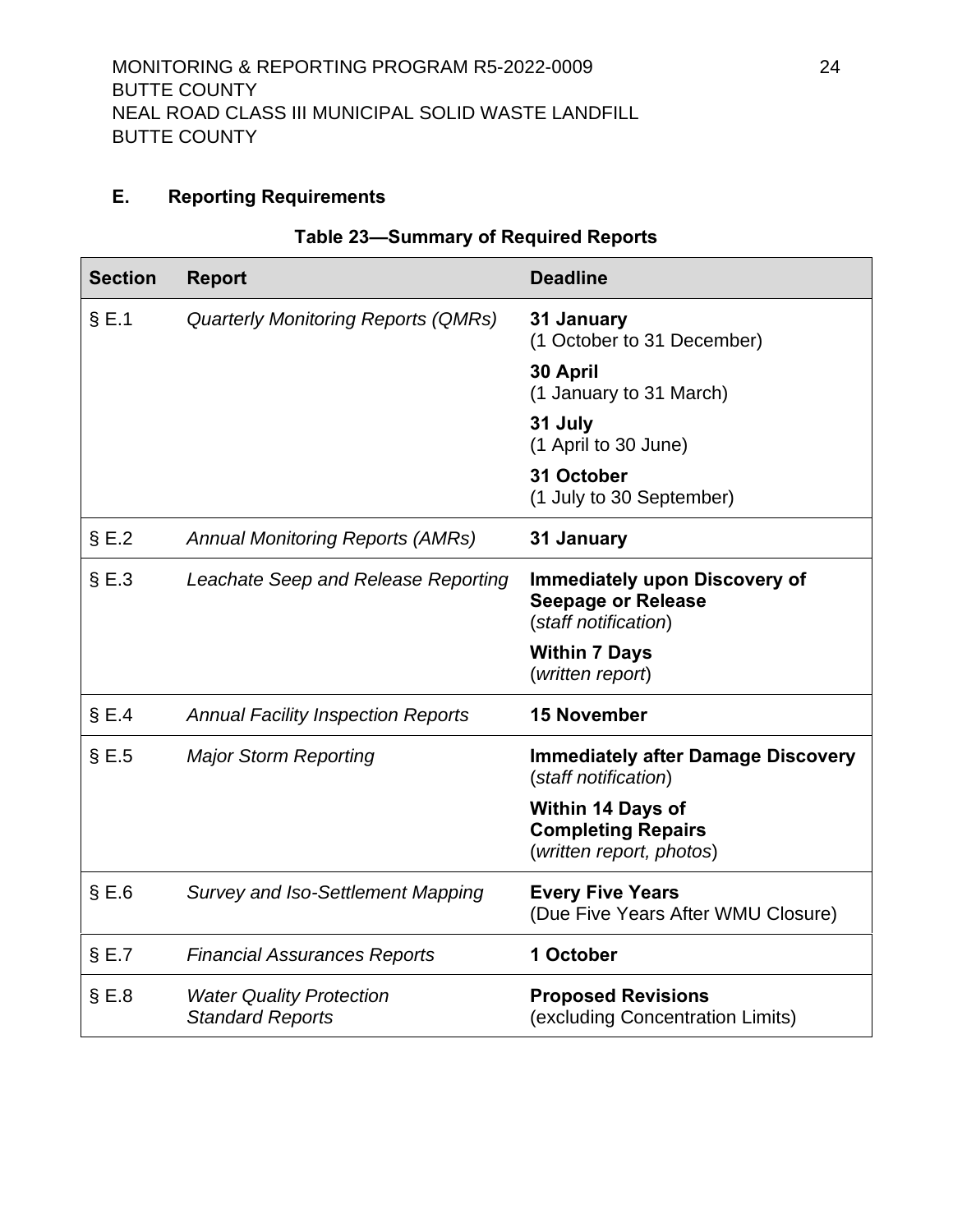- <span id="page-35-0"></span>**1. Quarterly Monitoring Reports (QMRs)**—The [Discharger](#page-11-6) shall submit QMRs on **31 January**, **30 April**, **31 July** and **31 October**. SMRs shall contain the following materials and information:
	- a. A statement affirming that all sampling activities referenced in the report were conducted in accordance with the approved SCAP (see § A.4).
	- b. Table of contents with hyperlinks to report sections, tables, figures, maps, and appendices.
	- c. Map(s)/aerial photograph(s) depicting locations of all observation stations, monitoring points referenced in the report.
	- d. Table summarizing any concentration limit exceedances.
	- e. In tabulated format, all monitoring data required to be reported on a quarterly basis, including Groundwater Conditions and Monitoring Parameters. (See Section D.9.b for additional requirements.)
	- f. For each groundwater monitoring point referenced in the QMR:
		- i. The times each water level measurement was taken;
		- ii. The type of pump or other device used to purge and elevate pump intake level relative to screening interval;
		- iii. The purging methods used to stabilize water in the well bore before sampling (including pumping rate);
		- iv. The equipment and methods used for monitoring pH, temperature and EC during purging activity, and the results of such monitoring;
		- v. Methods for disposing of purged water; and
		- vi. The type of device used for sampling, if different than the one used for purging.
	- g. Evaluation of concentrations for all Constituent Parameters and Five-Year COCs (when analyzed), evaluation of trends, and results of any Retesting Procedures per Section B.5.h.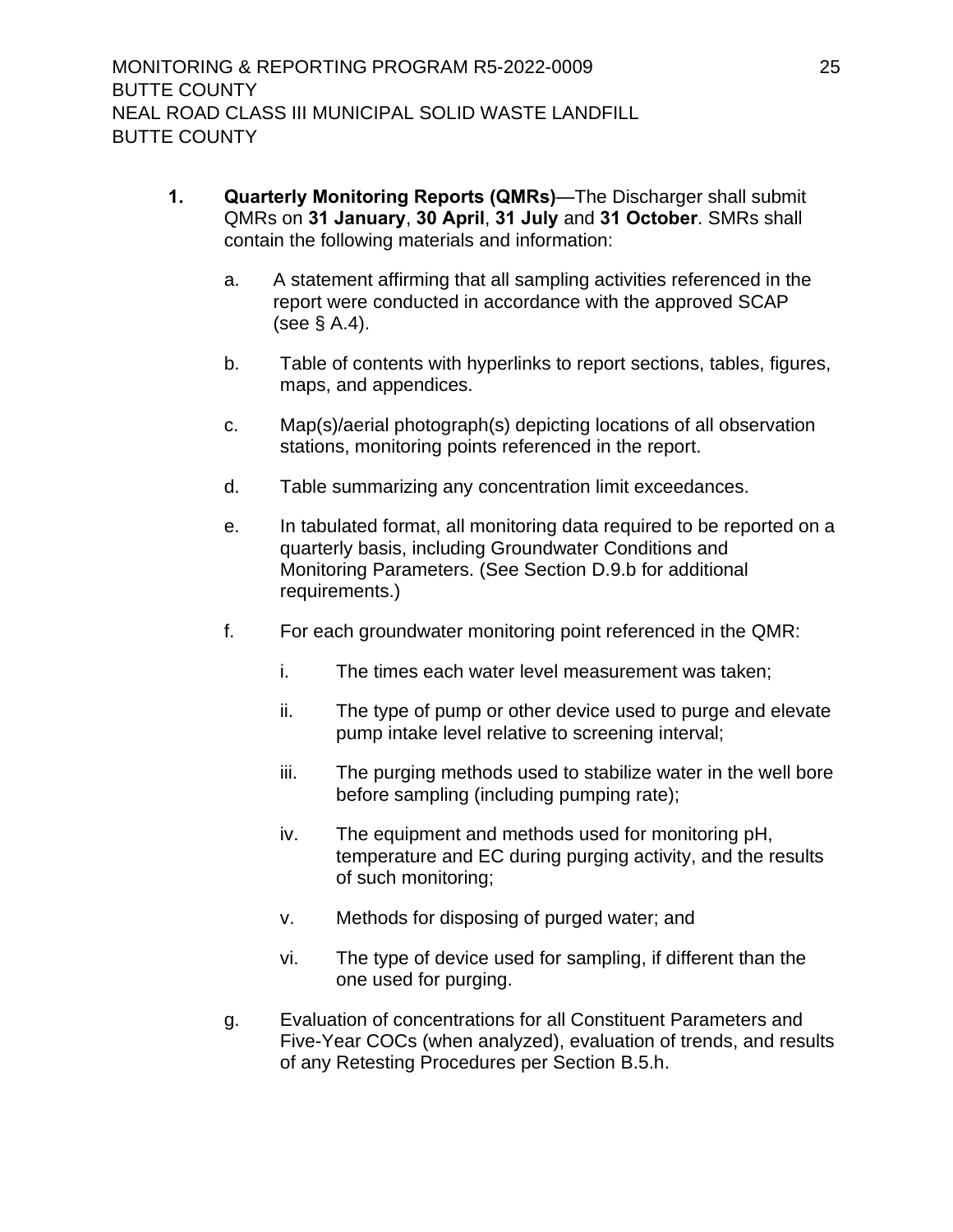- h. Evaluation as to effectiveness of existing runoff/run-on control facilities.
- i. Summaries of all Regular Visual Inspections conducted per Section E.3 during the reporting period.
- j. Laboratory statements of results of all analyses evaluating compliance with the WDRs.
- <span id="page-36-0"></span>**2.** Annual Monitoring Reports (AMRs)—On 31 January of each year,<sup>5</sup> the [Discharger](#page-11-6) shall submit an AMR containing following materials and information:
	- a. In tabulated format, all monitoring data for which annual reporting is required under this MRP. (See Section D.9.b for additional requirements for monitoring reports.)
	- b. Table of contents with hyperlinks to report sections, tables, figures, maps, and appendices.
	- c. Table summarizing any concentration limit exceedances.
	- d. Graphs of historical trends for all Monitoring Parameters and Five-Year COCs (if such analyses were performed) with respect to each monitoring point over the five prior calendar years.<sup>6</sup>
	- e. An evaluation of Monitoring Parameters with regard to the cation/anion balance, and graphical presentation of same in a Stiff diagram, Piper graph or Schoeller plot.
	- f. All historical monitoring data, including data for the previous year, shall be submitted in tabular form in a digital file.
	- g. For each groundwater well, quarterly hydrographs showing the elevation of groundwater with respect to the top and bottom of the screened interval, and the elevation of the pump intake.

<sup>&</sup>lt;sup>5</sup> The Annual Monitoring Report may be combined with the Quarterly Monitoring Report for 1 October through 31 December of the same year, provided that the combination is clearly indicated in the title.

<sup>&</sup>lt;sup>6</sup> Each graph shall contain individual data points (not mean values) and be appropriately scaled to accurately depict statistically significant trends or variations in water quality.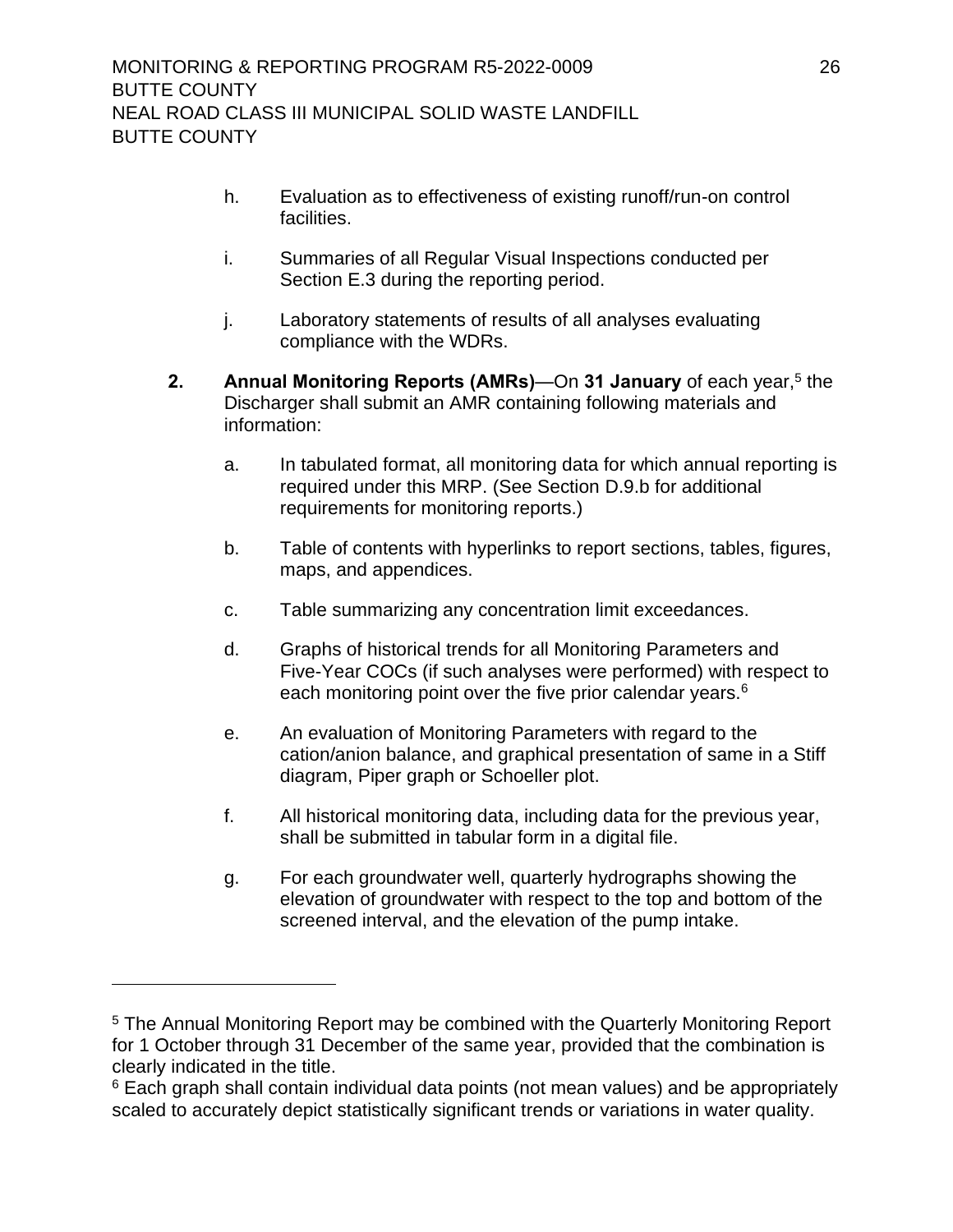- h. A comprehensive discussion of the Facility's compliance record, and the result of any corrective actions taken or planned which may be needed to attain full compliance with the WDRs.
- i. A summary of the monitoring results including the groundwater monitoring network, surface water monitoring network, and landfill gas monitoring network and Facility conditions, indicating any changes made or observed since the previous AMR.
- <span id="page-37-0"></span>**3. Leachate Seep and Release Reporting**—Upon discovery of leachate seepage or a leachate release from any WMU at the Facility, the [Discharger](#page-11-6) shall i**mmediately notify** Central Valley Water Board staff via telephone or email; and **within seven days**, submit a written report with the following information:
	- a. Map(s) depicting the location(s) of seepage and/or areas affected by the leachate release;
	- b. Estimated flow rate(s);
	- c. A description of the nature and extent of the discharge (e.g., all pertinent observations and analyses);
	- d. Verification that samples have been submitted for analyses of the Monitoring Parameters in [Table](#page-30-1) 11 (*Physical Parameters*) and [Table](#page-30-2) 12 (*Constituent Parameters*), and an estimated date that the results will be submitted to the Central Valley Water Board; and
	- e. Corrective measures underway or proposed, and corresponding time schedule.
- <span id="page-37-1"></span>**4. Annual Facility Inspection Report**—By **15 November**, the [Discharger](#page-11-6) shall submit a report with results of the Annual Facility Inspection per **Section C.4**. The report shall discuss any repair measures implemented, any preparations for winter, and include photographs of any problem areas and repairs.
- <span id="page-37-2"></span>**5. Major Storm Event Reports**—Immediately following each post-storm inspection described in **Section D.5**, the [Discharger](#page-11-6) shall notify Central Valley Water Board staff of any damage or significant erosion (upon discovery). Subsequent repairs shall be reported to the Central Valley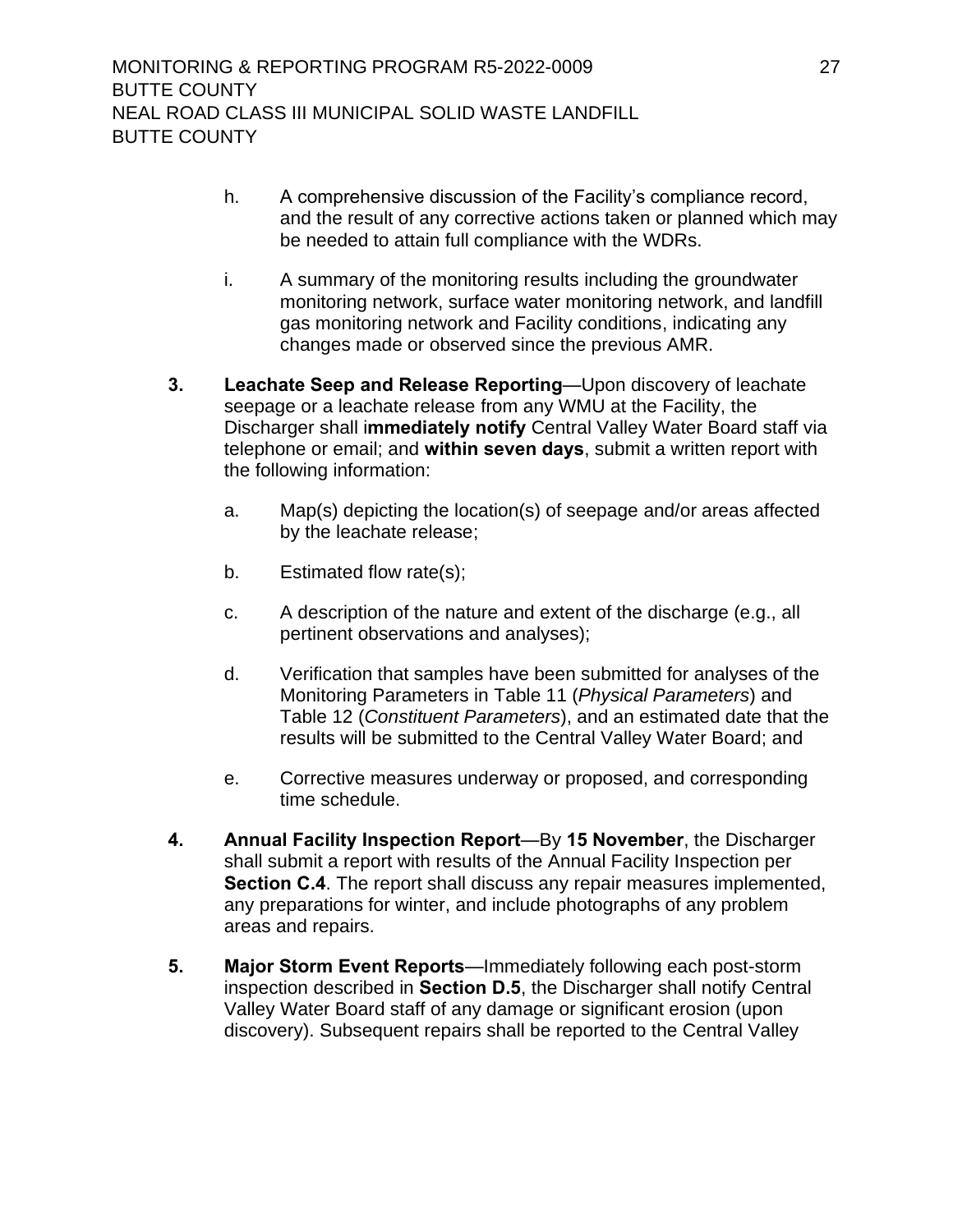<span id="page-38-1"></span>Water Board (together with before and after photos of the repaired areas) **within 14 days** of completion.

- <span id="page-38-0"></span>**6. Survey and Iso-Settlement Map (Closed Landfill Unit)**—The [Discharger](#page-11-6) shall submit all iso-settlement maps prepared in accordance with **Section D.6**. (Title 27, § 21090, subd. (e).) The next maps for Modules 1, 2, and 3 are due in 2022.
- **7. Financial Assurances Report**—By **1 October** of each year, the [Discharger](#page-11-6) shall submit a copy of the annual financial assurances report due to the CalRecycle that updates the financial assurances for closure, post-closure maintenance, and corrective action. (See WDRs Order.)
- <span id="page-38-2"></span>**8. Water Quality Protection Standard (WQPS) Report**—Any proposed changes<sup>7</sup> to the WQPS components (§ B.5), other than periodic update of the Concentration Limits (§ B.5.g), shall be submitted in a WQPS Report for review and approval.

The report shall be certified by a "Qualified Professional" (§ B), and contain the following:

- a. *Potentially Affected Waterbodies*—An identification of all distinct bodies of surface water and groundwater potentially affected by a WMU release (including, but not limited to, the uppermost aquifer and any permanent or ephemeral zones of perched groundwater underlying the Facility);
- b. *Map of Monitoring Points*—A map of all groundwater, surface water and unsaturated zone monitoring points (including all background/upgradient and POC monitoring points);
- c. *Groundwater Movement*—An evaluation of perennial direction(s) of groundwater movement within the uppermost zone(s);
- d. *Statistical Method for Concentration Limits*—A proposed statistical method for calculating Concentration Limits for Monitoring Parameters and Five-Year COCs (see § B.5.f) detected in at least 10 percent of the background data (naturally-occurring

<sup>&</sup>lt;sup>7</sup> If subsequent sampling of the background monitoring point(s) indicates significant water quality changes due to either seasonal fluctuations or other reasons unrelated to onsite waste management activities, the Discharger may request modification of the WQPS.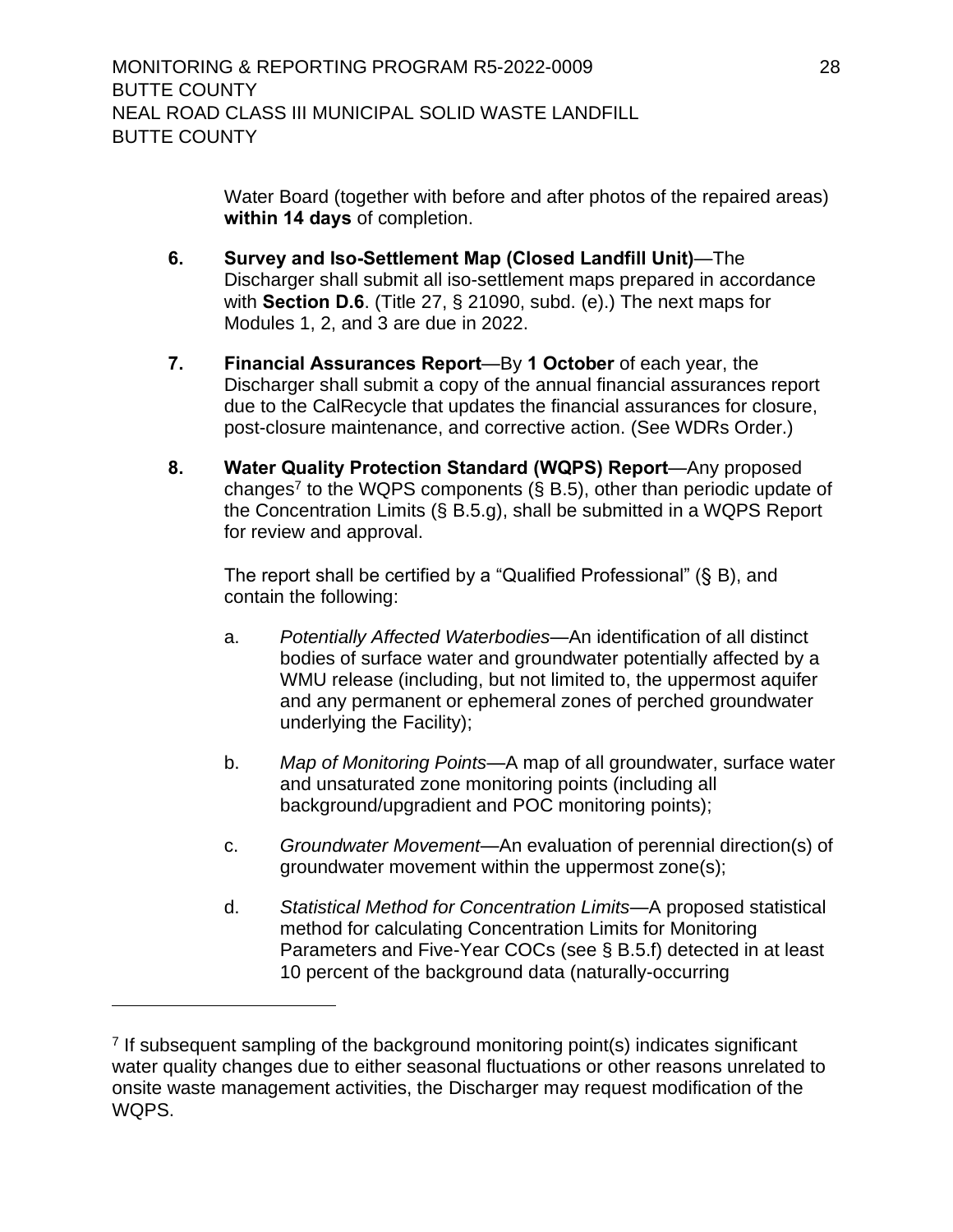MONITORING & REPORTING PROGRAM R5-2022-0009 29 BUTTE COUNTY NEAL ROAD CLASS III MUNICIPAL SOLID WASTE LANDFILL BUTTE COUNTY

> constituents) using a statistical procedure from subdivisions (e)(8)(A)-(D) or (e)(8)(E) of Title 27, section 20415; and

e. *Retesting Procedure*—A retesting procedure to confirm or deny measurably significant evidence of a release (Title 27, §§ 20415, subd. (e)(8)(E), 20420, subd. (j)(1)-(3)).

## <span id="page-39-1"></span><span id="page-39-0"></span>**9. General Reporting Provisions**

- **a. Transmittal Letters**—Each report submitted under this MRP shall be accompanied by a Transmittal Letter providing a brief overview of the enclosed report, as well as the following:
	- i. Any violations found since the last report was submitted, a description of all actions undertaken to correct the violation (referencing any previously submitted time schedules for compliance), and whether the violations were corrected; and
	- ii. A statement from the submitting party, or its authorized agent, signed under penalty of perjury, certifying that, to the best of the signer's knowledge, the contents of the enclosed report are true, accurate and complete.

## <span id="page-39-2"></span>**b. Monitoring Data and Reports**

**i. Electronic Submission via GeoTracker**—All reports with monitoring data (e.g., QMRs and AMRs) shall be submitted electronically via the State Water Board's [Geotracker Database](file:///C:/Users/patrick%20decarvalho/Desktop/Neal%20Rd%20WDRs/Geotracker%20Database) (https://geotracker.waterboards.ca.gov). After uploading a report, the [Discharger](#page-11-6) shall notify Central Valley Water Board staff via email at [CentralValleyRedding@WaterBoards.ca.gov.](mailto:CentralValleyRedding@WaterBoards.ca.gov) The following information shall be included in the body of the email:

| <b>Attention:</b>            | <b>WDR Unit</b>                      |
|------------------------------|--------------------------------------|
| <b>Report Title:</b>         | [Title of Report]                    |
| <b>GeoTracker Upload ID:</b> | [Identification Number]              |
| <b>Facility Name:</b>        | <b>Neal Road Class III Municipal</b> |
|                              | Solid Waste Landfill                 |
| County:                      | <b>Butte</b>                         |
| <b>CIWQS Place ID:</b>       | 244045                               |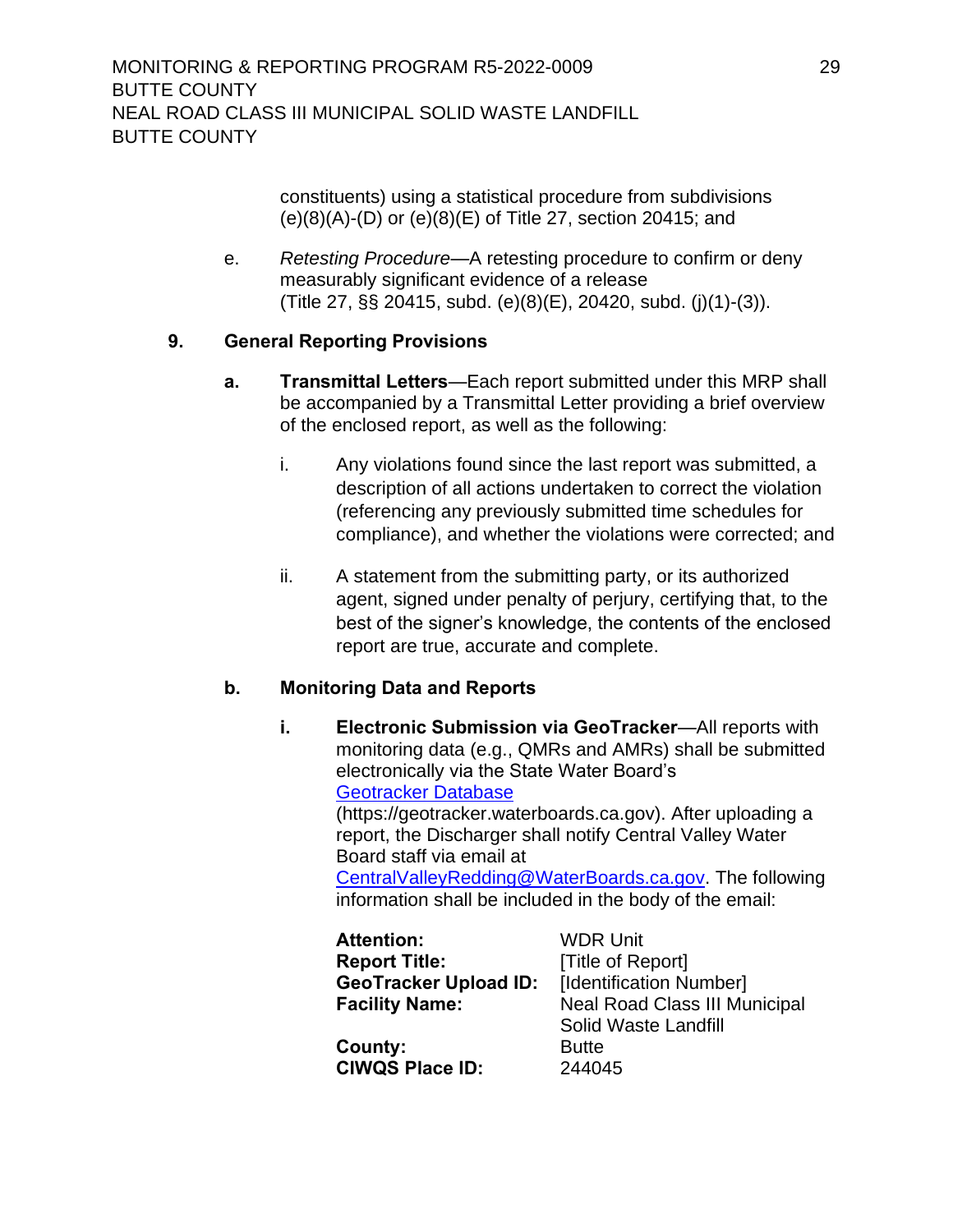- **ii. Data Presentation and Formatting**—In reporting monitoring data, the [Discharger](#page-11-6) shall arrange the data in tabular form so that the date, the constituents, the concentrations, and the units are readily discernible. Additionally, data shall be summarized in a manner that clearly illustrates compliance/noncompliance with WDRs.
- **iii. Non-Detections / Reporting Limits**—Unless the reporting limits (RL) are specified in or adjacent to the same table, non-detections shall be reported as "**< [limit]**" (e.g., "< 5 µg/L").
- **iv. Units**—Absent specific justification, all monitoring data shall be reported in the units specified herein.
- <span id="page-40-0"></span>**c. Compliance with SPRRs**—All reports submitted under this MRP shall comply with applicable provisions of the SPRRs, including those in Section I (*Standard Monitoring Specifications*) and Section J (*Response to Release*).
- <span id="page-40-1"></span>**d. Additional Requirements for Monitoring Reports**—Every monitoring report submitted under this MRP (e.g., QMRs [§ D.1], AMRs [§ D.2]) shall include a discussion of relevant field and laboratory tests, and the results of all monitoring conducted at the site shall be reported to the Central Valley Water Board in accordance with the reporting schedule above for the calendar period in which samples were taken or observations made.
- <span id="page-40-2"></span>**F. Record Retention Requirements**—The [Discharger](#page-11-6) shall maintain permanent records of all monitoring information, including without limitation: calibration and maintenance records; original strip chart recordings of continuous monitoring instrumentation; copies of all reports required by this MRP; and records of all data used to complete the application for WDRs. Such records shall be legible, and show the following for each sample:
	- 1. Sample identification and the monitoring point or background monitoring point from which it was taken, along with the identity of the individual who obtained the sample;
	- 2. Date, time and manner of sampling;
	- 3. Date and time that analyses were started and completed, and the name of the personnel and laboratory performing each analysis;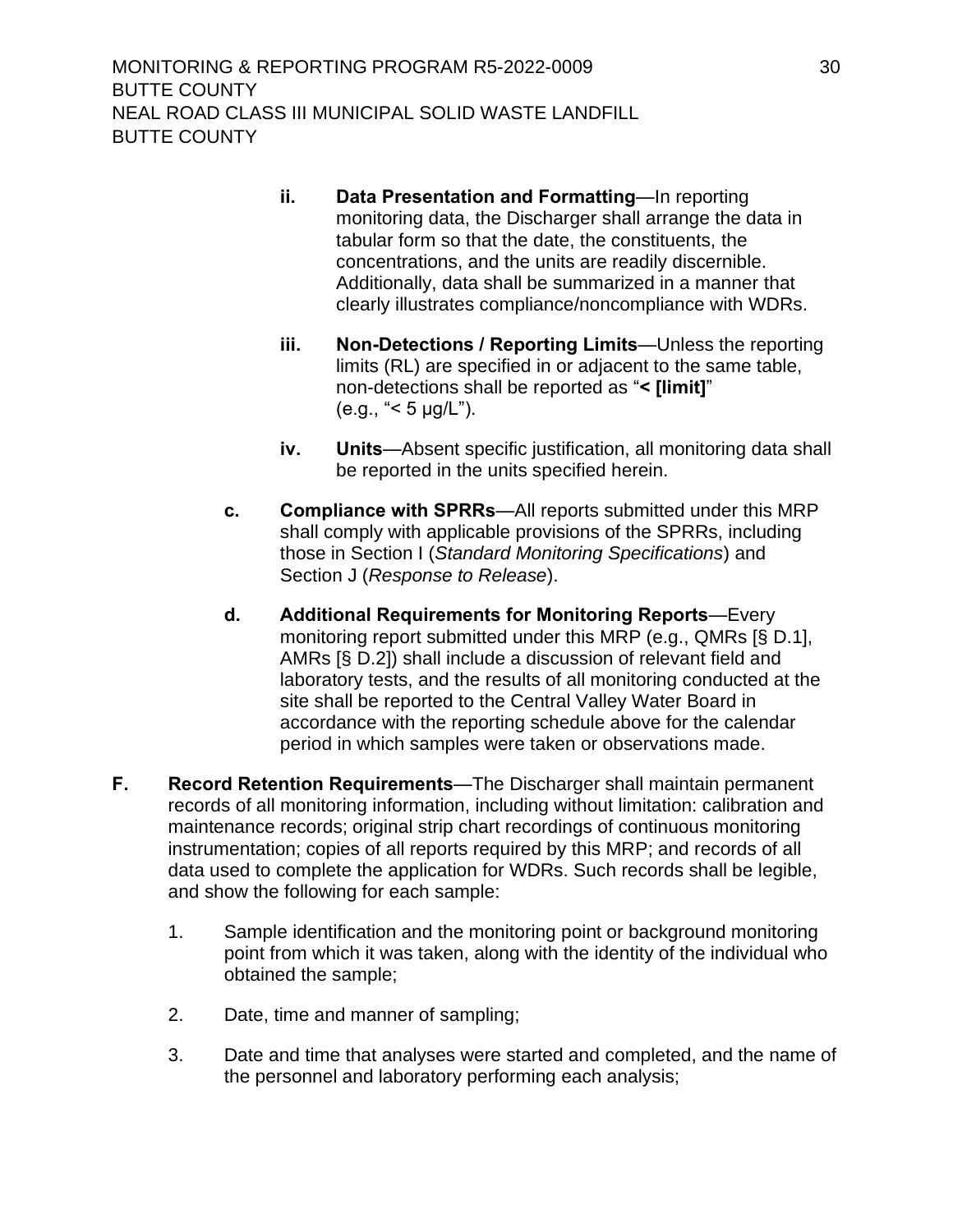- 4. A complete list of procedures used (including method of preserving the sample, and the identity and volumes of reagents used);
- 5. A calculation of results; and
- 6. The results of all analyses, as well as the MDL and PQL for each analysis (all peaks shall be reported).

## **LIST OF ATTACHMENTS**

Attachment A—Volatile Organic Compounds, Short-List

Attachment B—Dissolved Inorganics (Five-Year COCs)

Attachment C—Volatile Organic Compounds, Extended List (Five-Year COCs)

Attachment D—Semi-Volatile Organic Compounds (Five-Year COCs)

Attachment E—Chlorophenoxy Herbicides (Five-Year COCs)

Attachment F—OrganoPhosphorous Compounds (Five-Year COCs)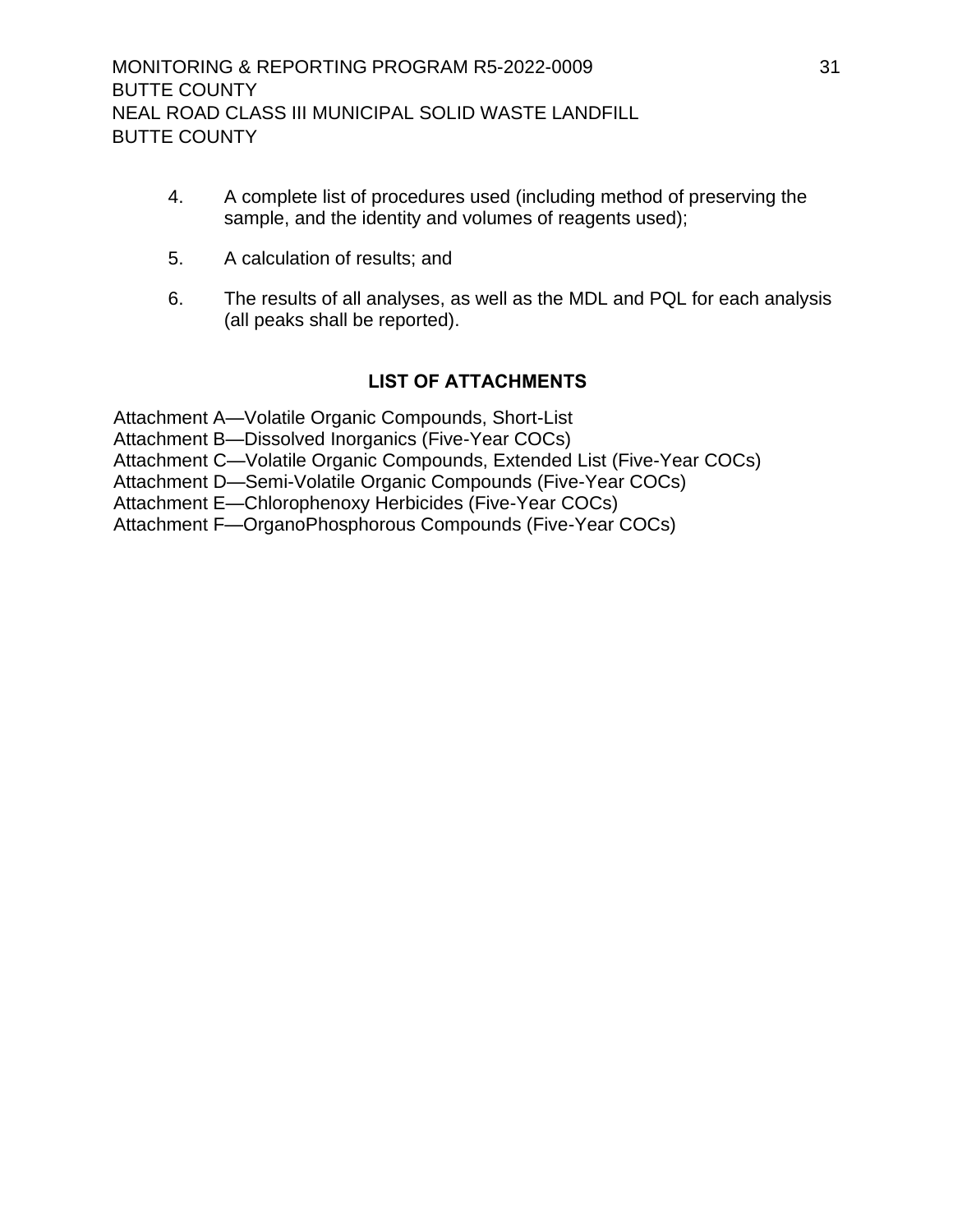#### **ENFORCEMENT**

If, in the opinion of the Executive Officer, the [Discharger](#page-11-6) fails to comply with the provisions of this Order, the Executive Officer may refer this matter to the Attorney General for judicial enforcement, may issue a complaint for administrative civil liability, or may take other enforcement actions. Failure to comply with this Order may result in the assessment of Administrative Civil Liability of up to \$10,000 per violation, per day, depending on the violation, pursuant to the Water Code, including sections 13268, 13350 and 13385. The Central Valley Water Board reserves its right to take any enforcement actions authorized by law.

#### **ADMINISTRATIVE REVIEW**

Any person aggrieved by this Central Valley Water Board action may petition the State Water Board for review in accordance with Water Code section 13320 and California Code of Regulations, title 23, section 2050 et seq. To be timely, the petition must be received by the State Water Board by 5:00 pm on the 30th day after the date of this Order; if the 30th day falls on a Saturday, Sunday or state holiday, the petition must be received by the State Water Board by 5:00 pm on the next business day. The law and regulations applicable to filing petitions are available on the [State Water Board website](http://www.waterboards.ca.gov/public_notices/petitions/water_quality) (http://www.waterboards.ca.gov/public\_notices/petitions/water\_quality). Copies will also be provided upon request.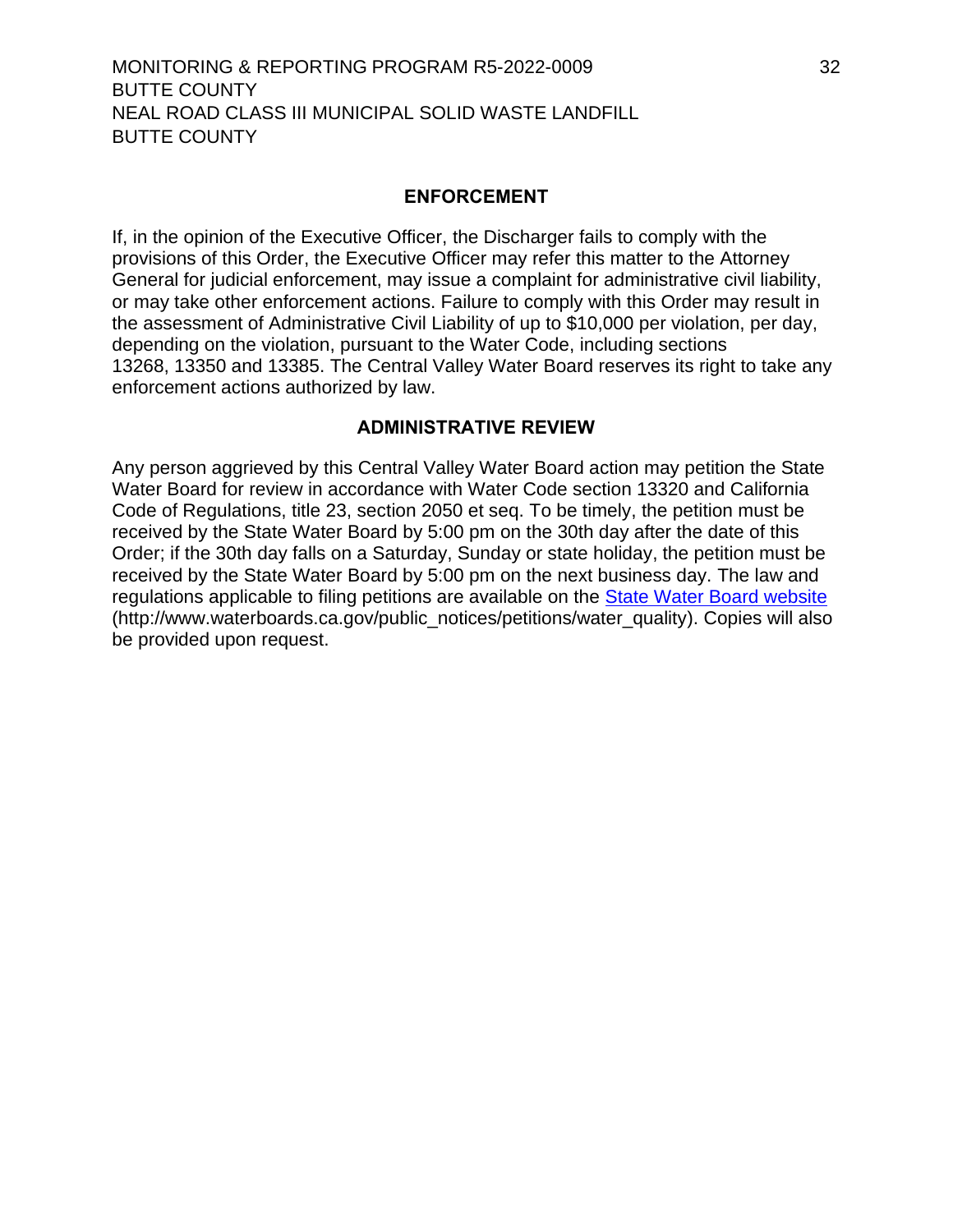## <span id="page-43-0"></span>**ATTACHMENT A—VOLATILE ORGANIC COMPOUNDS, SHORT-LIST**

#### **USEPA Method 8260B**

| 1,1 Dichloroethylene (1,1 Dichloroethene; Vinylidene chloride) DCE11 |  |
|----------------------------------------------------------------------|--|
|                                                                      |  |
|                                                                      |  |
|                                                                      |  |
|                                                                      |  |
|                                                                      |  |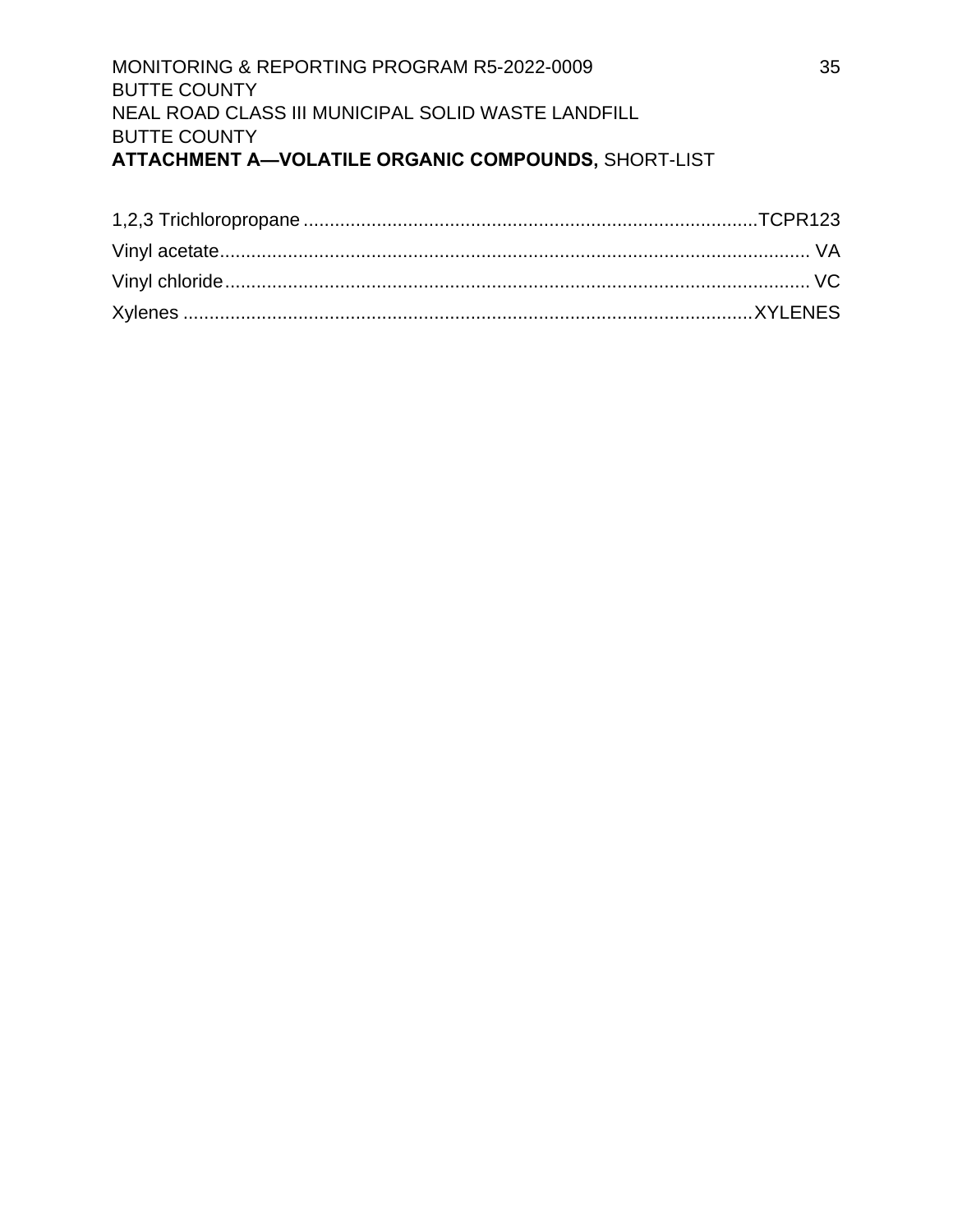## **ATTACHMENT B—DISSOLVED INORGANICS (FIVE-YEAR COCS)**

<span id="page-46-0"></span>

| <b>Constituent /</b>  |                       |
|-----------------------|-----------------------|
| Aluminum,             | Zinc.                 |
| USEPA Method 6010 AL  | USEPA Method 6010  ZN |
| Antimony,             | Iron,                 |
| USEPA Method 7041  SB | USEPA Method 6010 FE  |
| Barium,               | Manganese,            |
| USEPA Method 6010  BA | USEPA Method 6010 MN  |
| Beryllium,            | Arsenic,              |
| USEPA Method 6010  BE | USEPA Method 7062  AS |
| Cadmium,              | Lead,                 |
| USEPA Method 7131ACD  | USEPA Method 7421  PB |
| Chromium,             | Mercury,              |
| USEPA Method 6010 CR  | USEPA Method 7470AHG  |
| Cobalt,               | Nickel,               |
|                       | USEPA Method 7521 NI  |
| Copper,               | Selenium,             |
| USEPA Method 6010 CU  | USEPA Method 7742  SE |
| Silver,               | Thallium,             |
| USEPA Method 6010  AG | USEPA Method 7841 TL  |
| Tin,                  | Cyanide,              |
| USEPA Method 6010  SN | USEPA Method 9010CCN  |
| Vanadium,             | Sulfide,              |
| USEPA Method 6010  V  | USEPA Method 9030Bx S |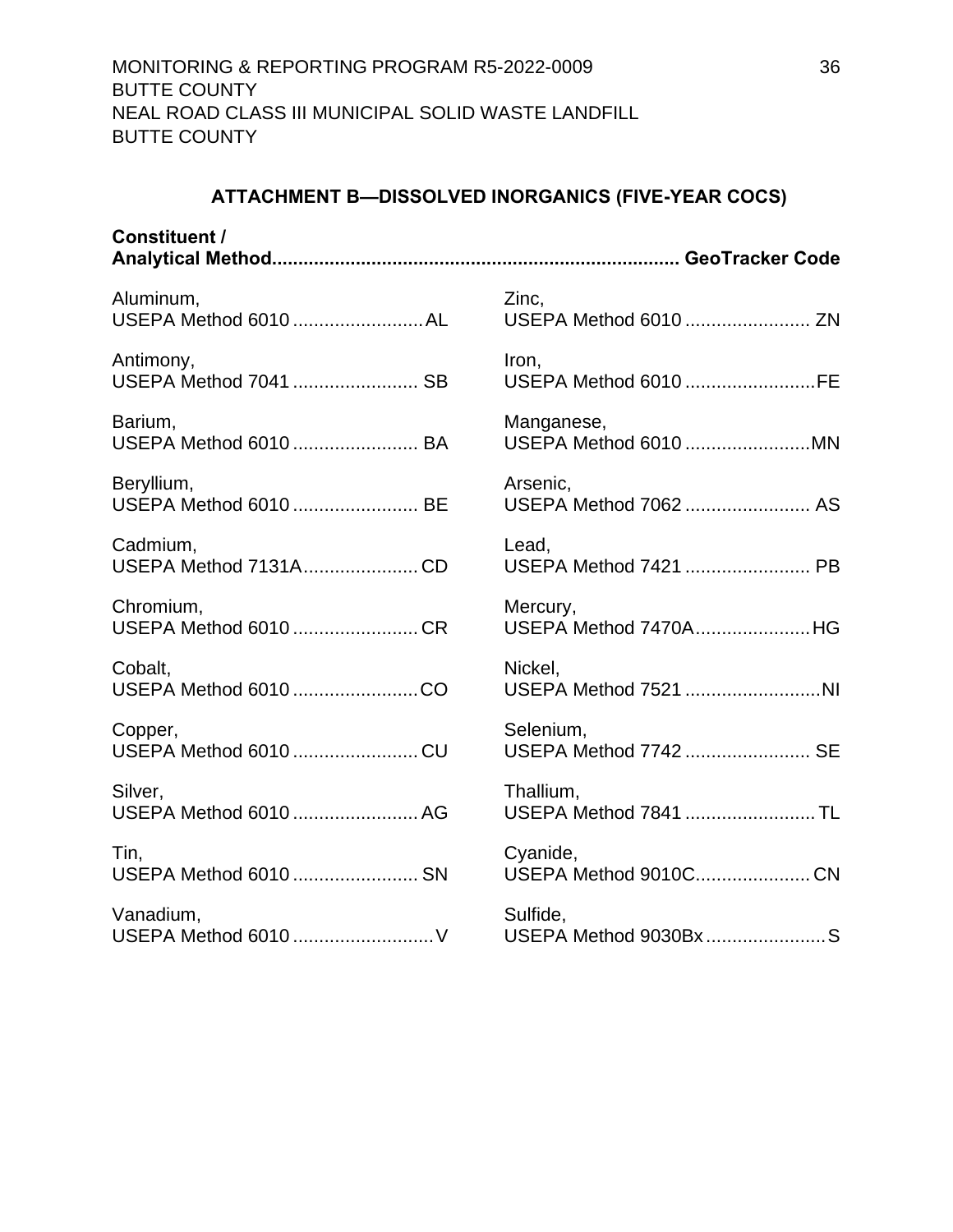## <span id="page-47-0"></span>**ATTACHMENT C—VOLATILE ORGANIC COMPOUNDS, EXTENDED LIST (FIVE-YEAR COCS)**

## **USEPA Method 8260, Extended List**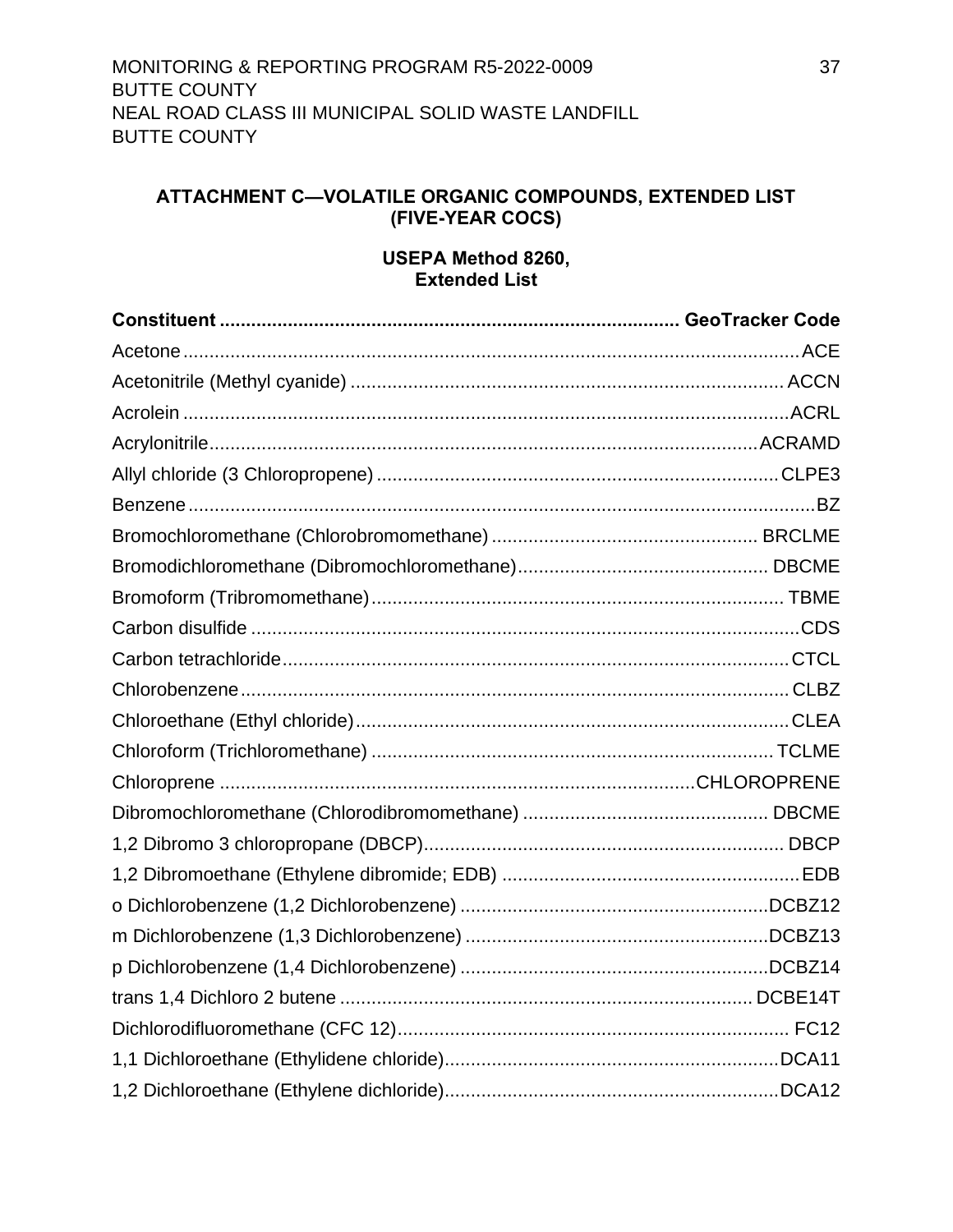## MONITORING & REPORTING PROGRAM R5-2022-0009 38 BUTTE COUNTY NEAL ROAD CLASS III MUNICIPAL SOLID WASTE LANDFILL BUTTE COUNTY **ATTACHMENT C—VOLATILE ORGANIC COMPOUNDS, EXTENDED LIST (FIVE-YEAR COCS**)

| 1,1 Dichloroethylene (1, I Dichloroethene; Vinylidene chloride) DCE11 |  |
|-----------------------------------------------------------------------|--|
|                                                                       |  |
|                                                                       |  |
|                                                                       |  |
|                                                                       |  |
|                                                                       |  |
|                                                                       |  |
|                                                                       |  |
|                                                                       |  |
|                                                                       |  |
|                                                                       |  |
|                                                                       |  |
|                                                                       |  |
|                                                                       |  |
|                                                                       |  |
|                                                                       |  |
|                                                                       |  |
|                                                                       |  |
|                                                                       |  |
|                                                                       |  |
|                                                                       |  |
|                                                                       |  |
|                                                                       |  |
|                                                                       |  |
|                                                                       |  |
|                                                                       |  |
|                                                                       |  |
|                                                                       |  |
|                                                                       |  |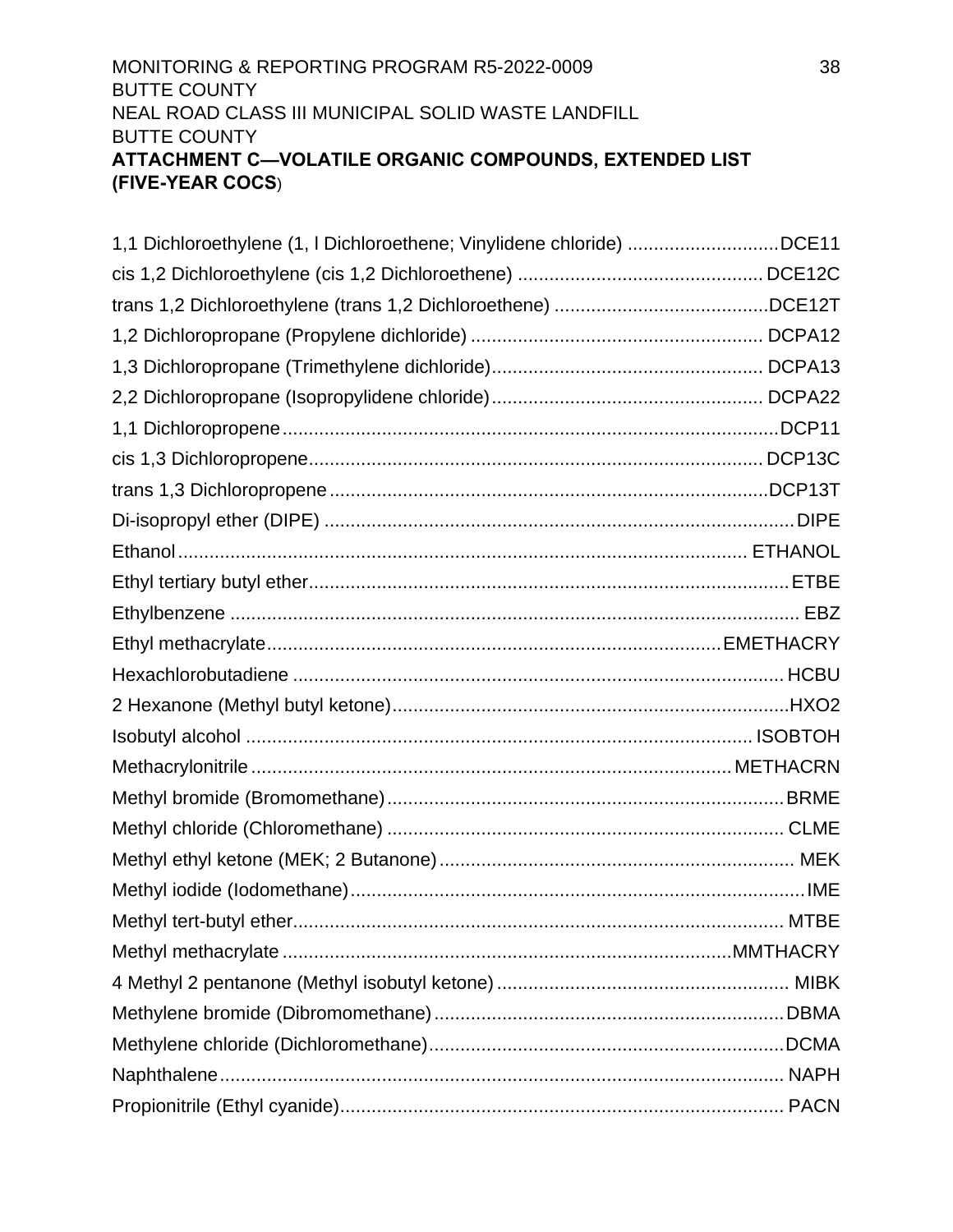## MONITORING & REPORTING PROGRAM R5-2022-0009 **BUTTE COUNTY** NEAL ROAD CLASS III MUNICIPAL SOLID WASTE LANDFILL **BUTTE COUNTY** ATTACHMENT C-VOLATILE ORGANIC COMPOUNDS, EXTENDED LIST (FIVE-YEAR COCS)

| Tetrachloroethylene (Tetrachloroethene; Perchloroethylene; PCE)PCE |  |
|--------------------------------------------------------------------|--|
|                                                                    |  |
|                                                                    |  |
|                                                                    |  |
|                                                                    |  |
|                                                                    |  |
|                                                                    |  |
|                                                                    |  |
|                                                                    |  |
|                                                                    |  |
|                                                                    |  |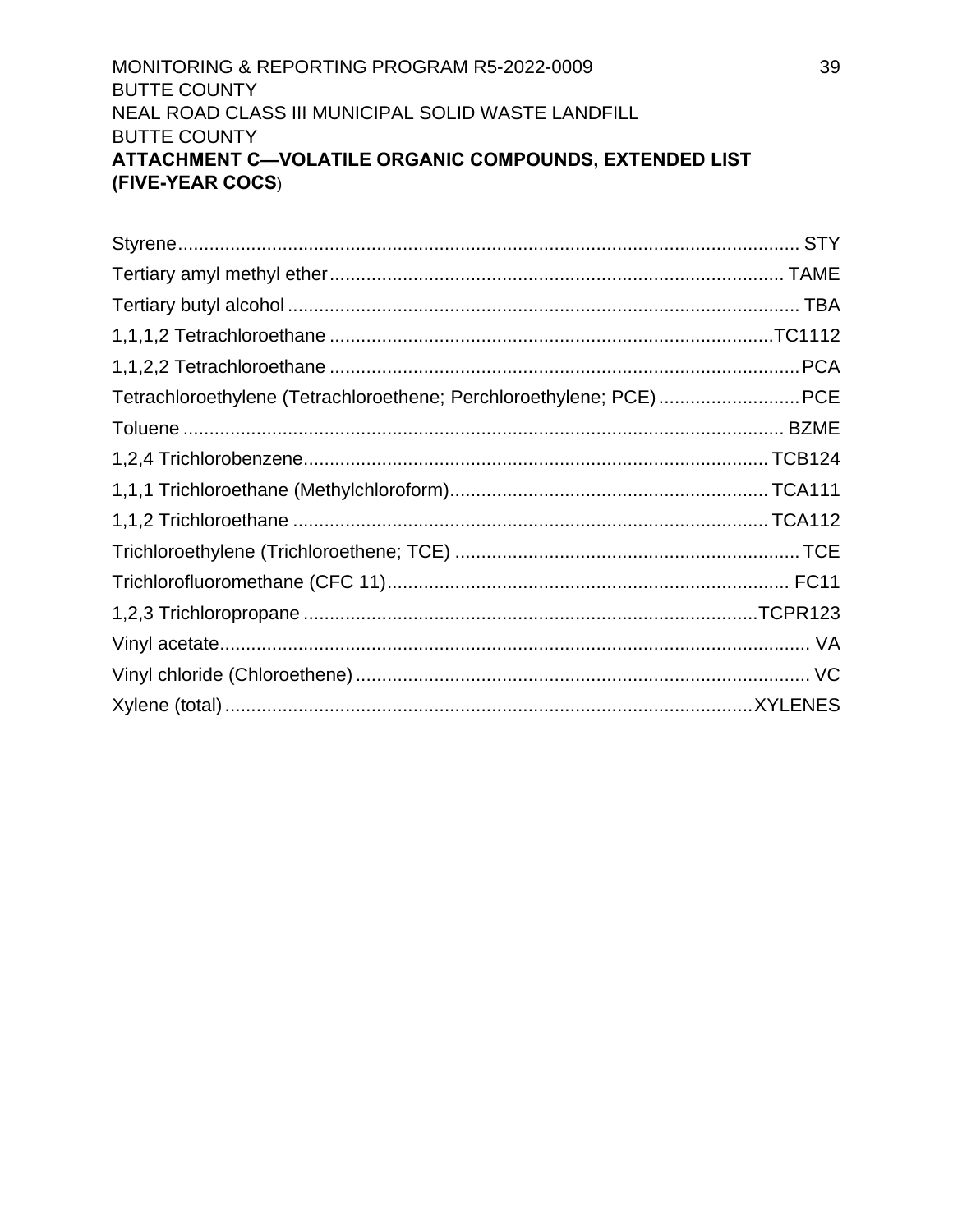# <span id="page-50-0"></span>ATTACHMENT D-SEMI-VOLATILE ORGANIC COMPOUNDS (FIVE-YEAR COCS)

#### USEPA Methods 8270C or 8270D (Base, Neutral & Acid Extractables)

| Bis(2 chloro 1 methyethyl) ether (Bis(2 chloroisopropyl) ether; DCIP) BIS2CIE |  |
|-------------------------------------------------------------------------------|--|
|                                                                               |  |
|                                                                               |  |
|                                                                               |  |
|                                                                               |  |
|                                                                               |  |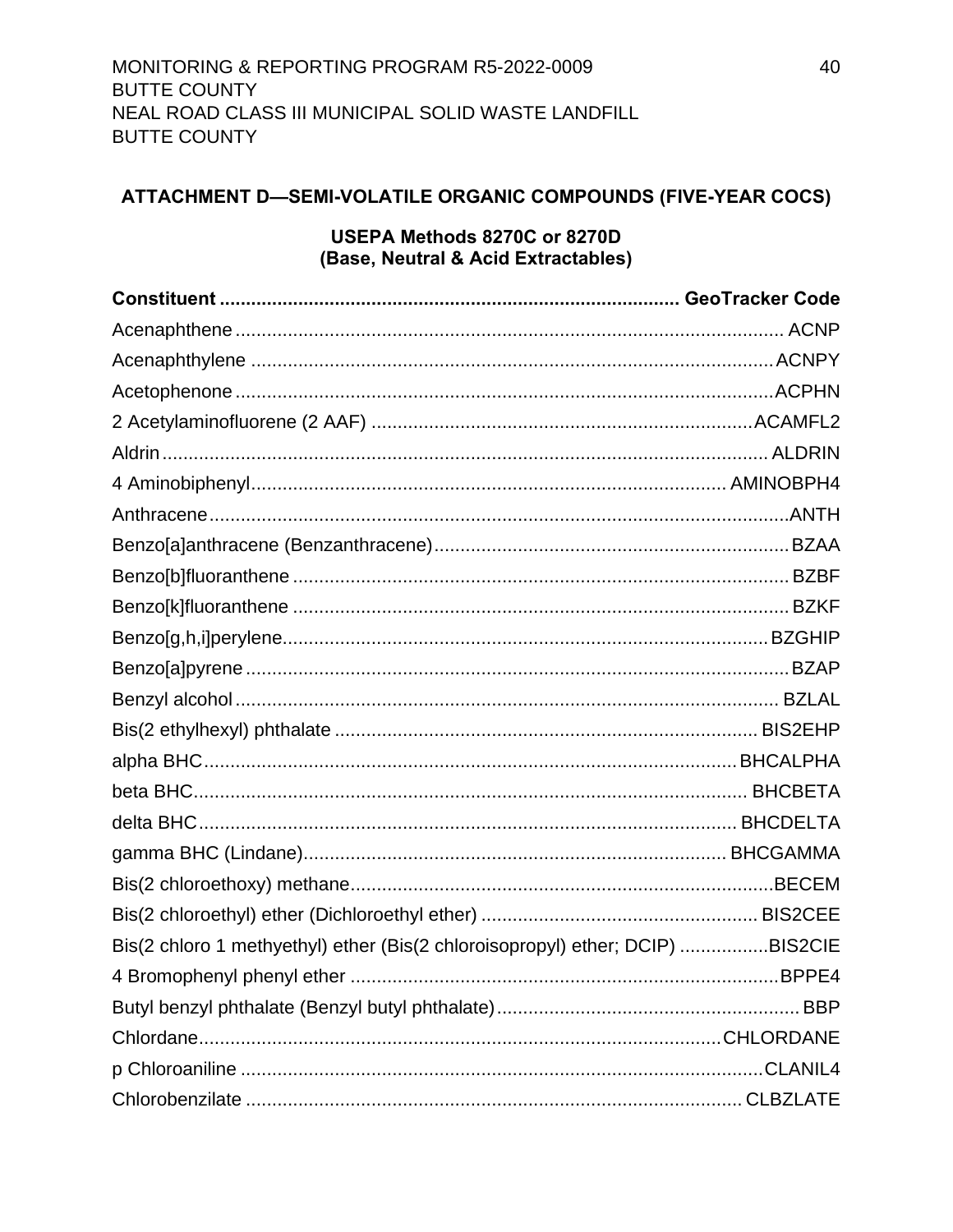| ATTACHMENT D—SEMI-VOLATILE ORGANIC COMPOUNDS (FIVE-YEAR COCS) |    |
|---------------------------------------------------------------|----|
| <b>BUTTE COUNTY</b>                                           |    |
| NEAL ROAD CLASS III MUNICIPAL SOLID WASTE LANDFILL            |    |
| <b>BUTTE COUNTY</b>                                           |    |
| MONITORING & REPORTING PROGRAM R5-2022-0009                   | 41 |

| DMBZD33. |
|----------|
|          |
|          |
|          |
|          |
|          |
|          |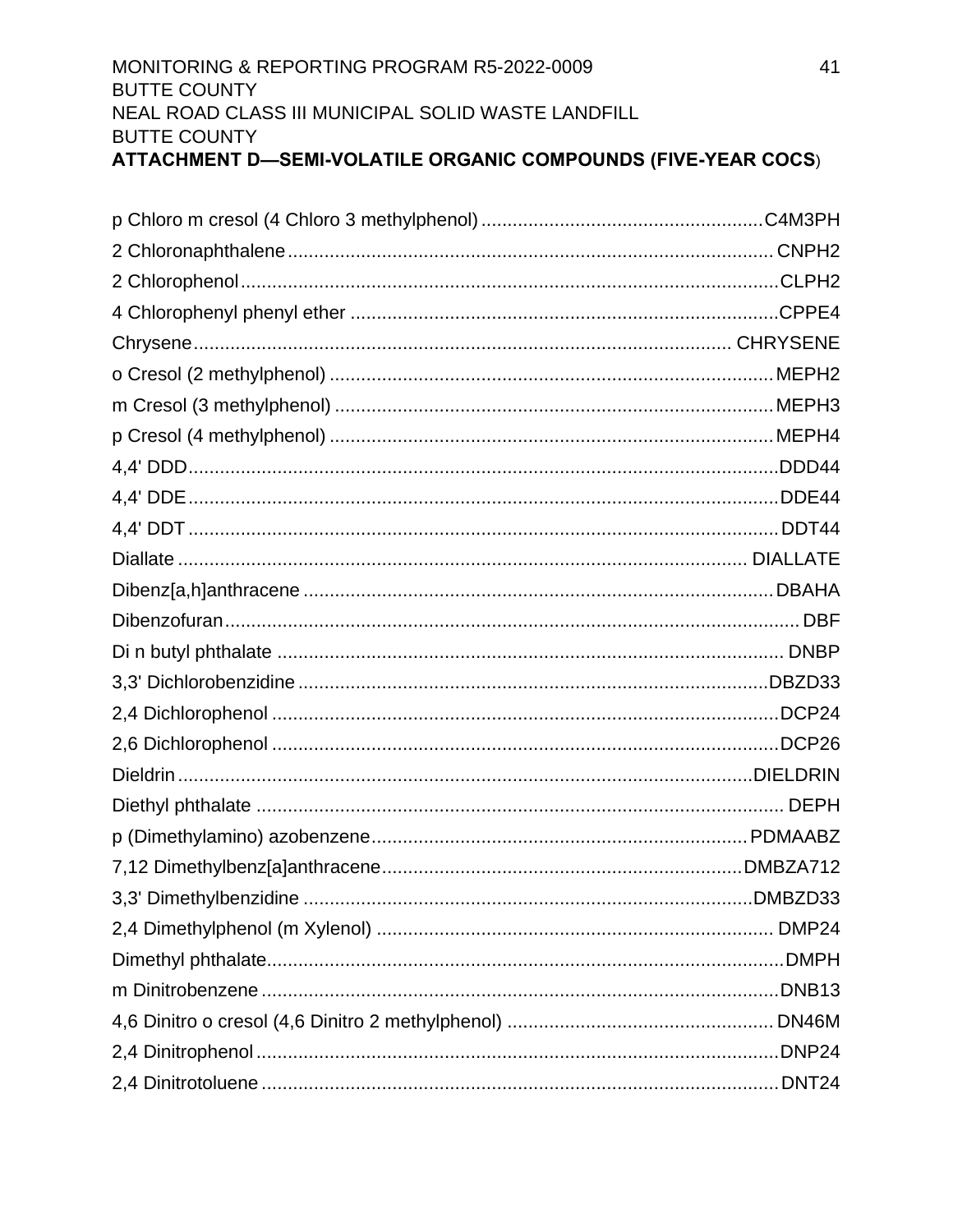| ATTACHMENT D—SEMI-VOLATILE ORGANIC COMPOUNDS (FIVE-YEAR COCS) |
|---------------------------------------------------------------|
| <b>BUTTE COUNTY</b>                                           |
| NEAL ROAD CLASS III MUNICIPAL SOLID WASTE LANDFILL            |
| <b>BUTTE COUNTY</b>                                           |
| MONITORING & REPORTING PROGRAM R5-2022-0009<br>42             |

| Kepone. | .KEP |
|---------|------|
|         |      |
|         |      |
|         |      |
|         |      |
|         |      |
|         |      |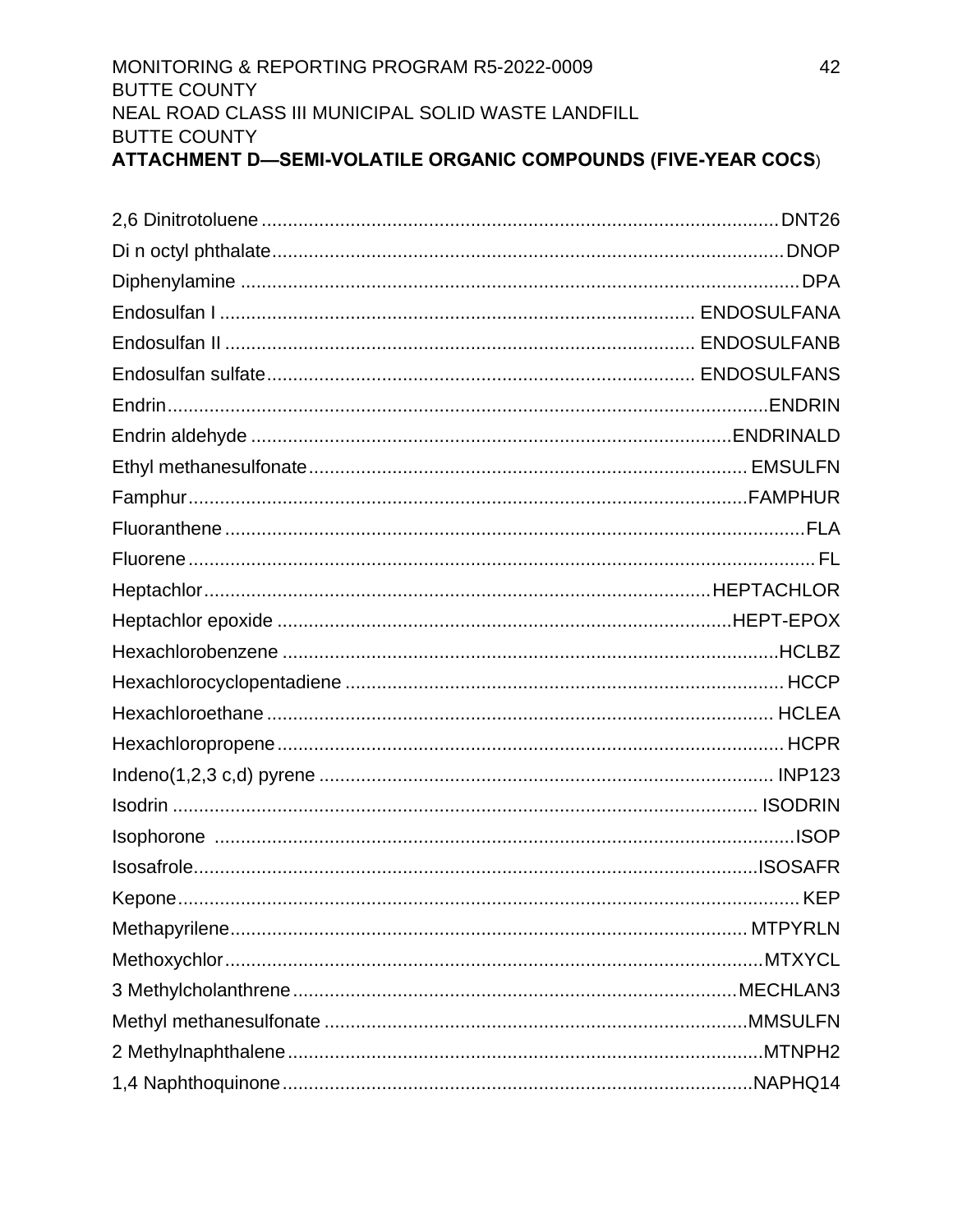| <b>BUTTE COUNTY</b><br>ATTACHMENT D—SEMI-VOLATILE ORGANIC COMPOUNDS (FIVE-YEAR COCS) |    |
|--------------------------------------------------------------------------------------|----|
| NEAL ROAD CLASS III MUNICIPAL SOLID WASTE LANDFILL                                   |    |
| <b>BUTTE COUNTY</b>                                                                  |    |
| MONITORING & REPORTING PROGRAM R5-2022-0009                                          | 4. |

| N Nitrosodipropylamine (N Nitroso N dipropylamine; Di n propylnitrosamine) NNSPR |         |
|----------------------------------------------------------------------------------|---------|
|                                                                                  |         |
|                                                                                  |         |
|                                                                                  |         |
|                                                                                  |         |
|                                                                                  |         |
|                                                                                  |         |
|                                                                                  |         |
|                                                                                  |         |
|                                                                                  |         |
| Phenol                                                                           | .PHENOL |
|                                                                                  |         |
|                                                                                  |         |
|                                                                                  |         |
|                                                                                  |         |
|                                                                                  |         |
|                                                                                  |         |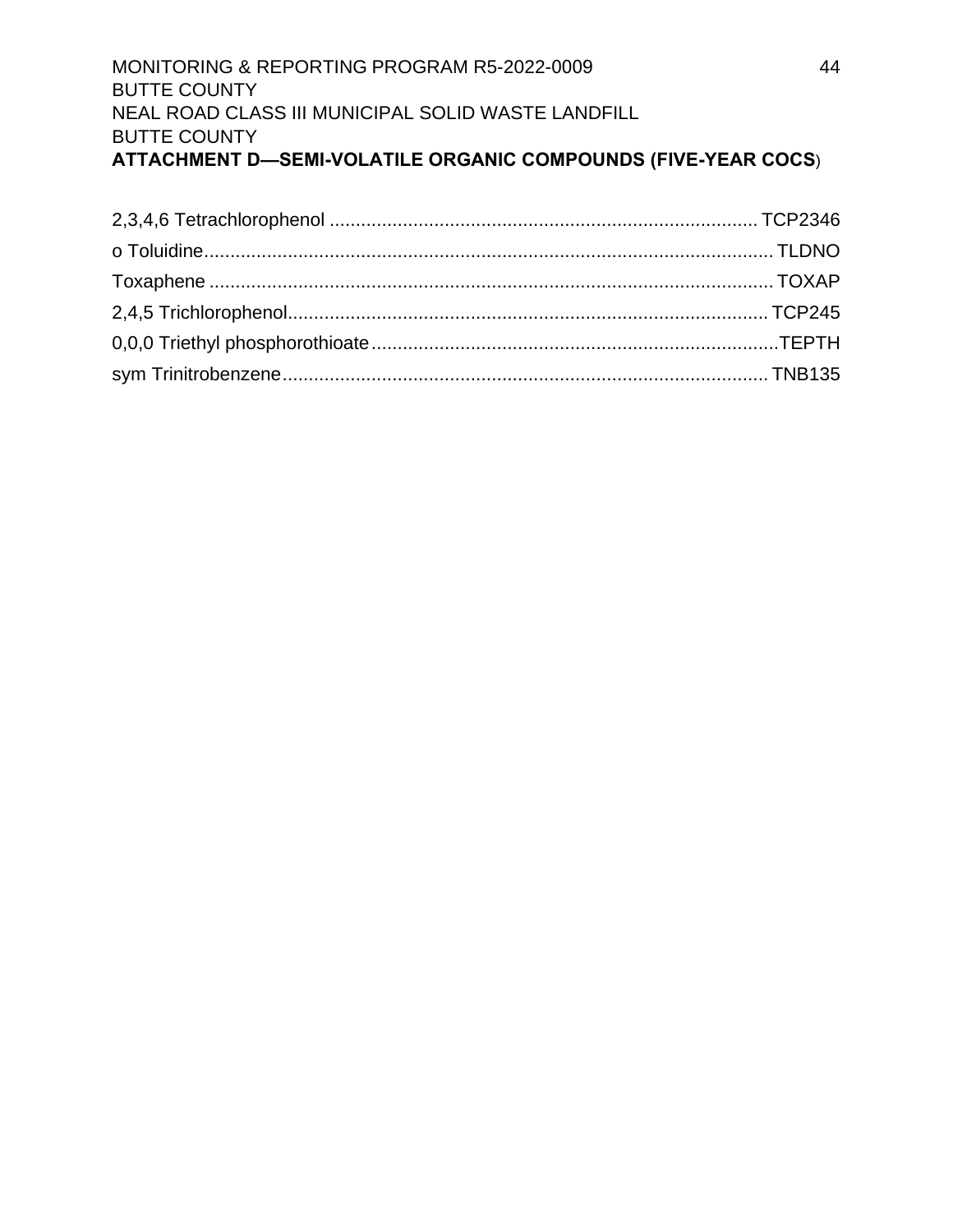## <span id="page-55-0"></span>**ATTACHMENT E—CHLOROPHENOXY HERBICIDES (FIVE-YEAR COCS)**

## **USEPA Method 8151A**